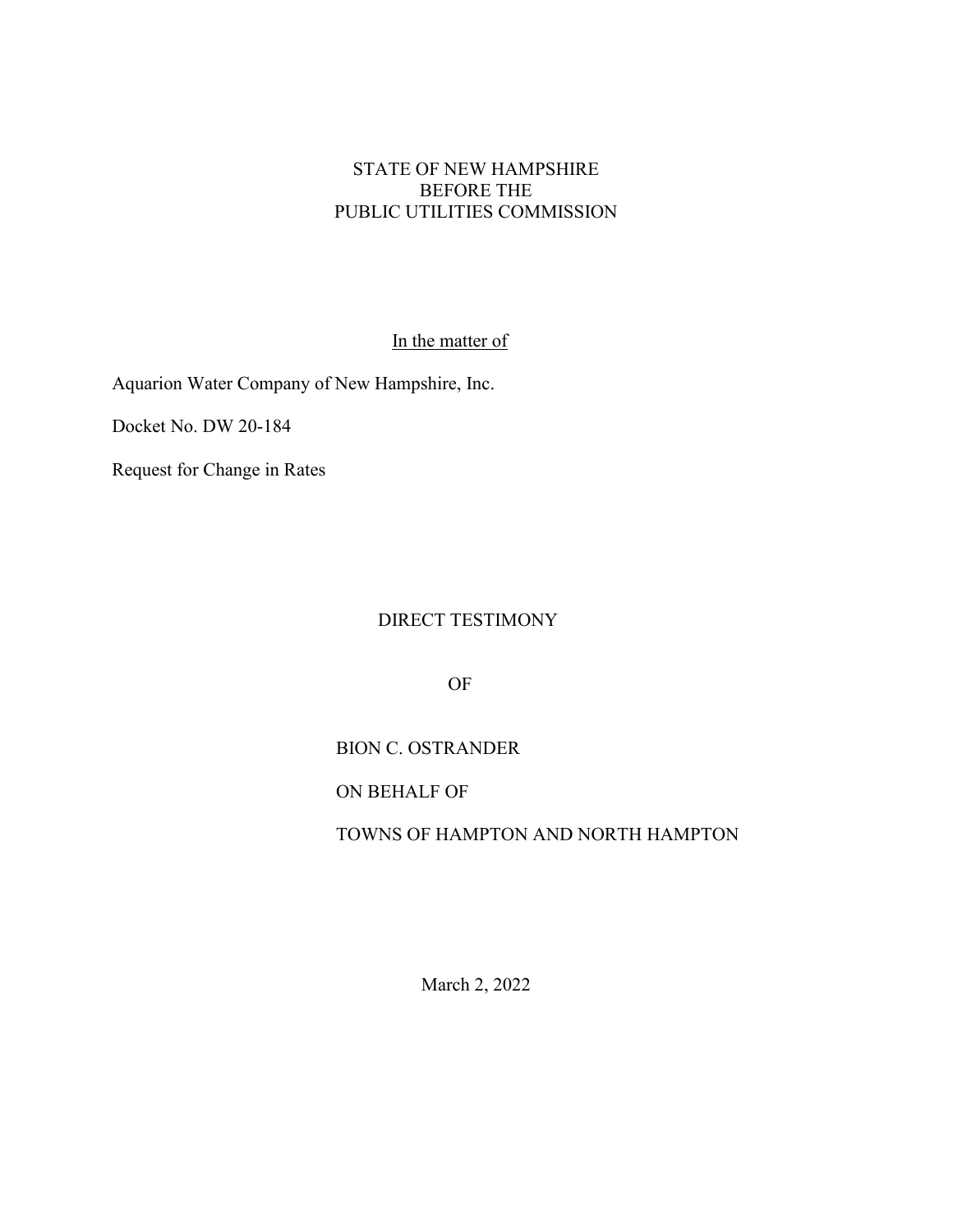# **TABLE OF CONTENTS**

# **I. Introduction**

| Summary of Ostrander's recommendations and proposed revenue deficiency9 |  |
|-------------------------------------------------------------------------|--|

# **II. Revenue Requirement Approach and Justification**

| Reasons and Regulatory Principles Supporting Ostrander's Approach 17 |  |
|----------------------------------------------------------------------|--|
|                                                                      |  |
|                                                                      |  |

# **III. Other Revenue Requirement Adjustments**

| JT-2 Adjustment: Revise Aquarion's Depreciation Expense Adjustment33   |
|------------------------------------------------------------------------|
| JT-3 Adjustment: Adopt Aquarion's Rate Case Expense Adjustment 41      |
| JT-4 Adjustment: Adopt Aquarion's TCJS Income Tax Expense Adjustment41 |
|                                                                        |

# **IV. Attachments and Exhibits:**

### **Attachment BCO-1: Bion C. Ostrander Curriculum Vitae Attachment BCO-2: List of Bion C. Ostrander Regulatory Proceedings**

### **Exhibit BCO-1: Revenue Requirement and Adjustments**

Schedule 1 - Summary Comparison of Revenue Deficiency Schedule 2 - Capital Structure and Adjustment JT-4 Schedule 3 - Rate Base Adjustments and Adjustment JT-1 Schedule 4 – Summary of Operating Income Adjustments and Adjustment JT-1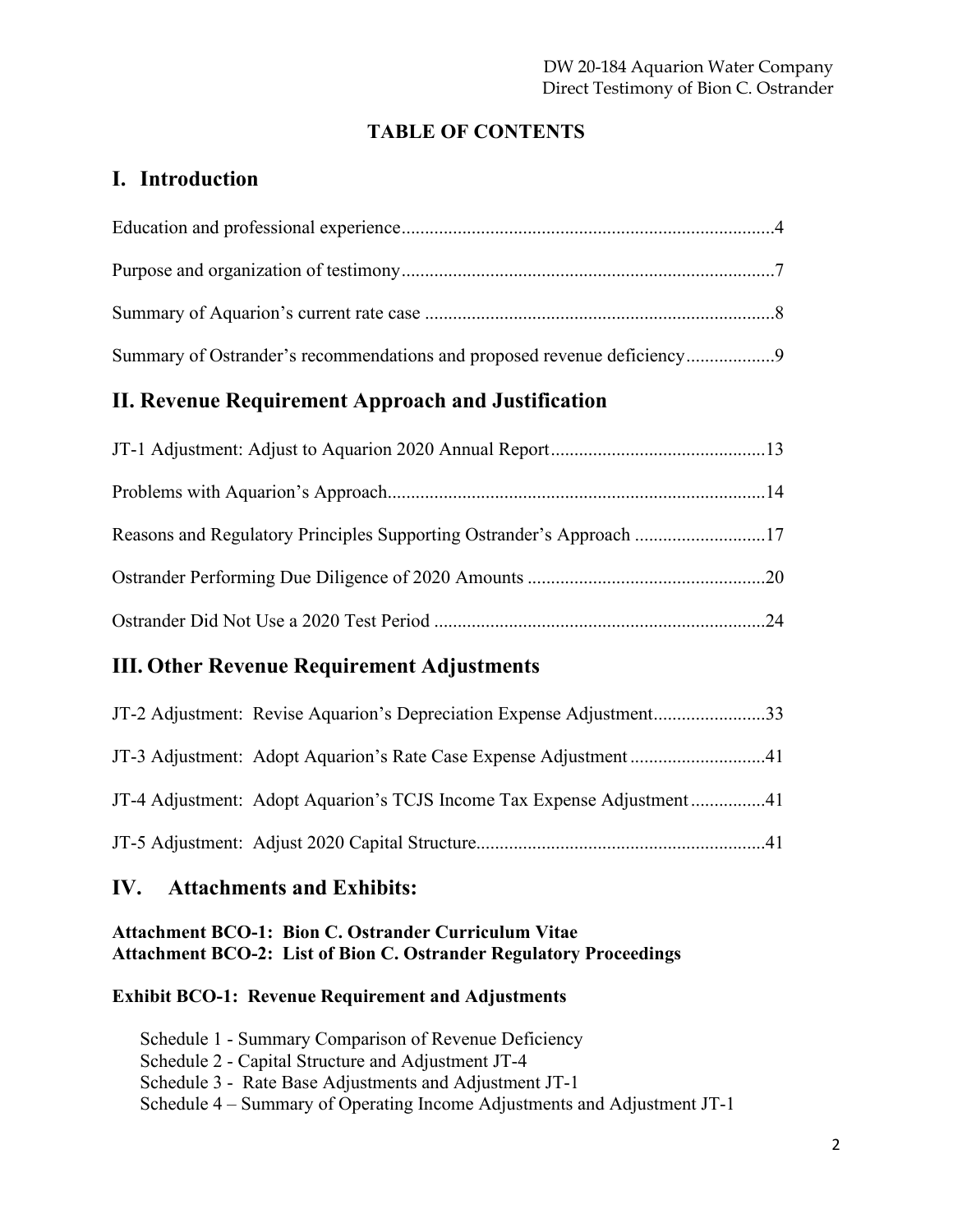Schedule 5 - JT-2 Adjustment – Revise Aquarion's Depreciation Expense Adjustment Schedule 6 – Alternative Test of Ostrander's Revenue Deficiency Calculation

#### **Data Request Response Exhibits, Exhibit BCO-2 to Exhibit BCO-9.**

**Exhibit BCO-2:** 2020 Annual Reports **Exhibit BCO-3:** Commission Order 20,776 **Exhibit BCO-4:** Joint Towns data request 4-5 **Exhibit BCO-5:** Joint Towns data request 4-6 **Exhibit BCO-6:** Joint Towns data request TS 3-1 **Exhibit BCO-7:** Joint Towns data request TS 3-2 **Exhibit BCO-8:** Joint Towns data request 4-10 **Exhibit BCO-9:** Joint Towns data request 4-17 **Exhibit BCO-10:** Joint Towns data request 4-7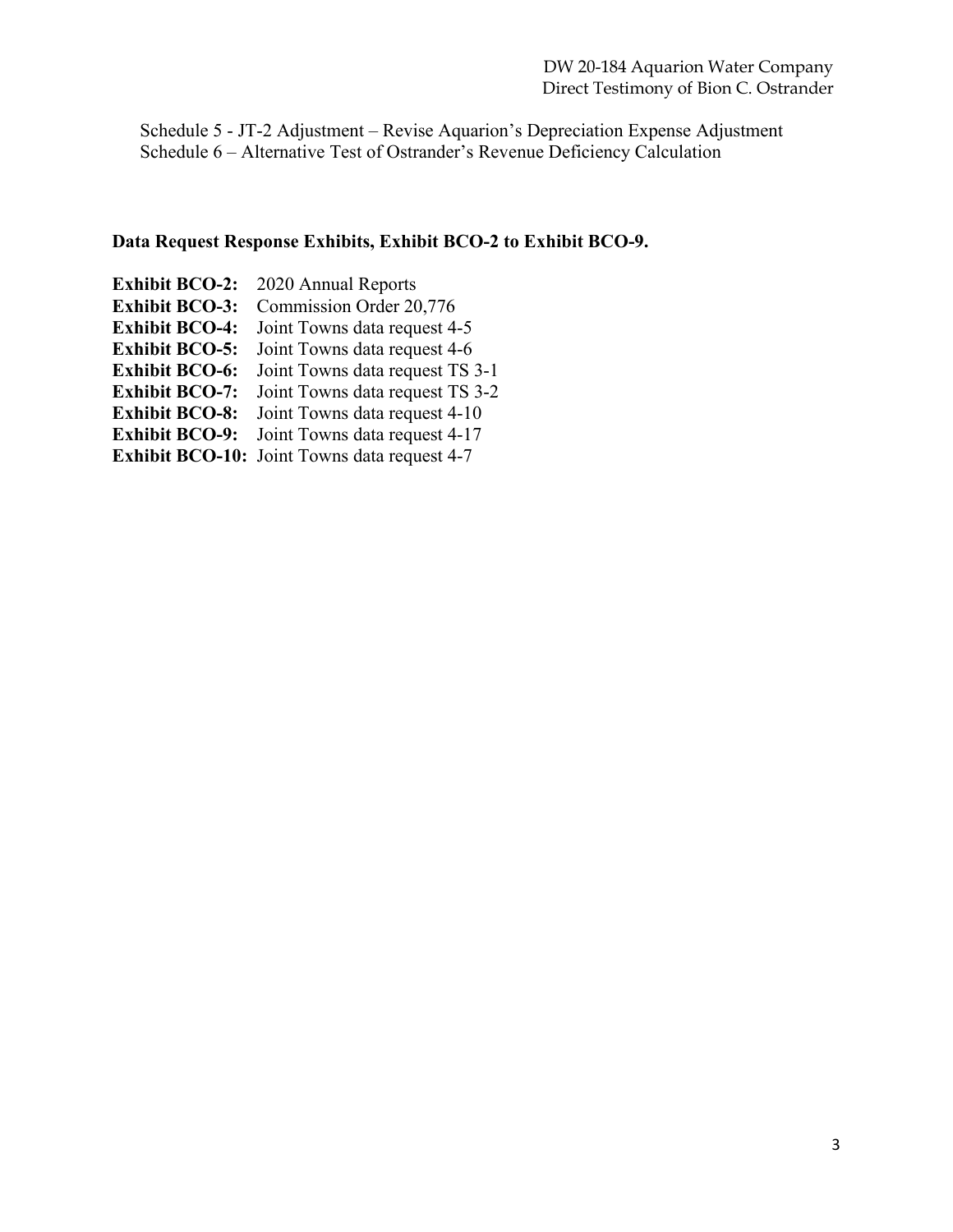# **I. INTRODUCTION**

#### **Q. Please state your name, business address and occupation.**

 A. My name is Bion C. Ostrander; I am President of Ostrander Consulting. My business address is 1121 S.W. Chetopa Trail, Topeka, Kansas 66615-1408. I am an independent regulatory consultant specializing in revenue requirement/accounting and policy issues related to electric, gas, renewable energy, and telecommunication industries.

**Q. What is your role in this proceeding?**

 A. The Towns of Hampton and North Hampton ("Joint Towns" or "Hampton and North Hampton") asked me to conduct an independent review and provide recommendations to the New Hampshire Public Utilities Commission ("PUC" or "Commission") regarding the proposed revenue requirements of Aquarion Water Company of New Hampshire, Inc. ("Aquarion" or the "Company"). This testimony and the supporting schedules provide the results of my independent review and recommendations to the Commission.

**Q. Please describe your formal education and professional experience.**

 A. Please see Attachment BCO-1 for my curriculum vitae and Attachment BCO-2 for a list of regulatory proceedings (by jurisdiction/docket/client) where I have participated. I am an independent regulatory consultant with a specialization in regulatory utility issues, and particularly revenue requirement/accounting issues. I have forty-three years of regulatory and accounting experience, including thirty-one years with my firm Ostrander Consulting.

 I started my current consulting practice in 1990 after leaving the Kansas Corporation Commission ("KCC"). I previously served as the Chief of Telecommunications for the KCC from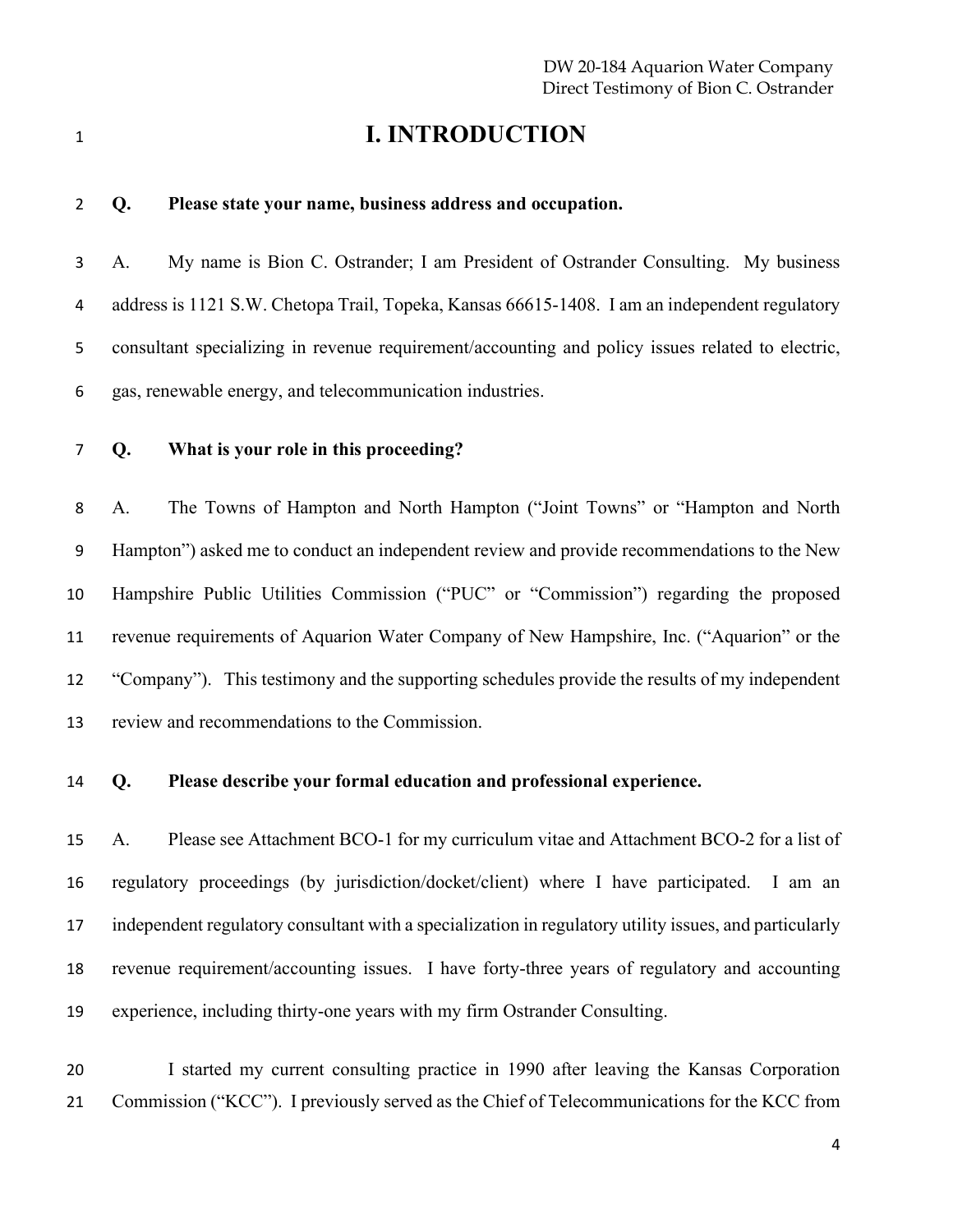1986 to 1990, and I served as the lead witness on most major telecom issues, while still assisting with electric/gas utility issues on a periodic basis. I served as Chief Auditor for the KCC from 1983 to 1986, addressing issues regarding the telecom, gas, electric, and transportation industries. 

- In addition, I have worked for international and regional certified public accounting firms, including Deloitte, Haskin and Sells (now Deloitte) and Mize, Houser, Mehlinger and Kimes (now Mize Houser and Company P.A.). I previously held a permit to practice as a CPA in Kansas up until recent years, but I no longer perform any CPA-type services requiring a permit to practice. I remain a member of the American Institute of CPAs and the Kansas Society of CPAs. I received a Bachelor of Science degree in Business Administration with a major in Accounting from the University of Kansas in 1978.
- 

 I have addressed many regulatory issues for various state regulatory agencies and for international regulatory and other governmental entities. My experience includes addressing issues related to rate cases under traditional rate of return regulation, alternative regulation/price cap plans, management audits, specialized accounting and regulatory issues and other matters. I have addressed a broad range of regulatory issues in my career, including the levelized cost of renewable energy alternatives, specialized accounting matters, affiliate transactions/Cost Allocation Manual, income taxes (including net operating loss carryback), sale/leaseback, compensation, cross- subsidization, depreciation, retail and wholesale cost studies for telecom, competition, affordable rates/universal service, service quality, infrastructure/modernization, rate design for telecom, sales/acquisitions and many other matters.

- 
- 
- 
- 
- 
- 
- 
- 
- 
-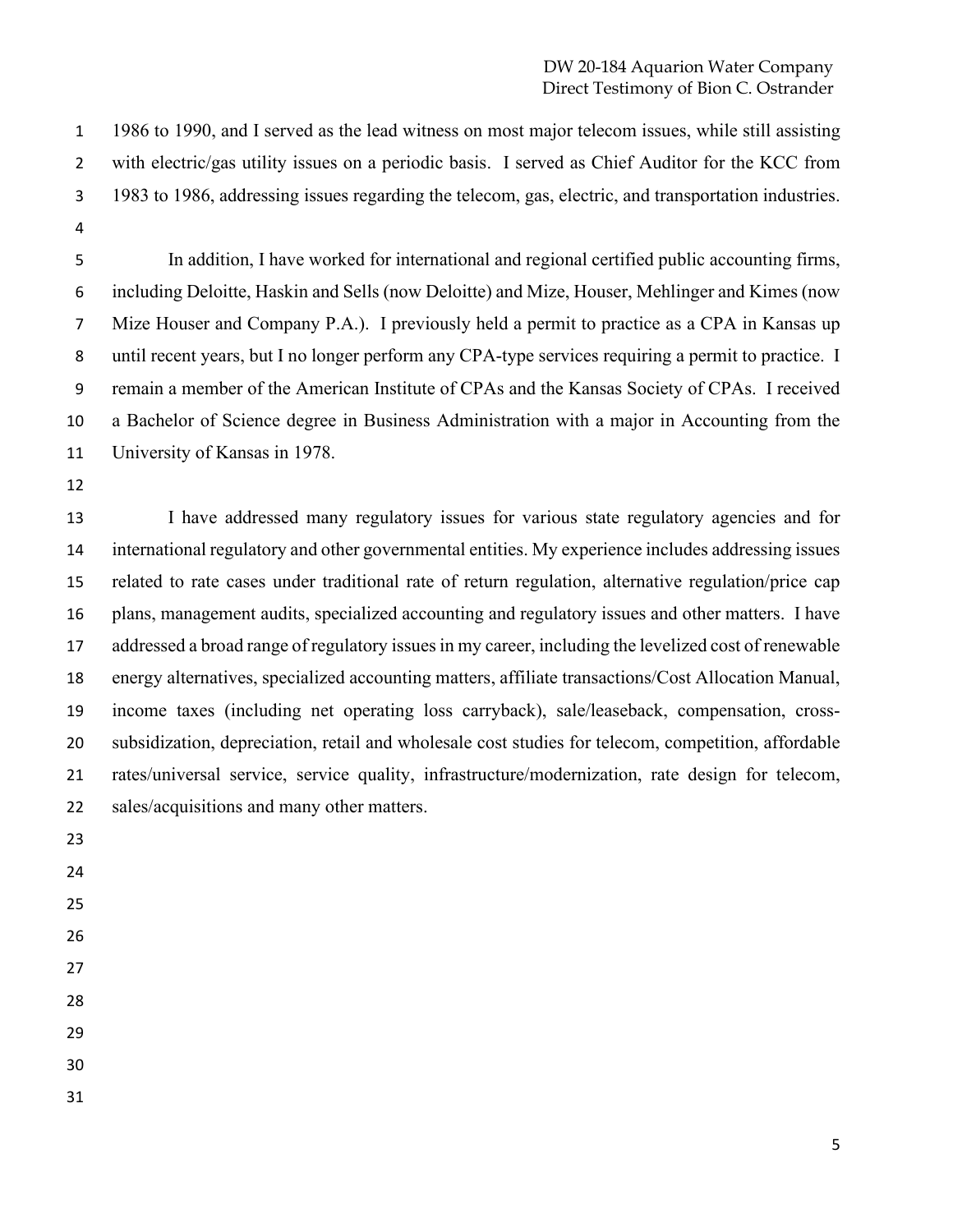- 1 Below is a high-level summary of clients I have consulted with in various jurisdictions:
- 2

| <b>Client Summary</b>                      |                                                             |
|--------------------------------------------|-------------------------------------------------------------|
| <b>Consumer Advocates/Attorney General</b> | <b>Public Service Commissions</b>                           |
| District of Columbia - OPC                 | Arizona                                                     |
| Indiana UCC                                | Georgia                                                     |
| Florida OPC                                | Kansas                                                      |
| Kansas CURB                                | Maryland                                                    |
| Kentucky AG                                | Minnesota                                                   |
| Michigan AG                                | North Dakota                                                |
| Maine OPA                                  | Oklahoma                                                    |
| Maine AARP                                 | <b>Other</b>                                                |
| Maryland OPC                               | Alaska Competitive Local Exchange Carrier                   |
| Michigan AG                                | Maryland - Montgomery County                                |
| Minnesota DPS                              | Cities of Hampton & North Hampton - New Hampshire           |
| Nevada AG                                  | Virginia - CWA                                              |
| New Hampshire OCA                          | Kansas Counties (911 implementation issues)                 |
| Ohio OPA                                   | <b>International</b>                                        |
| Oklahoma AG                                | Fair Trading Commission - Barbados                          |
| Utah OCS                                   | Eastern Caribbean Telecomm. Authority (ECTEL -              |
| Vermont DPS                                | St. Lucia, St. Kitts/Nevis, St. Vincent, Grenada, Dominica) |
| Washington AG                              | Armenia - USAID                                             |
| Wyoming                                    | Russia/Ukraine Energy Utility Training                      |
|                                            | Saudi Arabia                                                |

#### 4 **Q. Have you previously provided testimony before this Commission?**

 A. Yes. I have provided testimony for the New Hampshire Office of the Consumer Advocate on December 6, 2019, regarding the rate case of Liberty Utilities (Granite State Electric) Corp. in Docket No. DE 19-064. This matter was resolved by Settlement Agreement dated May 22, 2020, and approved by the Commission on June 30, 2020.

9 **Q. Have you ever provided testimony or performed regulatory consulting services for**  10 **other U.S. or international regulatory agencies, other international governments, or other**  11 **entities?**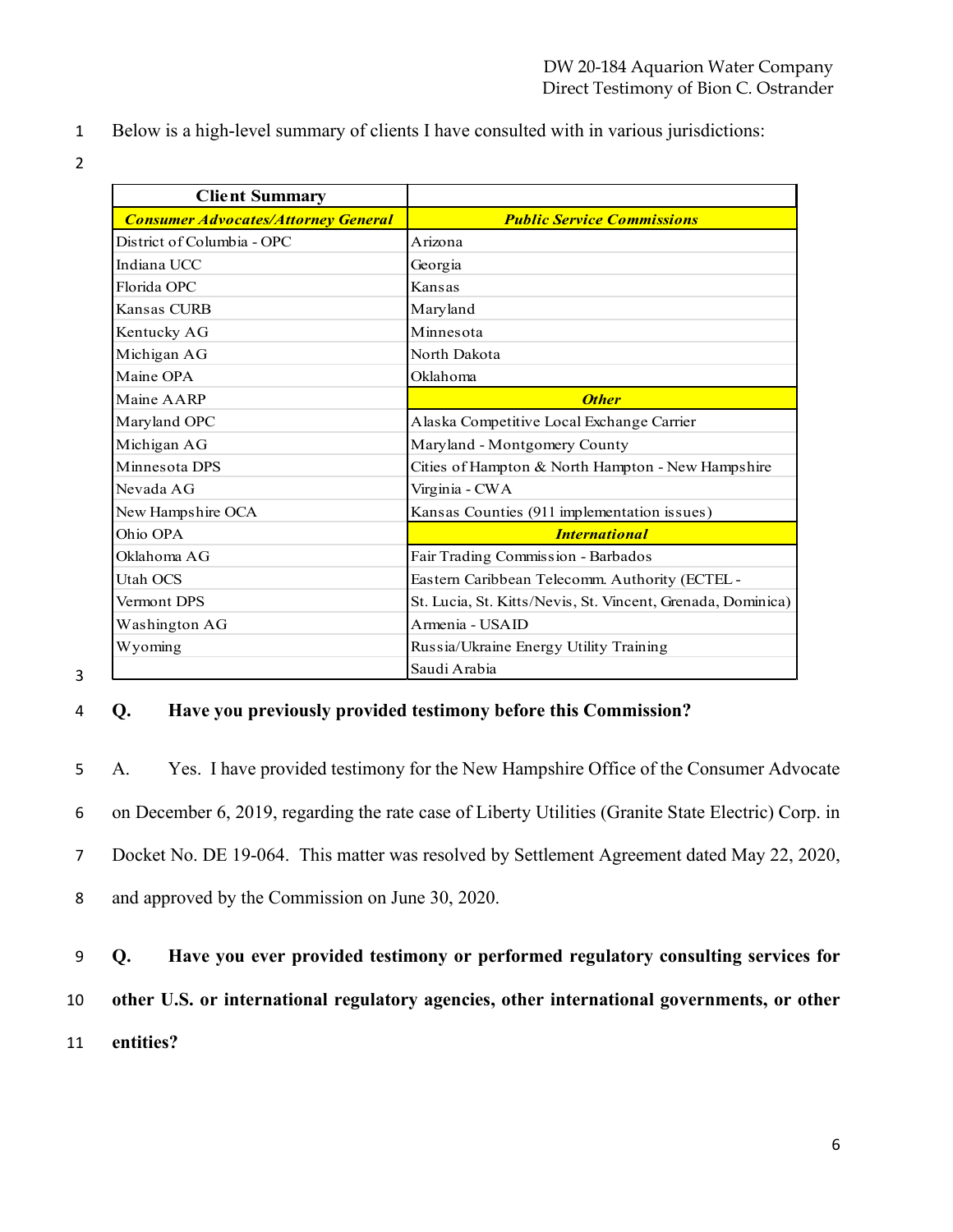A. Yes. Please see Attachment BCO-2 which summarizes major cases/engagements from 1986 to current, by regulatory agency/client, jurisdiction, utility company, and docket/case number.

 

#### **Q. What is the purpose of your testimony?**

 A. The purpose of my testimony is to present my independent analysis and recommendations regarding Aquarion's revenue requirements, including addressing related accounting and regulatory issues.

- **Q. Please discuss how your testimony is organized.**
- A. My testimony consists of three sections:
- I. Introduction Addresses various background information, my qualifications, and a summary of my adjustments and recommendations.
- II. Revenue Requirement Approach and Justification
- III. Other Adjustments to Revenue Requirements Addresses revisions to Aquarion's adjustments, and additional adjustments that I have identified.
- Attachments BCO-1 and BCO-2 address my credentials and a list of cases/proceedings that
- I have addressed. I am referring to my credentials and qualifications information as "Attachments"
- to this testimony and referring to my proposed revenue requirement and documentation supporting
- my proposed adjustments as "Exhibits" to this testimony.
- Attachment BCO-1 is my curriculum vitae and Attachment BCO-2 is list of regulatory proceedings where I have participated.
- Exhibit BCO-1 is the Ostrander/Joint Town's proposed revenue requirement and related adjustments to rate base, operations, and capital structure of Aquarion. Exhibit BCO-2 and all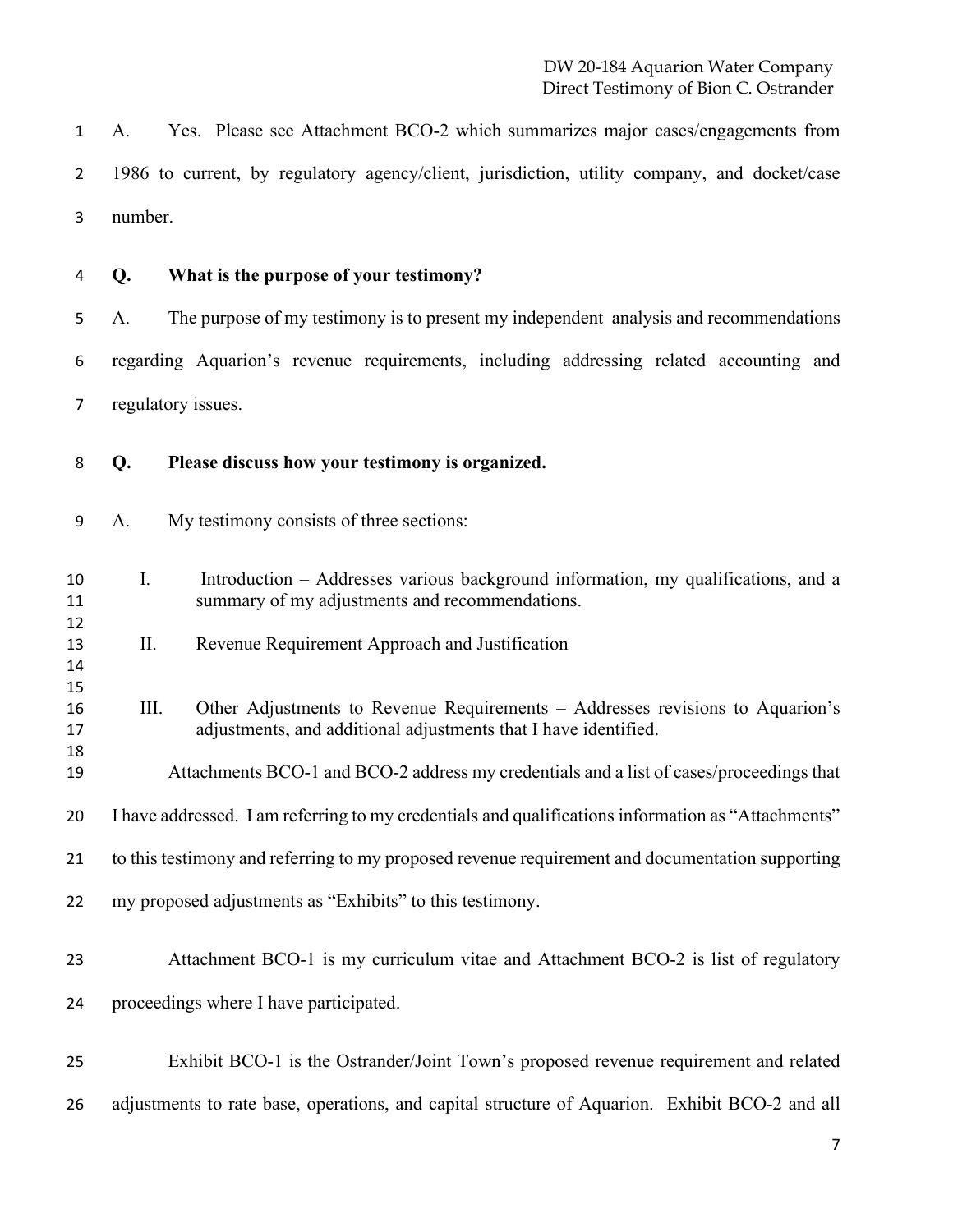subsequent exhibits include supporting documentation for my proposed adjustments, such as Aquarion's responses to data requests and other documentation as applicable.

#### **Q. Please summarize Aquarion's current rate case filing?**

 A. On November 18, 2020, Aquarion filed a Request for Change in Rates and Request for Waiver for Certain Filing Requirements, including a proposed increase to permanent rates that if approved, would yield an annual revenue increase of \$1,373,351 to be effective February 1, 2021, based on an adjusted 2019 test period. In its original filing, Aquarion requested temporary rates in the same amount, also effective as of February 1, 2021. Aquarion's filing include an adjusted rate base of \$36,091,050, adjusted operating net income of \$1,940,736, a proposed return on equity ("ROE") of 10.25 percent, and an overall rate of return ("ROR") of 8.1507 percent.

#### **Q. Please explain the subsequent Settlement Agreement regarding temporary rates?**

 A. On June 3, 2021, a Settlement Agreement ("Agreement") was entered into between Aquarion, the Office of Consumer Advocate ("OCA"), Staff of the Commission ("Staff"), and the Joint Towns (collectively, the "Settling Parties") in order to set temporary rates for Aquarion pursuant to RSA 378:27.The Commission subsequently approved the Agreement on June 21,  $16 \quad 2021$ .<sup>1</sup> The Settling Parties agreed to the following primary terms:

 1) Aquarion's temporary rates will be set at the level of its current rates pending resolution of the permanent rates phase of this proceeding, subject to reconciliation to an effective date of February 1, 2021.

- 2) Aquarion's current Water Infrastructure and Conservation Adjustment ("WICA") charge will not be folded into the Company's rate base at this time, but shall remain as a separate surcharge. The ultimate disposition of the WICA and surcharge shall be addressed in the permanent rates phase of the proceeding.
- <span id="page-7-0"></span>

<sup>&</sup>lt;sup>1</sup> Commission Order No. 26,488.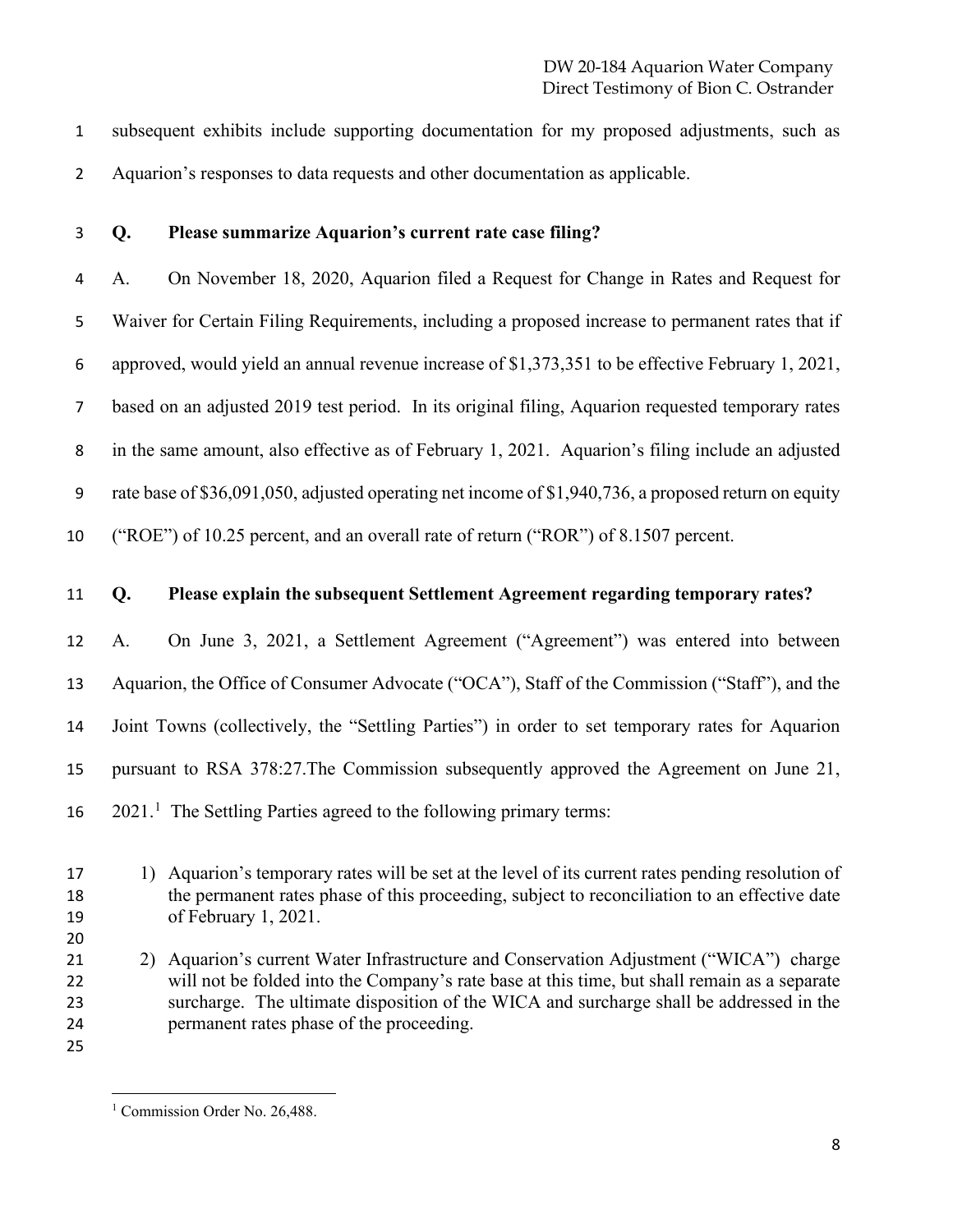- 3) The customers in Wiggin Way subdivision of the Town of Strathan will continue to pay seasonal rates as they are presently in effect, and these rates will be adjusted and reconciled in the permanent phase of this proceeding and upon resolution of the pending petition in Docket No. DW 21-093.
- 
- 
- 

 4) The Settling Parties reserve all rights as to whether the Company in fact under-earned during the test year when taking into account all appropriate factors with respect to just and reasonable permanent rates, subject to RSA 378:27 – 29.

**Q. Please summarize your recommendations concerning Aquarion's proposed**

**permanent rates and revenue deficiency?**

 A. Based on my analysis and review of Aquarion's permanent rate filing, responses to discovery requests and other information, I do not agree that Aquarion's proposed revenue requirement and proposed permanent rates are just and reasonable under NH RSA 378:7. I recommend that the Commission adjust Aquarion's proposed revenue deficiency of \$1,372,716 to my recommendation of \$410,199 as shown in Table 1 (Exhibit BCO-1, Schedule 1).

### **Table 1 – Comparison of Aquarion and Ostrander Revenue Deficiency**

| A    | B                                           | $\mathcal{C}$    | D                |
|------|---------------------------------------------|------------------|------------------|
|      |                                             | Aquarion         | Ostrander        |
| Line | Description                                 | Proposed         | Proposed         |
| 1    | Rate Base                                   | \$<br>36,091,050 | \$ 36,091,050    |
| 2    | Ostrander Adjs.                             |                  | \$<br>919,326    |
| 3    | Adjusted Rate Base (Sch. 3)                 | \$<br>36,091,050 | \$<br>37,010,376 |
| 4    | ROR(Sch. 2)                                 | 8.1507%          | 7.6119%          |
| 5    | Required Return                             | \$<br>2,941,679  | \$<br>2,817,199  |
| 6    | Operating Net Income                        | \$<br>1,940,736  | \$<br>1,940,736  |
| 7    | Ostrander Adjs.                             |                  | \$<br>577,358    |
| 8    | Adjusted Operating Net Income (Sch. 4)      | \$<br>1,940,736  | \$<br>2,518,094  |
| 9    | Return Deficiency (Surplus)                 | \$<br>1,000,943  | \$<br>299,105    |
| 10   | Tax Effect                                  | 72.9170%         | 72.917%          |
| 11   | <b>Required Revenue Increase/Deficiency</b> | \$1,372,716      | \$410,199        |
| 12   |                                             |                  |                  |
| 13   | Aquarion Required Increase per Filing       | \$<br>1,373,351  |                  |
| 14   | Difference - Immaterial (rounding ROR)      | \$<br>(635)      |                  |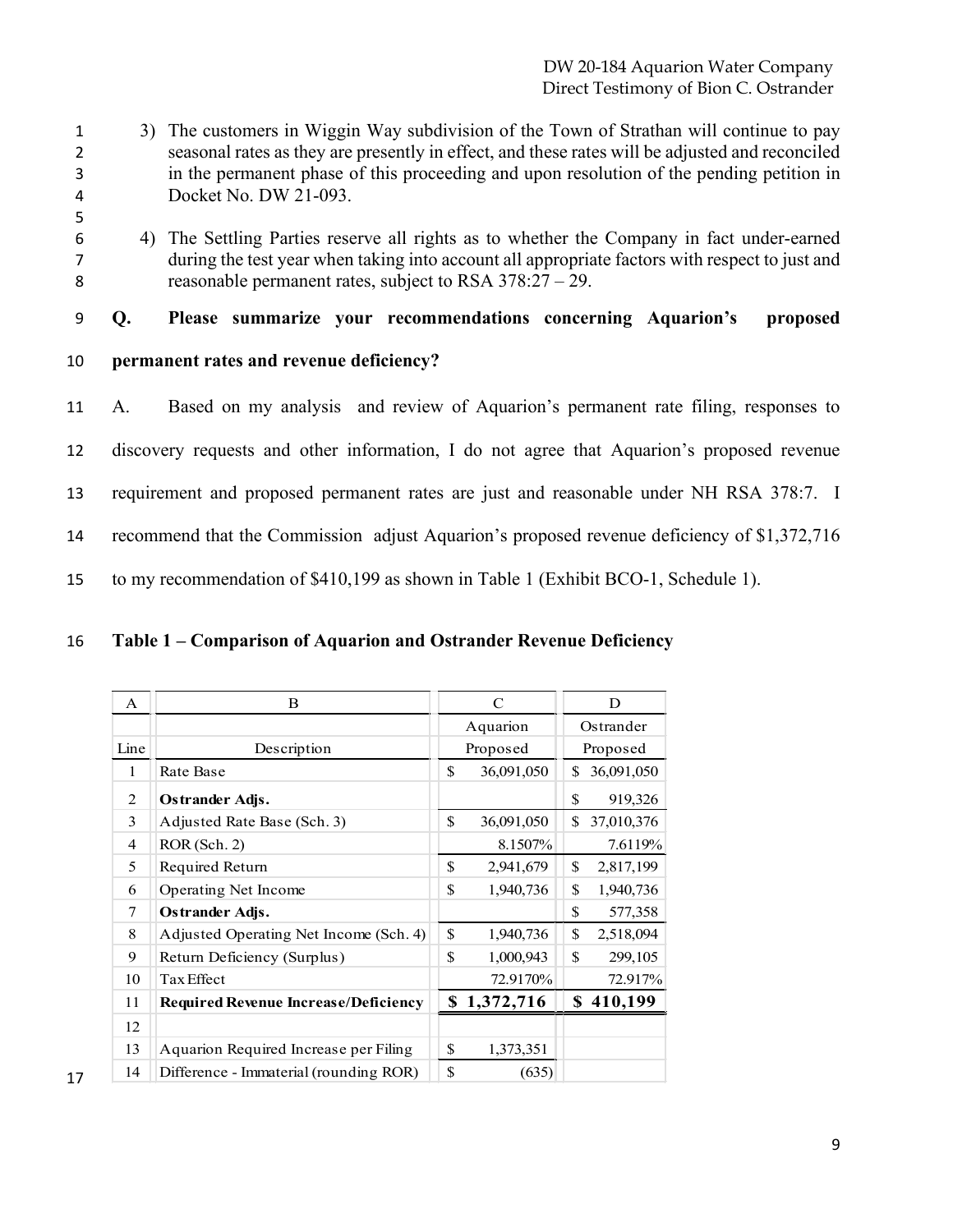| $\mathbf{1}$ | As shown at Table 1 (Exhibit BCO-1 (Schedules 1 to 4), I recommend that the Commission           |
|--------------|--------------------------------------------------------------------------------------------------|
|              | adjust all revenues, expenses, taxes, rate base components, and capital structure based on       |
| 3            | Aquarion's 2020 Annual Report balances (Exhibit BCO-2), subject to the five additional           |
| 4            | adjustments summarized below in order to arrive at a rate that is just and reasonable and better |
| 5.           | reflects known and measurable changes during the 12-month period subsequent to the 2019 test     |
| 6            | year:                                                                                            |

- 1) JT-1 Adjustment (Exhibit BCO-1, Schedules 2, 3, and 4) I have adjusted all revenues, expenses, taxes, rate base components, and capital structure components to Aquarion's December 31, 2020 Annual Report balances via this adjustment. This adjustment increases net operating income by \$536,175 (Exhibit BCO-1, line 24, column G).
- 
- 

- 2) JT-2 Adjustment (Exhibit BCO-1, Schedule 5) I have revised Aquarion's depreciation expense adjustment, which decreases net operating income by \$82,553 net of income taxes. When I adjusted operating accounts to Aquarion's 2020 Annual Report balances, this effectively removed the Company's adjustment to increase depreciation expense related to the annualization of depreciation on year-end rate base at proposed new depreciation rates. I have proposed a revised adjustment to increase depreciation expense by \$113,215 for the impact of annualized proposed new depreciation rates in my revenue requirement calculation.
- 3) JT-3 Adjustment (Exhibit BCO-1, Schedules 1 and 4) When I adjusted operating accounts to Aquarion's 2020 Annual Report balances, this effectively removed the Company's adjustment to increase rate case amortization expense by \$19,798 net of income taxes. I have made an adjustment to reflect the same amount of rate case expense in my revenue requirement calculation.
- 4) JT-4 Adjustment (Exhibit BCO-1, Schedules 1 and 4) When I adjusted operating accounts to Aquarion's 2020 Annual Report balances, this effectively removed the Company's adjustment to decrease income tax expense by \$143,534 related to the amortization of excess deferred taxes related to the Tax Cut and Jobs Act ("TCJA"). I have made an adjustment to reflect the same amount of in both the operating income and rate base of my revenue requirement calculation.
- 5) JT-5 Adjustment (Exhibit BCO-1, Schedule 2) Capital structure. Although I do not agree with Aquarion's proposed Return on Equity ("ROR") of 10.25 percent, I have used this as a placeholder in my capital structure for calculating the Rate of Return ("ROR). I adjusted the capital structure to Aquarion's 2020 Annual Report balances and then made one adjustment to reverse the Company's accounting entry, and I transferred short-term debt to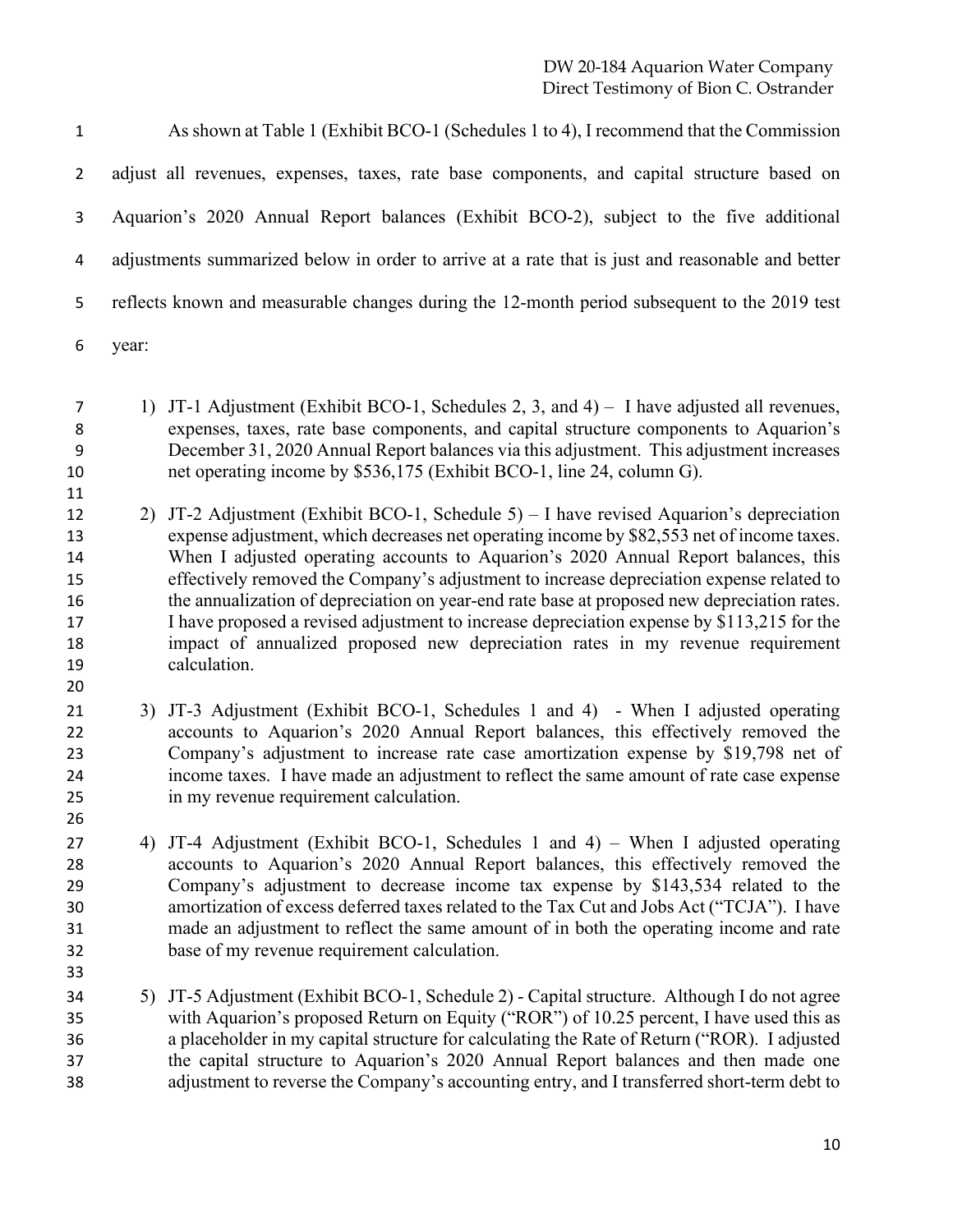- back to paid in capital. This caused the ROR to decrease from Aquarion's proposed 8.1507 percent to my recommended ROR of 7.6119 percent.
- **Q. Please summarize the reasons for your recommended changes.**
- **A.** The primary reasons that support my approach to adjust to the 2020 Annual Report
- balances, and which also support my contention this approach does not constitute a "2020 test
- period" are summarized below:
- 1) My initial analysis began with the same December 31, 2019 test period used by Aquarion. However, based on my review of actual 2020 results, I concluded that Aquarion's proposed adjustments were not a reasonable or accurate representation of its revenue requirement on a going-forward basis.
- 

- 2) Traditional ratemaking principles in New Hampshire support adjustment of test-year results based on actual known and measurable changes during the twelve month period subsequent to the test year "for the sake of furnishing the most accurate possible prediction 15 of the utility's fortunes in the period following the rate order.<sup> $2$ </sup> There is no Commission or general regulatory principle that prohibits or restricts the number of 2020-related 17 adjustments to be included in a 2019 test period rate case.
- 3) Aquarion opened the door to my 2020-related adjustments because it proposed only selective 2020 and 2021-related adjustments that increase the revenue requirement (and Aquarion did not include any 2020 and 2021-related adjustments that decrease the revenue requirement) – although such adjustments exist as shown by my 2020-related adjustments.
- 4) Aquarion's nineteen rate case adjustments recognize that 2019 results do not reasonably reflect a going-forward more current revenue requirement. However, it is more reasonable, accurate, and objective to use the "actual" 2020 adjusted balances instead of Aquarion's estimates.
- <span id="page-10-0"></span>

 *See e.g. Appeal of Public Serv. Co.*, 130 N.H. 748, 758 (1988) ("Often enough, even before the ratemaking proceeding has begun, elements of income and expense are known to have changed from their levels in the test year, and the commission must then decide whether to modify the test year data in order to obtain a more accurate prediction. One commentator has observed that "'[p]hilosophically, the strict test year assumes the past relationship among revenues, costs, and net investment during the test year will continue into the future.' To the extent that these relationships are not constant, the actual rate of return earned by a utility may be quite different from the rate allowed by the commission. For many years, commissions have adjusted test-year data for 'known changes,' i.e., a change that actually took place during or after the test period . . . ." C. Phillips, Jr., *The Regulation of Public Utilities* 182 (1985) (footnotes omitted) (emphasis in original); *see Appeal of Manchester Gas Co.*, 129 N.H. 800, 806, 533 A.2d 366, 370 (1987) (commission may limit recognition of changes to those occurring within twelve months of test year's end, in order to conform to matching principle that adjustments should include both revenue and expense changes). *Thus, the test year data are modified to conform to actual experience, for the sake of furnishing the most accurate possible prediction of the utility's fortunes in the period following the rate order*.") (emphasis added).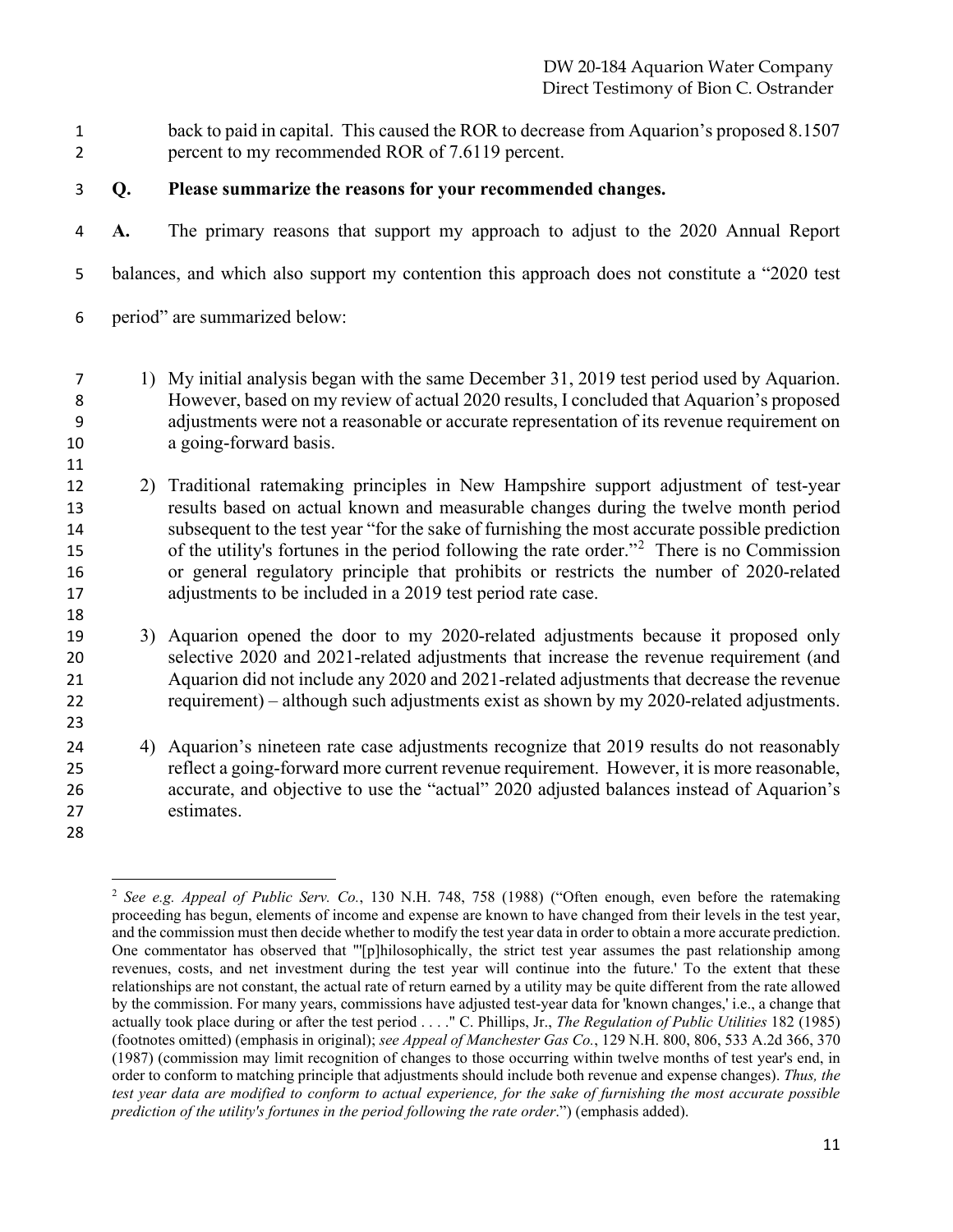- 5) My 2020-related adjustments are within twelve months of the 2019 test period and are not 2 a violation of the Commission Order No.  $20,776<sup>3</sup>$  $20,776<sup>3</sup>$  $20,776<sup>3</sup>$  (Exhibit BCO-3) that opposes adjustments more than twelve months following the test period. In contrast, Aquarion proposes certain 2021-related payroll/medical cost adjustments that occur more than twelve months following the test period and should be rejected because it violates the principle of matching. [4](#page-11-1)
- 6) The June 3, 2021, Settlement Agreement between parties does not prevent Joint Towns from incorporating 2020-related adjustments in the rate case. It expressly reserved the right to make recommendations as to whether permanent rates are just and reasonable.
- 7) My 2020-related adjustments and revenue deficiency calculation are conservative, and I could have incorporated other traditional and acceptable ratemaking adjustments to arrive at a reduced revenue deficiency – but that is not my recommendation.<sup>[5](#page-11-2)</sup> If I would have adopted a pure 2020 test period, then I would have made numerous other adjustments to this 2020 test period (similar to Aquarion's numerous adjustments to its 2019 test period). But I have not made any other adjustments except to incorporate several Aquarion adjustments that were removed in the process of adjusting to 2020 Annual Report balances (along with a revision of Aquarion's depreciation expense adjustment as part of this process).
- 8) Aquarion's 2019, 2020, and 2021 adjustments result in a mismatch of various period adjustments that are not consistent with the matching regulatory principle. My adjustments consistently reflect known 2020 amounts that are properly matched with all other revenue requirement components in the same time period. The Commission's Order No. 20,776 (pages 119 and 120) supports the matching principle.
- 

- 
- <span id="page-11-0"></span>

<sup>&</sup>lt;sup>3</sup> Re EnergyNorth Natural Gas, Inc., DR 91-212, Order No. 20,776, pages 119 and 120, 78 NH PUC 117, New Hampshire Public Utilities Commission, Order dated March 1, 1993.

<span id="page-11-1"></span> *See e.g. Appeal of Manchester Gas Co*., 129 N.H. 800, 806 (1987) ("In this instance, the PUC reasonably could create a twelve-month limitation for adjustments to test-year operating expenses. At some point, a cutoff is necessary to preserve the integrity of the matching principle.").

<span id="page-11-2"></span><sup>&</sup>lt;sup>5</sup> Although, these other potential adjustments could be used to offset any claims that some of my 2020-related adjusted amounts are not reasonable or require further revision.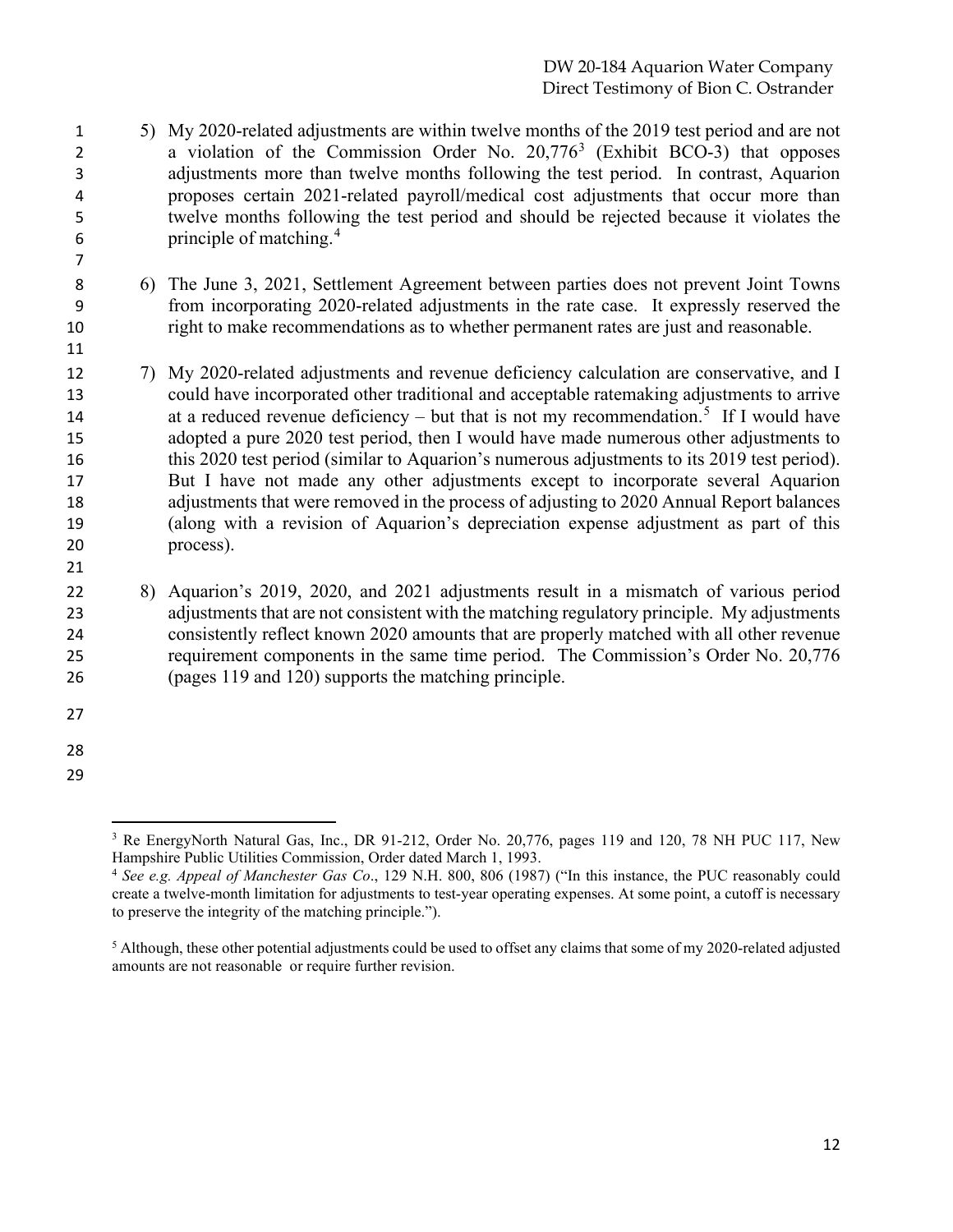# **IV. Revenue Requirement Approach and Justification**

# **ADJUSTMENT JOINT TOWNS ("JT-1") - OPERATING INCOME ACCOUNTS**

#### 

# **Q. Please explain Adjustment JT-1 to operating income accounts (revenues, expenses, depreciation, and taxes)?**

 A. Table 2 below shows Aquarion and my proposed adjustments at a high level, by primary account. Column C shows unadjusted 2019 amounts per books with operating income of \$1,942,412, column D shows Aquarion's proposed adjustments that reduce operating income by \$1,676, and column E shows Aquarion's proposed adjusted pro forma operating income of \$1,940,736.

 Table 2 also shows the Ostrander Adjustment JT-1 in column F which adjusts all accounts to the Aquarion December 31, 2020, Annual Report balances and which increases operating income by \$536,175. Column G shows the adjusted balances for all accounts per the December 31, 2020, Annual Report, which results in operating income of \$2,476,911. Column H shows Ostrander Adjustment JT-2 which increases depreciation expense by \$113,215 (gross of taxes), Adjustment JT-3 which increases rate case expense by \$27,151 (gross of taxes), and Adjustment JT-4 which reduces income tax expense by \$143,534, and these combined adjustments increase operating income by \$41,183 (net of taxes). Column I shows the Ostrander final adjusted balances for each account, resulting in adjusted operating income of \$2,518,094 (line 11, column I).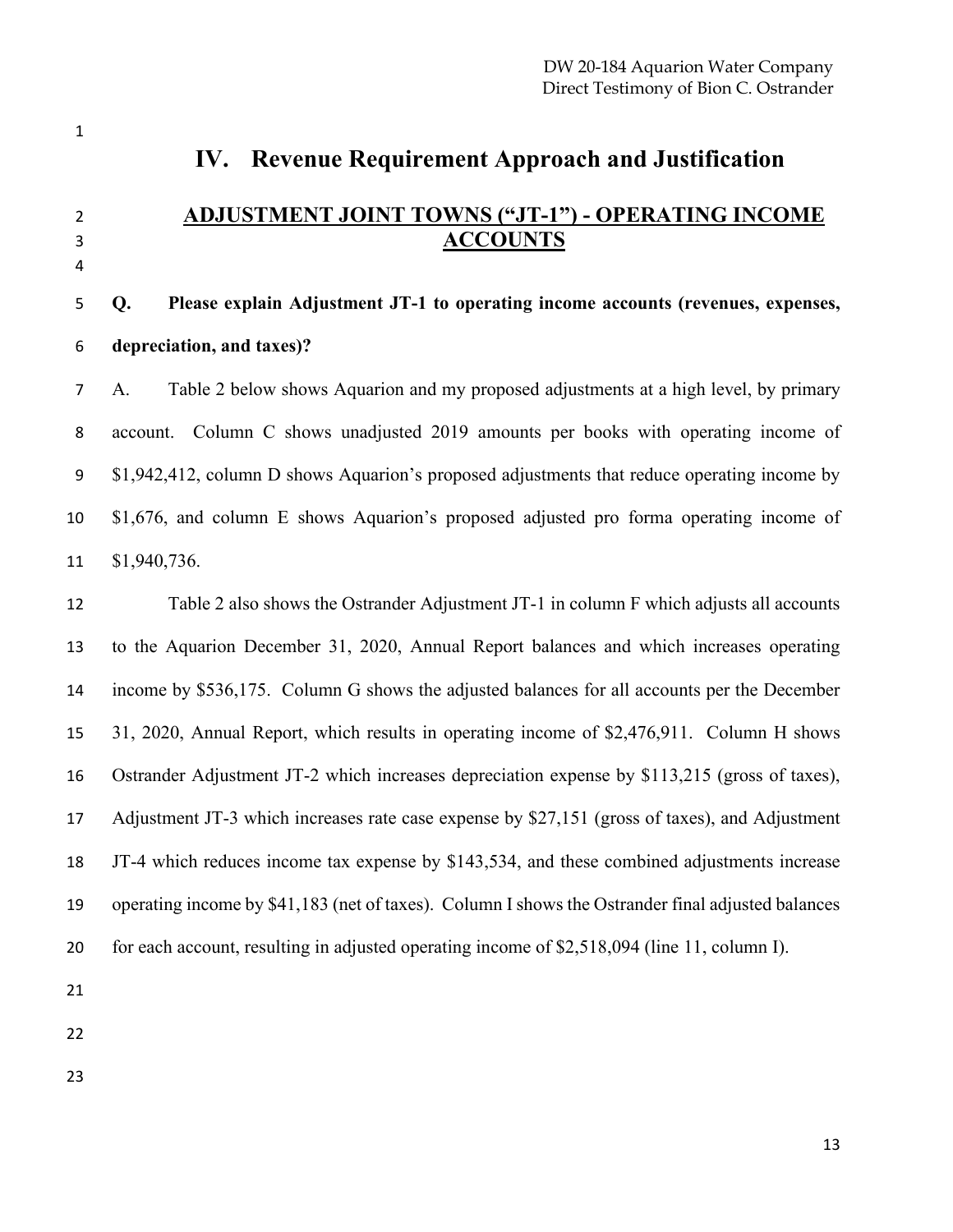#### **Table 2 – Summary of Aquarion and Ostrander/Joint Towns Adjustments (Exhibit BCO-1,**

**Sch. 4)**

| A              | $\overline{B}$                                                                          | $\mathcal{C}$                                                                                       | D                                 | E         | F             | G                                                                               | H              | I          |
|----------------|-----------------------------------------------------------------------------------------|-----------------------------------------------------------------------------------------------------|-----------------------------------|-----------|---------------|---------------------------------------------------------------------------------|----------------|------------|
|                |                                                                                         |                                                                                                     | <b>AQUARION</b>                   |           |               | <b>OSTRANDER</b>                                                                |                |            |
|                |                                                                                         | Per                                                                                                 |                                   | Adjusted  | Adust to      | Dec. 31, 2020                                                                   | Adjs.          | Adjusted   |
|                |                                                                                         | <b>Books</b>                                                                                        | Proposed                          | Pro Forma | Dec. 31, 2020 | Annual Report JT-2, JT-3                                                        |                | Pro Forma  |
| Line           | Description                                                                             | Dec. 31, 2019                                                                                       | Adjustments                       | Balance   | Annual Report | Balances                                                                        | $JT-4$         | Balance    |
| $\mathbf{1}$   | <b>Total Revenues</b>                                                                   | 7,226,513                                                                                           | 390,280                           | 7,616,793 | 4,813         | 7,621,606                                                                       |                | 7,621,606  |
| $\overline{c}$ |                                                                                         |                                                                                                     |                                   |           |               |                                                                                 |                |            |
| $\mathfrak{Z}$ | O&M expenses                                                                            | 3,346,040                                                                                           | (64, 899)                         | 3,281,141 | (287, 133)    | 2,994,008                                                                       | 27,151         | 3,021,159  |
| 4              | Depreciation exp.                                                                       | 1,024,230                                                                                           | 286,177                           | 1,310,407 | (268,001)     | 1,042,406                                                                       | 113,215        | 1,155,621  |
| 5              | Property tax                                                                            | 677,193                                                                                             | 183,522                           | 860,715   | (52, 561)     | 808,154                                                                         |                | 808,154    |
| 6              | Payroll tax                                                                             | 75,824                                                                                              | 12,152                            | 87,976    | (11,610)      | 76,366                                                                          |                | 76,366     |
| 7              | Other                                                                                   | (48,792)                                                                                            | 106                               | (48, 686) | 1,565         | (47, 121)                                                                       |                | (47, 121)  |
| 8              | Nonreg. Income                                                                          |                                                                                                     |                                   |           | 40,039        | 40,039                                                                          |                | 40,039     |
| 9              | Income tax                                                                              | 209,606                                                                                             | (25,102)                          | 184,504   | 46,339        | 230,843                                                                         | (38,015)       | 192,828    |
|                | TCJA tax                                                                                |                                                                                                     |                                   |           |               |                                                                                 | (143, 534)     | (143, 534) |
| 10             | Total Expenses                                                                          | 5,284,101                                                                                           | 391,956                           | 5,676,057 | (531, 362)    | 5,144,695                                                                       | (41, 183)      | 5,103,512  |
| 11             | Oper. Income                                                                            | 1,942,412                                                                                           | (1,676)                           | 1,940,736 | 536,175       | 2,476,911                                                                       | 41,183         | 2,518,094  |
| 12             | <b>Total Adjustment</b>                                                                 |                                                                                                     | (1,676)                           |           | 536,175       |                                                                                 | 41,183         | 577,358    |
| 13             |                                                                                         |                                                                                                     | Note 1                            |           | Adj. JT-1     |                                                                                 | JT-2, 3, and 4 |            |
| 14             |                                                                                         |                                                                                                     |                                   |           | Note 2        |                                                                                 | Note 2         | Note 3     |
| 15             |                                                                                         |                                                                                                     |                                   |           |               |                                                                                 |                |            |
| 16             | Note 1:                                                                                 | Aquarion's total adjustments of (\$1,676) are shown in more detail at Exhibit BCO-1, Schedule 4.    |                                   |           |               |                                                                                 |                |            |
| 17             | Ostrander Adjustment JT-1 adjusts to December 31, 2020 balances (\$536,175),<br>Note 2: |                                                                                                     |                                   |           |               |                                                                                 |                |            |
| 18             |                                                                                         | Adjustment JT-2 adjusts depreciation expense (\$113,215 gross of taxes), Adjustment JT-3            |                                   |           |               |                                                                                 |                |            |
| 19             |                                                                                         | adjusts rate case expense (\$27,151 gross of taxes), Adjustment JT-4 decreases income taxes for the |                                   |           |               |                                                                                 |                |            |
| 20             |                                                                                         | impact of TCJA (\$143,534), and this results in total adjustments of \$577,358 per                  |                                   |           |               |                                                                                 |                |            |
| 21             |                                                                                         |                                                                                                     | Exhibit BCO-1, Schedules 1 and 4. |           |               |                                                                                 |                |            |
| 22             | Note 3:                                                                                 |                                                                                                     |                                   |           |               | Total Ostrander adjustments of \$577,358, per Exhibit BCO-1, Schedules 1 and 4. |                |            |

**Q. Please summarize some of the problems with Aquarion's approach to adjustments** 

#### **and determining its revenue deficiency?**

 A. For income statement amounts (revenues, expenses, depreciation, and taxes) Aquarion begins with its December 31, 2019, balances per books and proposes certain annualization 8 adjustments to the 2019 test period, along with several other adjustments related to the 2020 and 2021 post-test periods, to arrive at its recommended revenue deficiency of \$1,372,716. For rate base amounts, Aquarion begins with December 31, 2019, balances for plant in service and accumulated depreciation and adds some post-test period 2020 plant additions, but uses average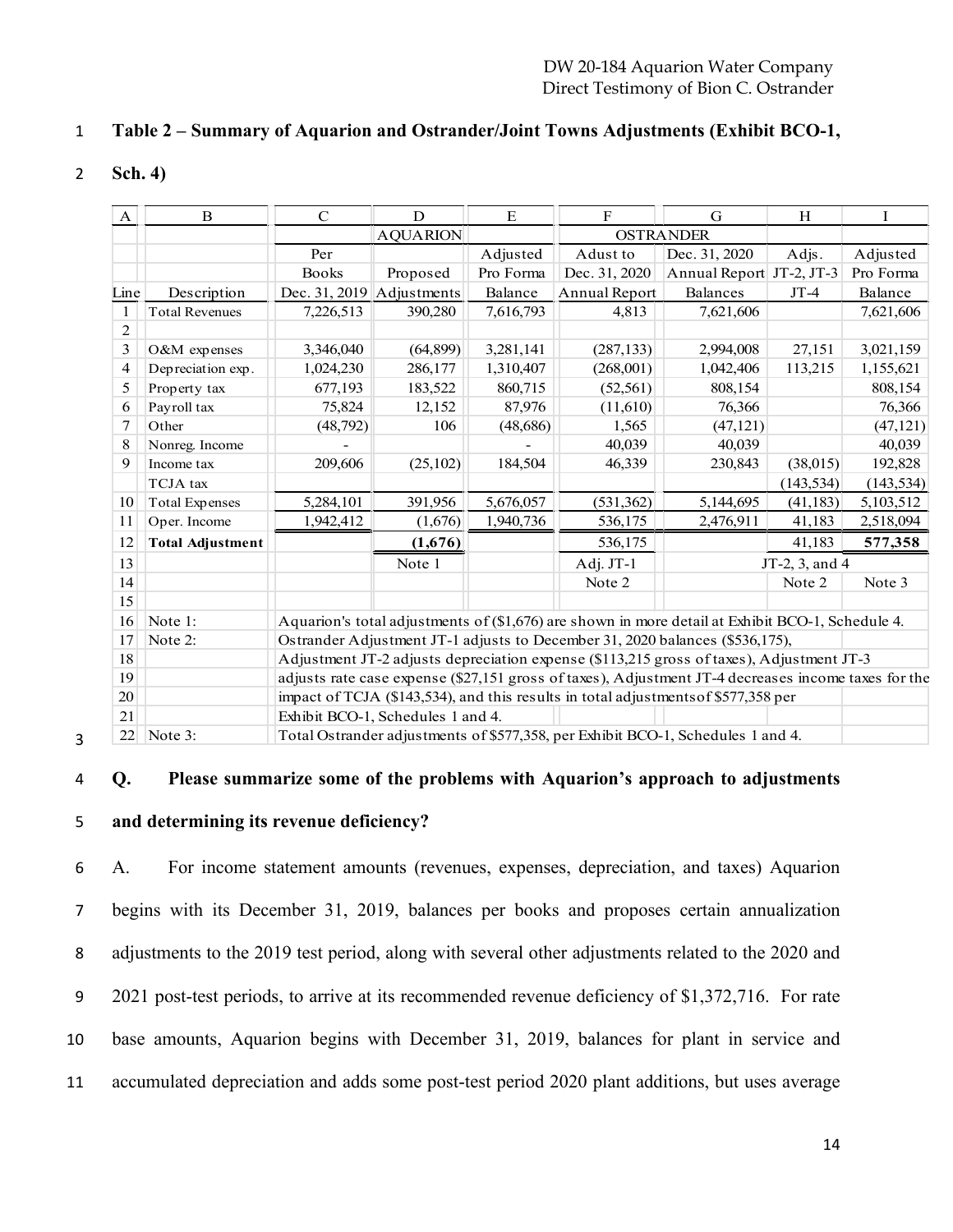balances for all other rate base components (such as Materials & Supplies, Prepayments, Contributions in Aid, and other components).

 Aquarion's operating income adjustments include some post-test period adjustments that 4 occur in (or overlap to) the 2020 and 2021 periods, such as employee payroll raises<sup>[6](#page-14-0)</sup> and benefit 5 costs.<sup>[7](#page-14-1)</sup> However, Aquarion only selectively includes 2020 and 2021-related adjustments that cause an increase in costs and the revenue requirement. In doing this, Aquarion did not offset its increases in costs with other decreases in costs (and decreases in the revenue requirement) that also occurred in 2020 and 2021 (Exhibit BCO-1, Schedule 6). Thus, Aquarion's proposed revenue requirement does not reasonably or accurately represent forward-looking costs and related impacts, and this will result in an excessive revenue requirement and customer rates.

 Aquarion does not rely on a strict 2019 test period because of its proposed adjustments related to the 2020 and 2021 test periods. For the 2019 financial amounts that Aquarion does rely upon, or the 2019 amounts that it relies upon as a starting point to calculate the estimated impact of cost increases in 2020 and 2021, much of this data is stale, outdated, and over two years old now.

 My approach to calculating the revenue deficiency is superior to the method used by Aquarion. I begin with Aquarion's adjusted pro forma net operating income, rate base, and capital structure, and make certain adjustments to reflect these amounts at Aquarion's December 31, 2020 Annual Report balances - which means that my adjustments and related pro forma balances are

<span id="page-14-0"></span> Aquarion Schedule No. 1C regarding 2020 and 2021 pay raise adjustments related to Aquarion Salaries and Wages, Schedule No. 1P regarding 2020 and 2021 pay raise adjustments related to AWC-CT Shared Customer Service/Collections, and Schedule No. 1Q regarding 2020 and 2021 pay raise adjustments related to IT Shared Technology.

<span id="page-14-1"></span> $^7$  Aquarion Schedule No. 1D regarding medical/dental, life insurance, and long-term disability on the 2020/2021 pay raises addressed in previous footnote.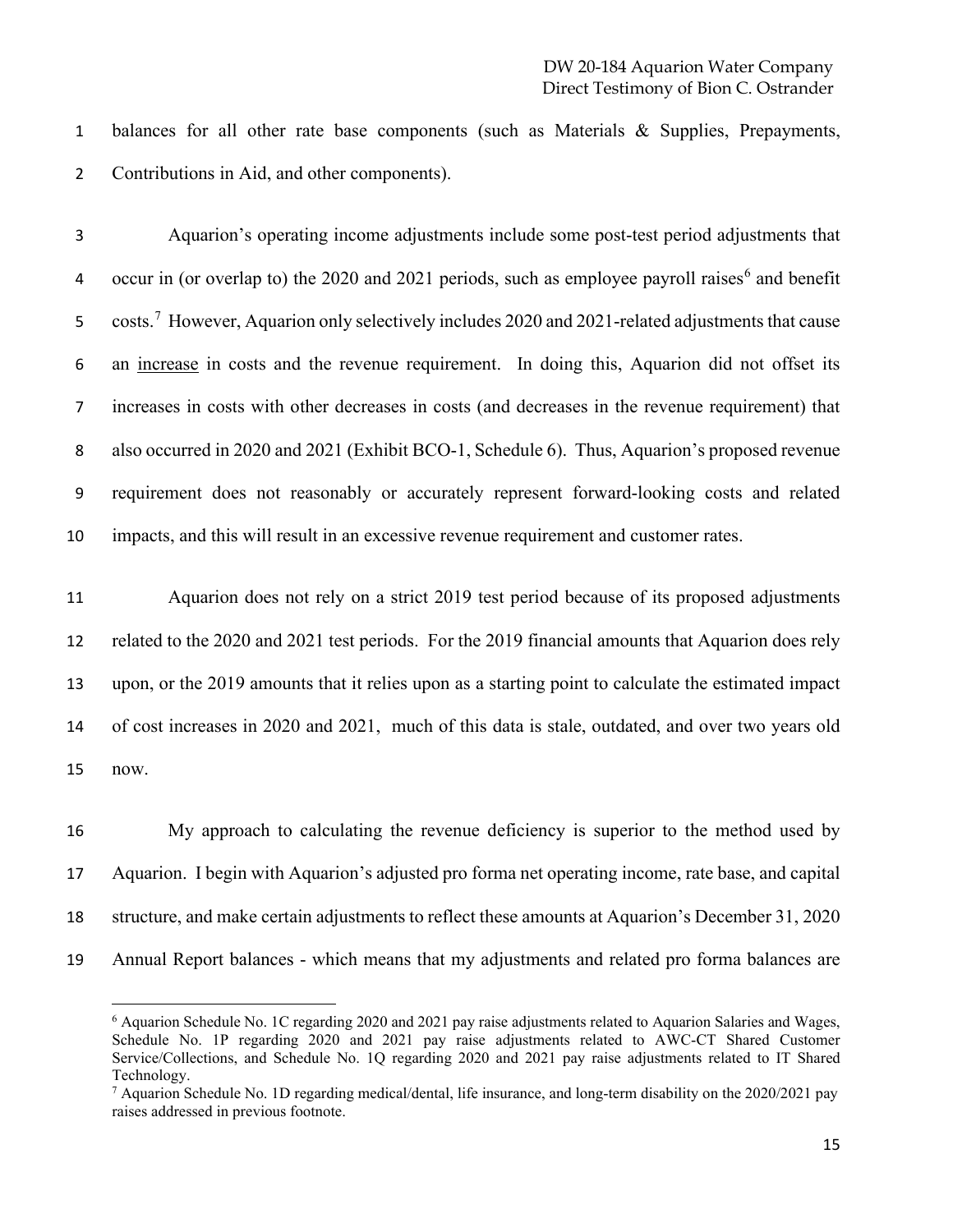| $\mathbf{1}$         |    | based on actual amounts that are more accurate, objective, <sup>8</sup> known and measurable, supported by                                                                                                                               |
|----------------------|----|------------------------------------------------------------------------------------------------------------------------------------------------------------------------------------------------------------------------------------------|
| $\overline{2}$       |    | an existing documented source (the Annual Report), and based on more current data, instead of                                                                                                                                            |
| 3                    |    | Aquarion's stale 2019 data that is now over two years old.                                                                                                                                                                               |
| 4                    | Q. | Please summarize the reasons and regulatory principles that support your approach                                                                                                                                                        |
| 5                    |    | to adjustments and determining the revenue deficiency?                                                                                                                                                                                   |
| 6                    | A. | The reasons, benefits, and regulatory principles that support my approach, are also the                                                                                                                                                  |
| 7                    |    | same reasons and regulatory principles that Aquarion's approach violates to some degree. Some                                                                                                                                            |
| 8                    |    | of the primary reasons supporting my approach are summarized below:                                                                                                                                                                      |
| 9<br>10<br>11        |    | 1) Accurate, reliable, and based on an existing documented source – Aquarion's Annual<br>Report.                                                                                                                                         |
| 12<br>13<br>14       |    | 2) Consistent with the generally accepted and long-standing regulatory principle of "known"<br>and measurable."                                                                                                                          |
| 15<br>16<br>17<br>18 |    | 3) Consistent with the generally accepted and long-standing regulatory principle of<br>"matching", which matches all revenues and expenses in the operating statement, along<br>with plant in service and other components in rate base. |
| 19<br>20<br>21       |    | 4) Objective and removes the ability to selectively include or exclude adjustments that are<br>beneficial to any particular party's interests.                                                                                           |
| 22<br>23<br>24<br>25 |    | 5) Uses actual results from the "2020" period, instead of using estimated adjustments based<br>on 2019 or other data that is intended to approximate the same 2020 and forward-looking<br>amounts.                                       |
| 26<br>27<br>28       |    | 6) Reduces regulatory lag because it uses forward-looking information instead of backward-<br>looking stale information.                                                                                                                 |
| 29<br>30<br>31       | 7) | It is conservative and does not include additional adjustments that are justified - although<br>these additional adjustment could be used to offset any claims that the 2020 period<br>includes unreasonable amounts.                    |

<span id="page-15-0"></span> The amounts are based on a reliable documented source, so adjustments and amounts are not arbitrary and cannot be manipulated, and are not subject to any party selectively including or excluding certain adjustments that are beneficial to their interests.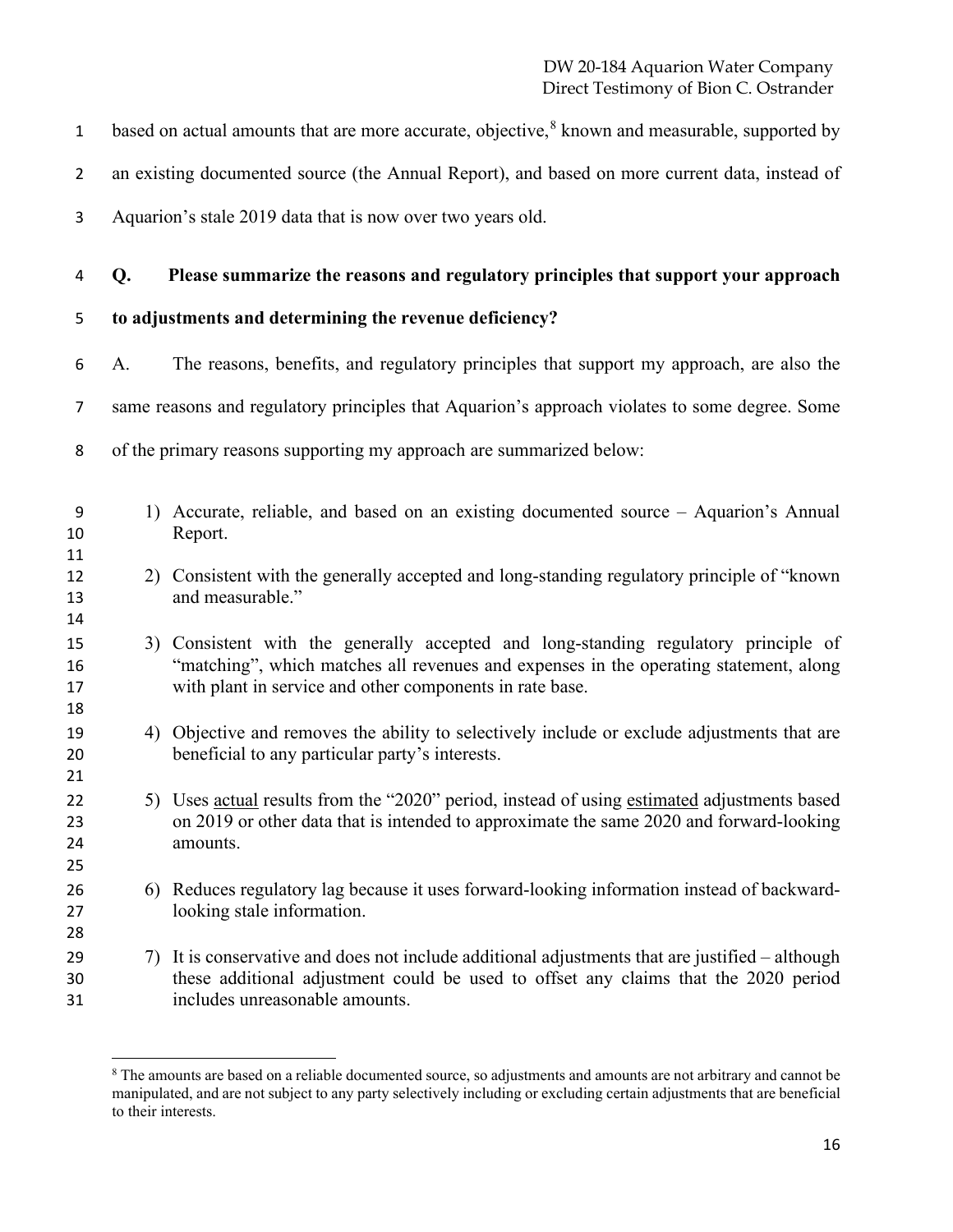# **Q. Please explain in more detail the reasons and regulatory principles that support your approach to adjustments and determining the revenue deficiency?**

 A. I have adjusted to Aquarion's 2020 Annual Report balances. These amounts are accurate, reliable, objective, and based on the existing documented source (Annual Report). This eliminates 5 the use of subjective or estimated adjustments for various periods 2019, 2020, and 2021.

 By using actual known and measurable data, this results in my proposed revenue 7 requirement being reflected at the most recently known and available current amounts<sup>[9](#page-16-0)</sup> which also greatly reduces any negative impact of regulatory lag – which utility companies commonly argue is a negative result of using old stale data and not using most recent accurate financial data. In addition, because I have adjusted the revenue requirement to the most recent 2020 Annual Report amounts, this effectively eliminates the necessity for some of Aquarion's adjustments that are intended to be surrogates or estimates of 2020/going-forward amounts (that are already included in the 2020 period that I propose).

 For example, Aquarion proposes an adjustment to "estimate" and annualize the impact of certain employee pay raises that occur in 2020 and 2021. However, most of the "actual" 2020 pay raises are already reflected in the 2020 Annual Report financial data that I used, thus it is not necessary to reflect Aquarion's estimates of these pay raises in the 2020 adjusted revenue requirement that I used.

 Because I have adjusted to amounts at the 2020 Annual Report, this means that my adjustments are consistent with the generally accepted regulatory principles of "known and measurable and "matching." The adjustments that I propose can all be easily verified and traced

<span id="page-16-0"></span><sup>&</sup>lt;sup>9</sup> The 2020 Aquarion book amounts reflect the most recent financial results available, and 2021 financial amounts will not likely be available until the books are closed and subject to audit sometime later in the first quarter of 2022.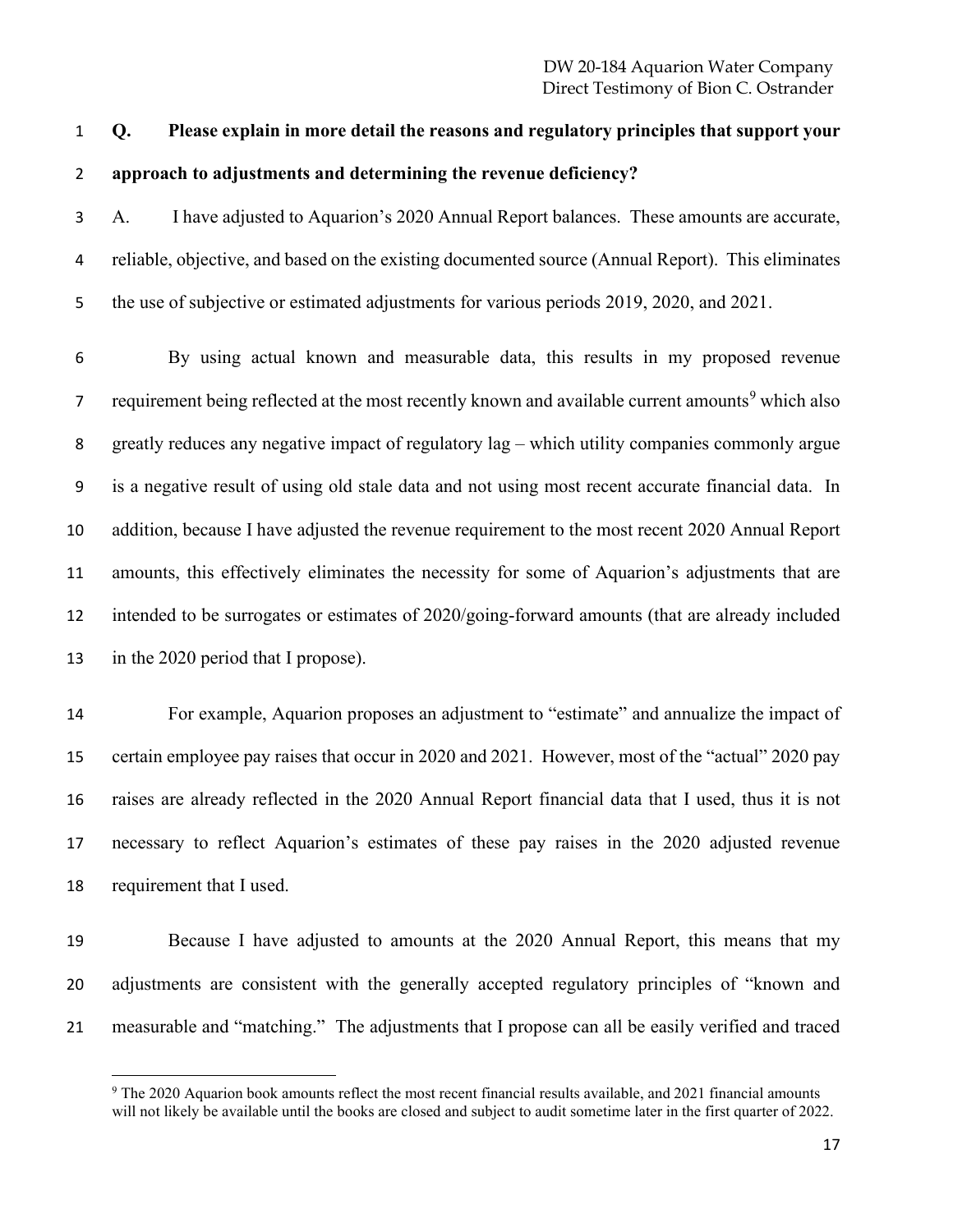to the 2020 Annual Report, so the amounts are known and measurable. Also, all of the adjustments 2 that I propose are within the 2020 period, so I have properly "matched" all revenues and expenses in the operating statement, along with matching of plant in service and other relevant components in rate base. In contrast, Aquarion proposes revenues, expenses, and rate base components from a 5 combination of periods 2019, 2020, and 2021 via its adjustments – and not all components are properly matched. It would have been more accurate to use "actual" 2020 data instead of Aquarion's estimates and surrogates of forward-looking 2020 data.

 I have removed subjectivity and bias from the ratemaking process because I have used known and actual 2020 Annual Report balances, regardless of whether these amounts increased or decreased from the same types of 2019 balances. However, Aquarion selectively only includes increases in costs for payroll raises (and benefits) in the post test periods 2020 and 2021, but Aquarion did not propose any other offsetting decreases in costs for 2020 and 2021 (although I have documented cost decreases for 2020 in my testimony and per my revenue requirement adjustments, and also see Exhibit BCO-1, Schedule 6).

 Finally, the following few examples show how my approach to adjusting the revenue 16 requirement using actual 2020 financial data results in a conservative<sup>[10](#page-17-0)</sup> and unbiased revenue deficiency that is beneficial to the interests of Aquarion in many respects, and helps reduce regulatory lag (compared to Aquarion's approach), as shown below:

- 
- <span id="page-17-0"></span>

 1) Aquarion proposes an adjusted net plant in service of \$42,462,993 (Exhibit BCO-1, Sch. 3, line 3, column F). I have proposed a larger net plant in service balance of \$43,554,814 (Exhibit BCO-1, Sch. 3, line 3, column I), based on actual December 31,

<sup>&</sup>lt;sup>10</sup> By conservative, I mean that my proposed revenue deficiency is somewhat overstated to the benefit of Aquarion due to: 1) including certain 2020 financial balances that exceed 2019 financial balances; and 2) not proposing any including other rate case type adjustments (other than the true-up or incorporation of three other adjustments proposed by Aquarion in its filing for depreciation, rate case expense, and the TCJA tax impact).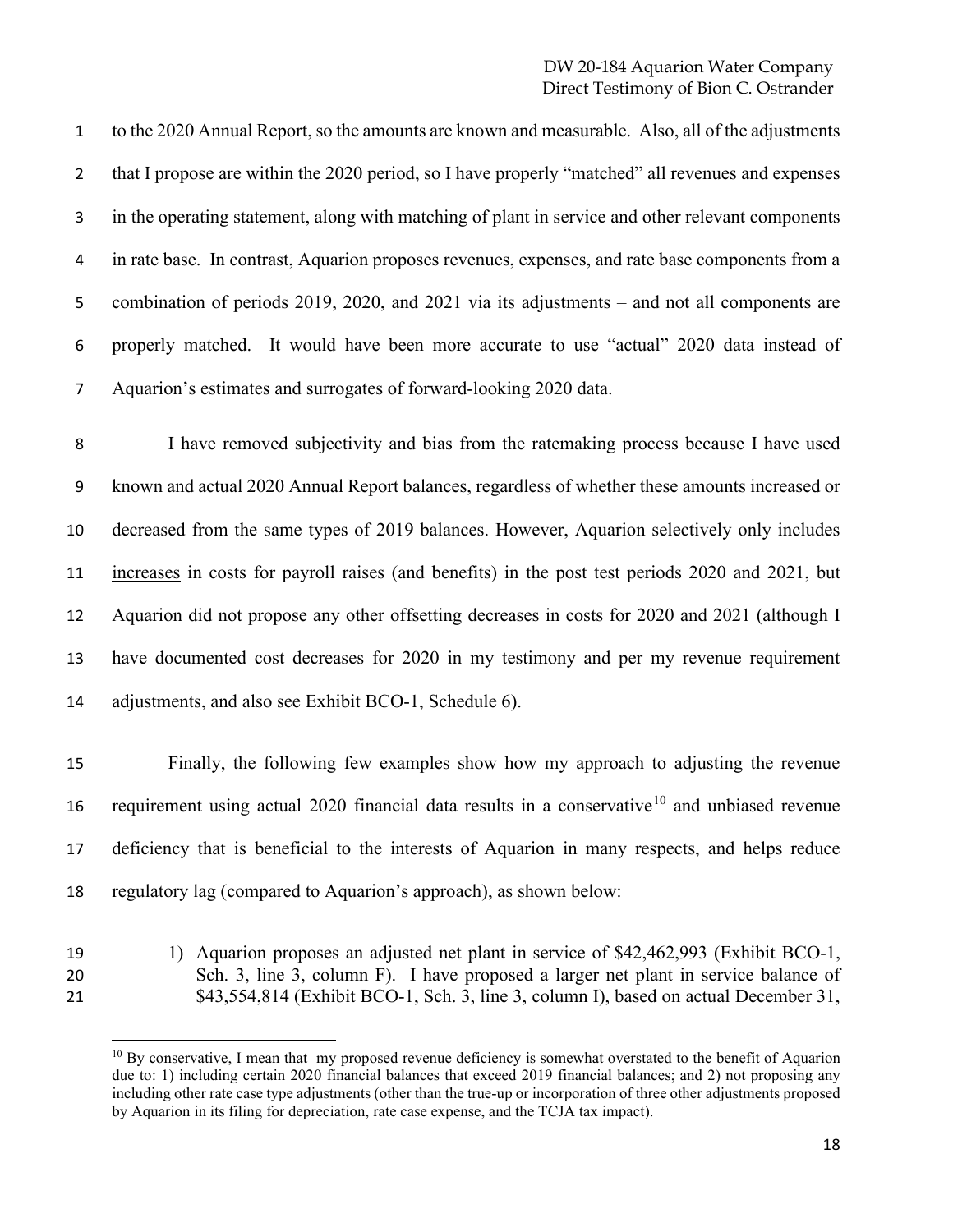2020, balances from the Annual Report. Thus, I have proposed a larger rate base than  $A$ quarion,<sup>[11](#page-18-0)</sup> and this results in a greater revenue deficiency impact that is beneficial to Aquarion. Also, by using a larger net plant in service balance this means that a greater number of plant addition projects will earn a rate of return, and this helps eliminate regulatory lag. Utility companies favor the use of forecasted plant additions or other approaches to maximize the timely recovery of a return on their capital investment, and my approach of using 2020 plant in service financial data achieves this end result better 8 than Aquarion's approach of using 2019 plant in service data, plus selective 2020 plant additions.

- 2) Although my revenue deficiency calculation is based on actual December 31, 2020, Annual Report balances, I am not proposing to reduce the revenue deficiency by additional traditional adjustments (and these adjustments would be justified for Aquarion's 2019 pro forma test period), per the following examples:
- a) Remove lobbying costs.
- b) Remove a percent of long and short-term incentive driven by financial performance related goals (which are not beneficial to customers).
- c) Remove Supplemental Executive Retirement Plan ("SERP") expenses.
- d) Remove a portion of D&O liability insurance, to share these costs between shareholders and ratepayers.
- e) Remove amortization costs of the Eversource Aquarion merger impact (that has not been ruled upon by the Commission).
- f) Remove excessive or nonrecurring legal expenses.
- g) Remove excessive or nonrecurring levels of customer assistance program costs.
- I do not propose to directly incorporate any of the above-mentioned adjustments in its
- revenue deficiency calculation, which would typically be made if 2020 was the actual test period.
- However, these potential adjustments could be used as justification for offsetting any adjustments
- to address understated expenses in the 2020 period that might be proposed by Aquarion.

<span id="page-18-0"></span><sup>&</sup>lt;sup>11</sup> Aquarion proposes an adjusted rate base of \$36,091,050 and I propose an adjusted rate base of \$37,010,376 (Exhibit BCO-1, Schedule 3).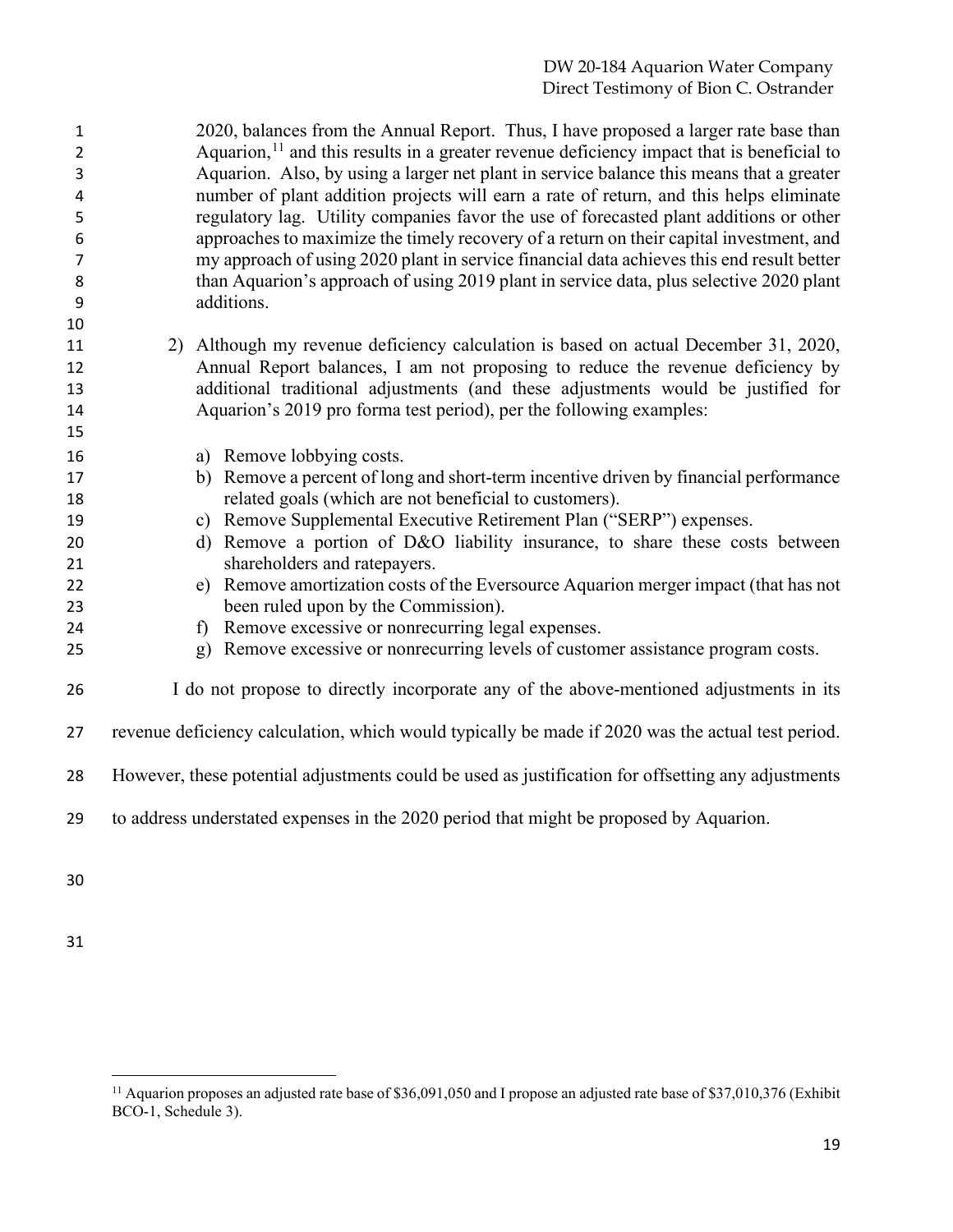**Q. Is your approach of adjusting to the 2020 Annual Report balances considered reasonable in this case because of the stale 2019 test period?**

 A. Yes. It is reasonable to use my approach of adjusting to the 2020 Annual Report balances because the 2019 test period is stale, outdated, and more than two years old. In my experience it is highly unusual to use a test period that is more than two years old, especially when more recent results are readily available. In cases where this occurs, it is often required to update forecasted data when actual results become available for the subsequent period.

 **Q. Did you attempt to perform reasonable due diligence on the 2020 Annual Report data and determine if there were any operating income or rate base balances or events that required additional annualization, normalization, or other adjustments?**

 A. Yes. Joint Towns 4-5 and 4-6 data requests (Exhibits BCO-4 and BCO-5, respectively) were issued to Aquarion on October 19, 2021, in an attempt to determine why it would not be reasonable to adjust operating income (revenues, expenses, depreciation, and taxes) and rate base balances to the December 31, 2020, Annual Report balances. These data requests also asked why certain December 31, 2020, revenues, expenses, taxes, and rate base balances had changed from the related December 31, 2019, balances, if there were any 2020 balances that required additional annualization, normalization, or other adjustments, and if certain 2020 balances were recurring or nonrecurring. These data requests sought objective information about increases and decreases in 2020 balances, and no bias was intended in the data that was sought.

 Aquarion provided its response to Joint Towns 4-5 and 4-6 data requests on November 12, 2021. Joint Towns 4-5 data request included eleven questions, subparts (a) to (k). Joint Towns 4- 6 data request included eight questions, subparts (a) to (h). Aquarion did not provide responsive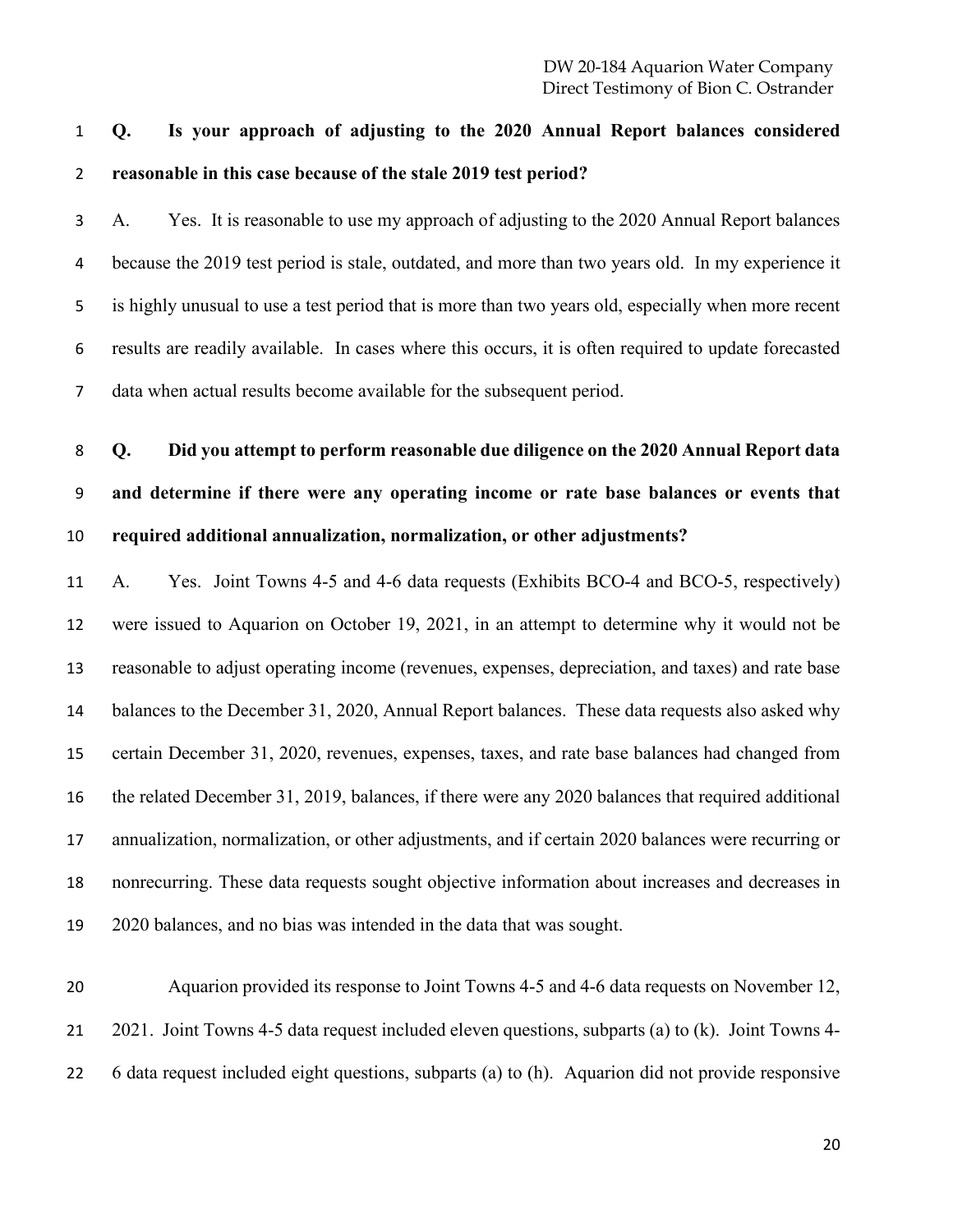DW 20-184 Aquarion Water Company Direct Testimony of Bion C. Ostrander

 information to any of the Joint Towns questions in both of these data requests or provide any meaningful explanation of information showing why the known and measurable changes in 2020 3 should not be considered and used to adjust the test year amounts.<sup>[12](#page-20-0)</sup> Instead, Aquarion provided the same response to both data requests, as summarized below: 1) The 2019 test year in Aquarion's filing is adjusted for appropriate known and measurable changes.

- 2) Responding to the data request would require Aquarion to undertake the onerous task of recreating essentially all of its schedules and materials assuming 2020 was used as a test year rather than 2019, a position the Towns has already rejected. The use of a 2020 test period would still require identification of and adjustments for known and measurable changes. Aquarion states it is unreasonable and unduly burdensome to recreate the referenced materials based on a different test year.
- 3) Aquarion also claimed that "the Towns rejected" a delay in filing which would have allowed for a test period later than 2019. It is my understanding from the Towns that this statement is not accurate and occurred during an appellate mediation that is strictly confidential under the rules of the Supreme Court Rule 12-A(11). I will therefore not respond except to note that post test year adjustments are proper within twelve months of the test period.
- 

**Q. Did Joint Towns subsequently issue data request TS 3-1 and 3-2, and did Aquarion's** 

**response provide information that it previously failed to provide in its response to Joint** 

- **Towns 4-5 and 4-6?**
- A. As a result of the Technical Session on December 6, 2021, Joint Towns issued data request
- TS 3-1 and 3-2 (Exhibit BCO-6 and 7, respectively) to Aquarion on December 7, 2021, and these
- data requests asked essentially the same questions as previous Joint Towns data requests 4-5 and

<span id="page-20-0"></span><sup>&</sup>lt;sup>12</sup> Although I have addressed Aquarion's failure to provide information requested in Joint Towns data requests 4-5 and 4-6 above, Aquarion did provide other helpful financial information in response to other data requests in the fourth series of data requests, including Joint Towns 4-7, 4-8, 4-10, 4-15, 4-22, and others.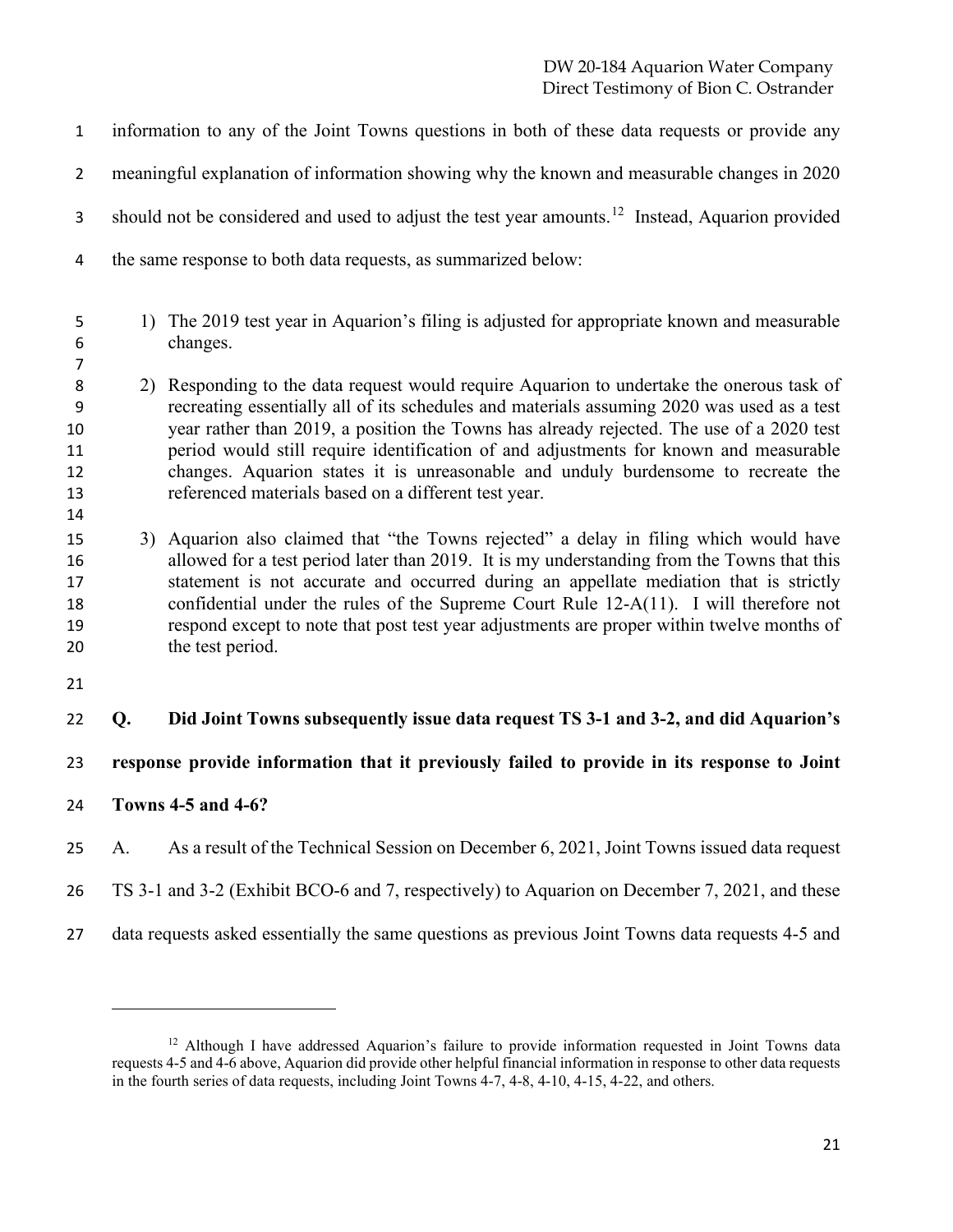| $\mathbf{1}$         | 4-6. Aquarion's December 14, 2021, response to TS 3-1 and 3-2 included the same type of overall                                                                                                                                                                                                                                      |
|----------------------|--------------------------------------------------------------------------------------------------------------------------------------------------------------------------------------------------------------------------------------------------------------------------------------------------------------------------------------|
| $\overline{2}$       | objections and claims as 4-5 and 4-6. I believe that Aquarion performed a fairly thorough review                                                                                                                                                                                                                                     |
| 3                    | of 2020 financial data, and I am not arguing with their level of review. However, I strongly                                                                                                                                                                                                                                         |
| 4                    | disagree with Aquarion's findings and statements in its response to 4-5, 4-6 and TS 3-1 and 3-2,                                                                                                                                                                                                                                     |
| 5                    | regarding:                                                                                                                                                                                                                                                                                                                           |
| 6<br>7<br>8<br>9     | 1) The information that Joint Towns seeks regarding 2020 financial data is onerous,<br>burdensome, and would require the Company to recreate all the same 2019 data in this<br>rate case on a 2020 basis; and                                                                                                                        |
| 10<br>11             | 2) Joint Towns is attempting to use a 2020 test period.                                                                                                                                                                                                                                                                              |
| 12<br>13<br>14<br>15 | 3) The 2020 period would require certain adjustments to revenues and expenses to<br>decrease the operating income for purposes of using this data for ratemaking purposes<br>and calculating a revenue deficiency (and this Aquarion finding conflicts with other<br>Company documents, including 2020 management/variance reports). |
| 16                   | Why do you disagree that consideration of the 2020 financial data is onerous,<br>Q.                                                                                                                                                                                                                                                  |
| 17                   | burdensome, and would require the Company to recreate all the same 2019 data in this rate                                                                                                                                                                                                                                            |
| 18                   | case on a 2020 basis?                                                                                                                                                                                                                                                                                                                |
| 19                   | Aquarion's response to Joint Towns data request TS 3-1 does mostly provide the<br>A.                                                                                                                                                                                                                                                 |
| 20                   | information that Joint Towns originally requested in data requests 4-5 and 4-6, and which Aquarion                                                                                                                                                                                                                                   |
| 21                   | originally failed to provide in its responses to these data requests. The response to TS 3-1 and 3-                                                                                                                                                                                                                                  |
| 22                   | 2 provides an analysis of certain 2020 account balances, reasons for change in accounts, and certain                                                                                                                                                                                                                                 |
| 23                   | events or conditions that contributed to impacts on the 2020 account balances. However, I do not                                                                                                                                                                                                                                     |
| 24                   | agree with Aquarion's findings and statements, because these conflict with other information in                                                                                                                                                                                                                                      |
| 25                   | this rate case, including the Company's 2020 management/variance reports. This information is                                                                                                                                                                                                                                        |
| 26                   | readily available to a regulated utility such as Aquarion and is not onerous or burdensome to                                                                                                                                                                                                                                        |
|                      |                                                                                                                                                                                                                                                                                                                                      |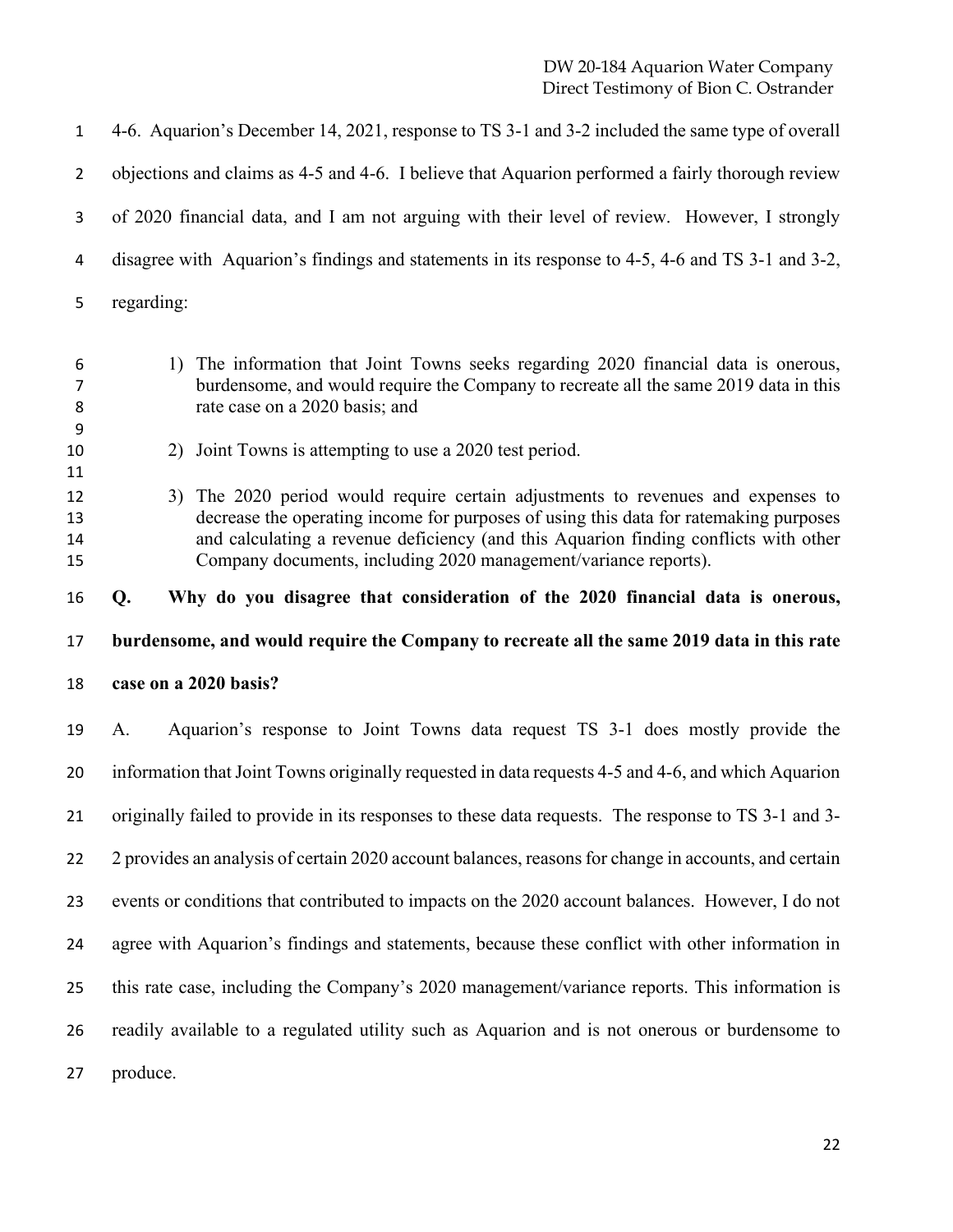1 Aquarion's response to TS 3-1 and 3-2 was about seven pages in total.<sup>[13](#page-22-0)</sup> This is clearly 2 not onerous, burdensome, and did not require the Company to recreate all of its 2019 rate case data on a 2020 basis. This information is important to consider because the Company proposed adjustments based on projections of 2020 and 2021 expenses that served to increase the revenue requirement. It was reasonable for me to conduct due diligence to try and determine if there were any other changes in 2020 costs or revenues that might offset the 2020 cost increases proposed by Aquarion. Therefore, it was reasonable for Joint Towns to consider whether known and measurable changes in 2020 should be considered for purposes of setting going-forward rates.

 It is very common in rate cases to test the accuracy of a utility's estimates of forward- looking revenues and costs by comparing those to actual amounts in the subsequent test period. Because Aquarion proposed increases in costs via thirteen of its nineteen adjustments for the 2019, 2020 and 2021 periods, it is reasonable to attempt to review the subsequent actual costs, to test the accuracy of Aquarion's original estimated costs. For example, Aquarion proposed increases in payroll costs (for the 2020 and 2021 time periods), and also proposed increases in affiliate allocated costs. However, a subsequent review of these costs in 2020 indicated that these costs had actually decreased, and not increased. Please see Exhibit BCO-1, Schedule 6 for this information. Thus, if I would not have reviewed the 2020-related data, then I would not have discovered that these costs had actually decreased instead of increasing. The review of actual 2020-related data in this case wasjustified and is a reasonable and common audit procedure to determine the reasonableness of Aquarion's 2019, 2020, and 2021 related adjustments.

<span id="page-22-0"></span><sup>&</sup>lt;sup>13</sup> Plus, Attachment 1 that is seven pages.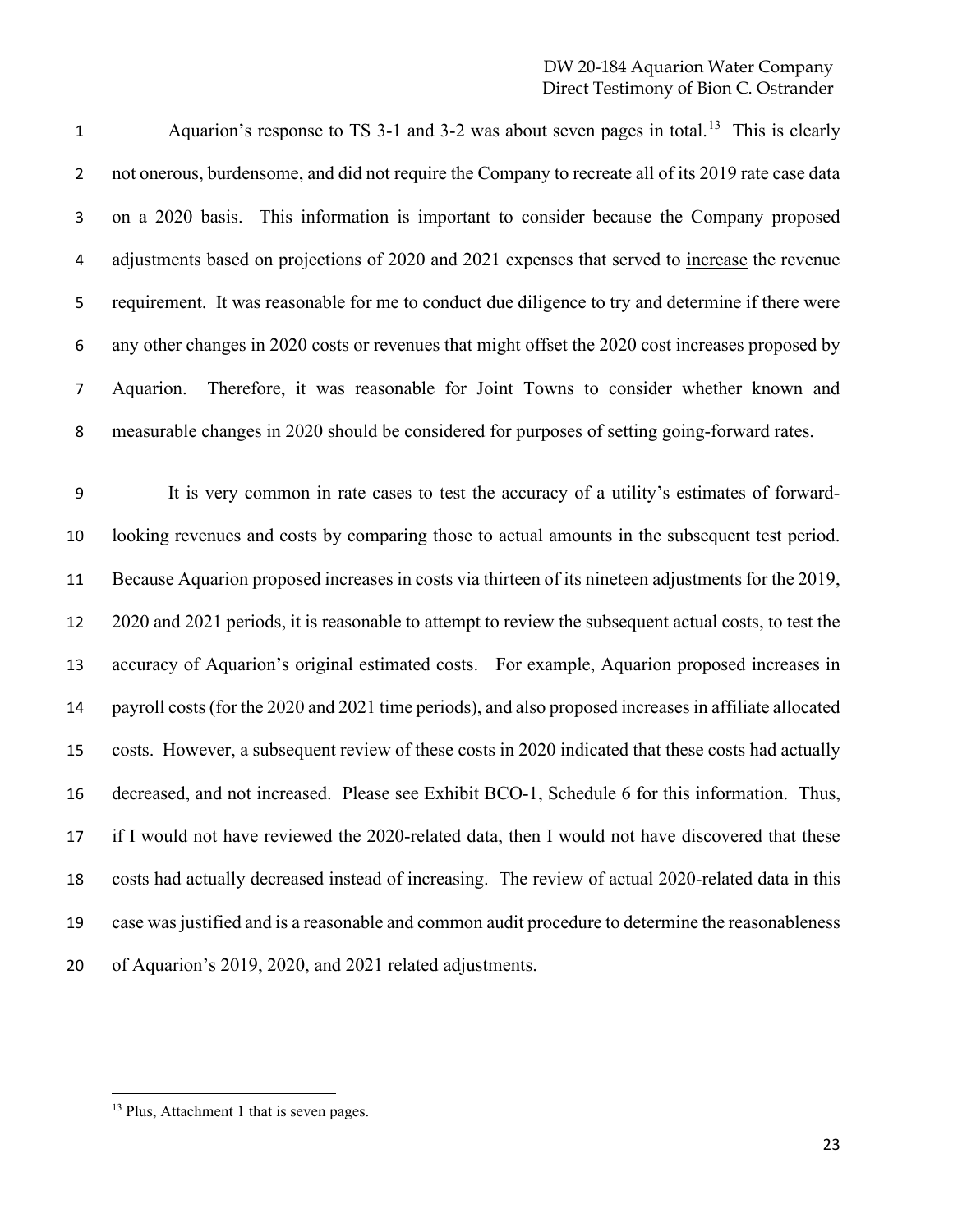**Q. Do you disagree with Aquarion's assertion in its response to Joint Towns data** 

**requests 4-5, 4-6, TS-1, and TS-2 that Joint Towns is attempting to use a "2020 test period"** 

**for this rate case?** 

A. No, I do not agree with Aquarion's statement that Joint Towns is attempting to use a "2020

test period" and I believe the use of 2020 data is reasonable. I will summarize some of the primary

reasons why my approach does not constitute a "2020 test period", and why the use of 2020-related

data is reasonable:

 1) My initial analysis began with the same December 31, 2019 test period used by Aquarion. However, based on my review of actual 2020 results, I concluded that Aquarion's proposed adjustments were not a reasonable or accurate representation of its revenue requirement on a going-forward basis.

- 2) Traditional ratemaking principles in New Hampshire support adjustment of test-year results based on actual known and measurable changes during the twelve month period subsequent to the test year "for the sake of furnishing the most accurate possible prediction of the utility's fortunes in the period following the rate order." There is no Commission or general regulatory principle that prohibits or restricts the number of 2020-related adjustments to be included in a 2019 test period rate case.
- 3) Aquarion opened the door to my 2020-related adjustments because it proposed only selective 2020 and 2021-related adjustments that increase the revenue requirement (and Aquarion did not include any 2020 and 2021-related adjustments that decrease the revenue requirement) – although such adjustments exist as shown by my 2020-related adjustments.
- 4) Aquarion's nineteen rate case adjustments recognize that 2019 results do not reasonably reflect a going-forward more current revenue requirement. However, it is more reasonable, accurate, and objective to use the "actual" 2020 adjusted balances instead of Aquarion's estimates.
- 5) My 2020-related adjustments are within twelve months of the 2019 test period and are not a violation of the Commission Order No. 20,776 (Exhibit BCO-3) that opposes adjustments more than twelve months following the test period. In contrast, Aquarion proposes certain 2021-related payroll/medical cost adjustments that occur more than twelve months following the test period and should be rejected because it violates the principle of matching.
-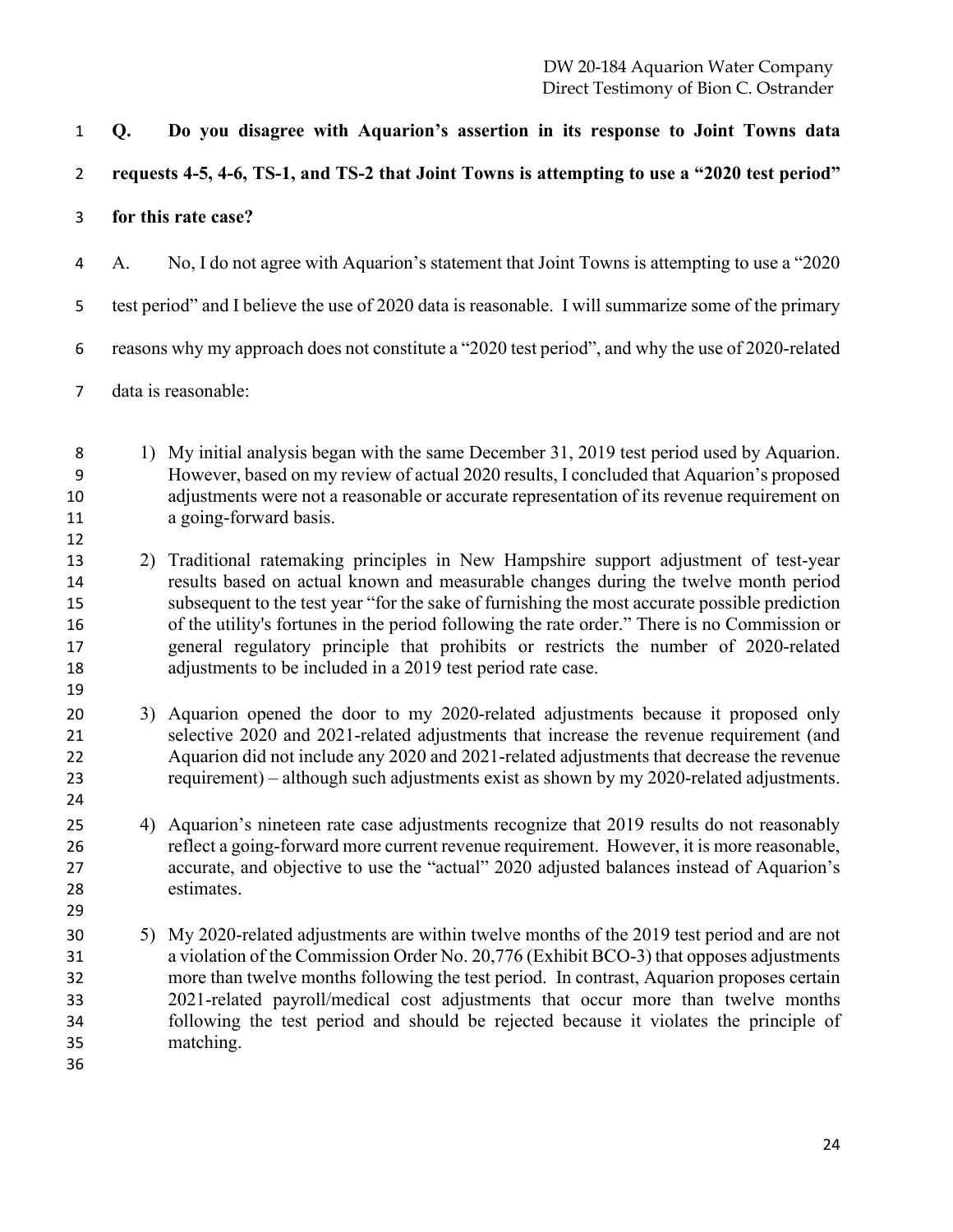- 6) The June 3, 2021 Settlement Agreement between parties does not prevent Joint Towns from incorporating 2020-related adjustments in the rate case. It expressly reserved the right to make recommendations as to whether permanent rates are just and reasonable.
- 7) My 2020-related adjustments and revenue deficiency calculation are conservative, and I could have incorporated other traditional and acceptable ratemaking adjustments to arrive at a reduced revenue deficiency – but that is not my recommendation. If I would have adopted a pure 2020 test period, then I would have made numerous other adjustments to this 2020 test period (similar to Aquarion's numerous adjustments to its 2019 test period), but I have not made any other adjustments except to incorporate several Aquarion adjustments that were removed in the process of adjusting to 2020 Annual Report balances (along with a revision of Aquarion's depreciation expense adjustment as part of this process).
- 8) Aquarion's 2019, 2020, and 2021 adjustments result in a mismatch of various period adjustments that are not consistent with the matching regulatory principle. My adjustments consistently reflect known 2020 amounts that are properly matched with all other revenue requirement components in the same time period. The Commission's Order No. 20,776 (pages 119 and 120) supports the matching principle.
- 

 **Q. Aquarion's response to Joint Towns data request TS 3-1 and TS 3-2 attempts to degrade the use of 2020 financial results for ratemaking purposes, please explain how the Company's 2020 internal management reports fail to support this contention?**

 A. Aquarion's response to Joint Towns data request 4-17 (Exhibit BCO-9) provided copies of 26 monthly internal financial management/variance reports for certain years, including 2020.<sup>[14](#page-24-0)</sup> The purpose of these management/variance reports is to summarize the monthly and year-to-date financial status, by showing how actual financial results for the current year vary from budget and prior year results in terms of revenues, expenses, taxes, ROE, and the capital budget. In addition, these reports identify those reasons and events that are causing significant or important variances from budget and prior year results. The Company uses the term "favorable" or "unfavorable" to

<span id="page-24-0"></span><sup>&</sup>lt;sup>14</sup> Joint Towns data request 4-22 asked for copies of management variance reports, and the response referred to the Company's response to 4-17.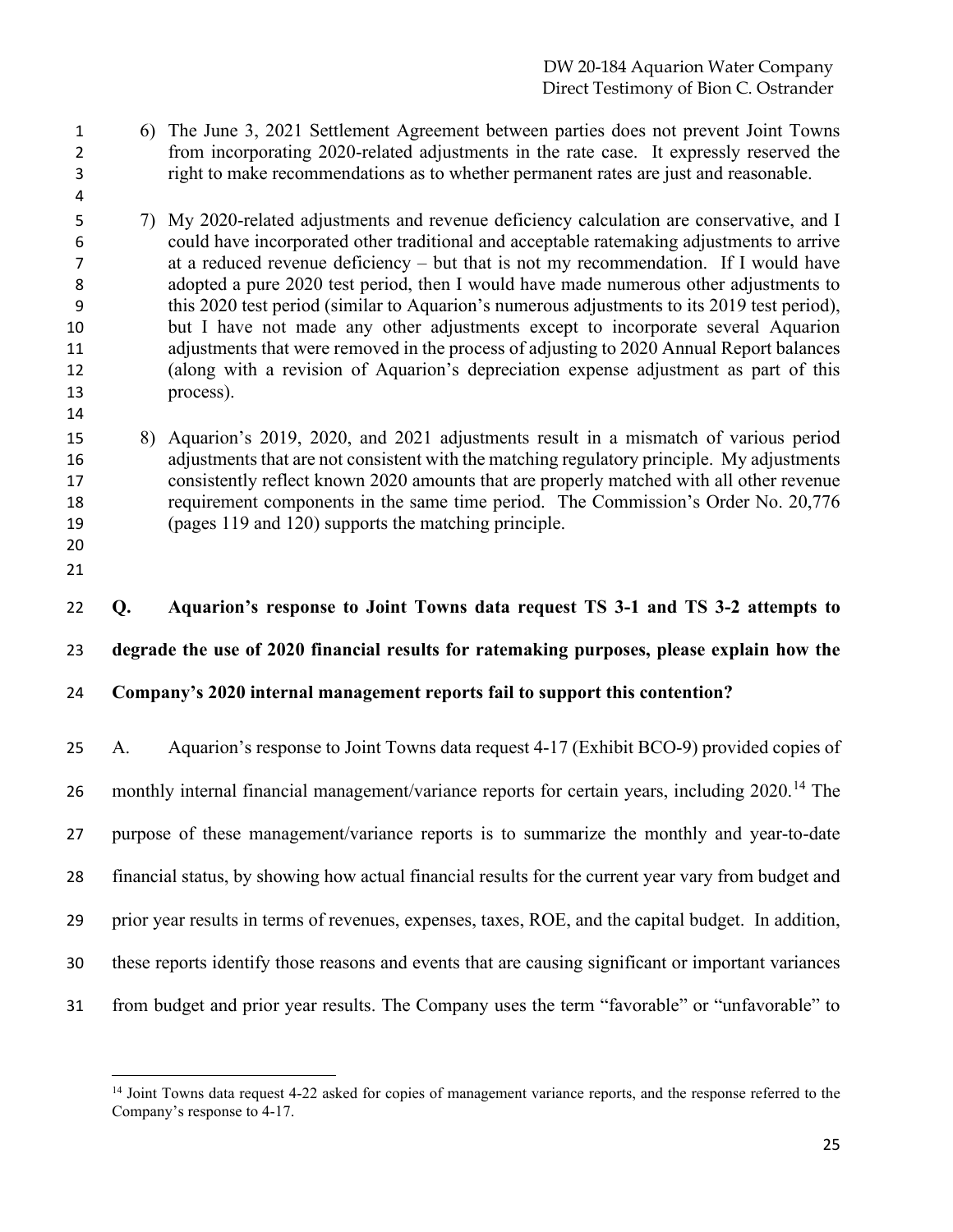explain how the Company is performing on a monthly basis in regards to budget and prior year results.

 The Company's response to TS 3-1 and TS 3-2 claims that revenues were overstated and certain costs were understated in 2020 due to certain events or reasons, and provide the impression that 2020 results were not as positive as they appear. This would lead one to believe it is not reasonable to rely on 2020 financial results for regulatory purposes without making certain rate-case type adjustments to decrease the otherwise favorable earnings.

 I do not agree with Aquarion's conclusions regarding the 2020 financial results, and no significant rate case adjustments are necessary to reflect 2020 results on a reasonable regulatory basis (other than Adjustments JT-2, JT-3, JT-4 and JT-5 that I incorporated from Aquarion's filing). I reviewed the monthly variance reports for 2020 and did not find any mention of significant overstated revenues or significant understated expenses that Aquarion identifies as 13 cause for adjustment in response to TS 3-1 and  $3-2$ .<sup>[15](#page-25-0)</sup> There are several important points of emphasis from the 2020 variance reports:

 First, Aquarion's variance reports do not identify or focus on any single significant factor or event that caused 2020 earnings to be overstated, excessive, or unusual. Most importantly, the reports do not focus on any negative financial reasons identified in Aquarion's response to TS 3- 1 and 3-2. The reports do state that revenues were favorable due to hot dry weather in certain months, but 2020 revenues were only \$4,800 greater than Aquarion's pro forma adjusted test period revenues, so this was not a material factor. The reports do identify some "unfavorable" increases in certain expenses for 2020, but these cause the Company's 2020 earnings to be

<span id="page-25-0"></span><sup>&</sup>lt;sup>15</sup> Most of the revenues and expenses that Aquarion identifies as outliers or requiring adjustment in TS 3-1 and 3-2 are not significant, and many are not even related to the 2020 period (they are related to the 2019 period).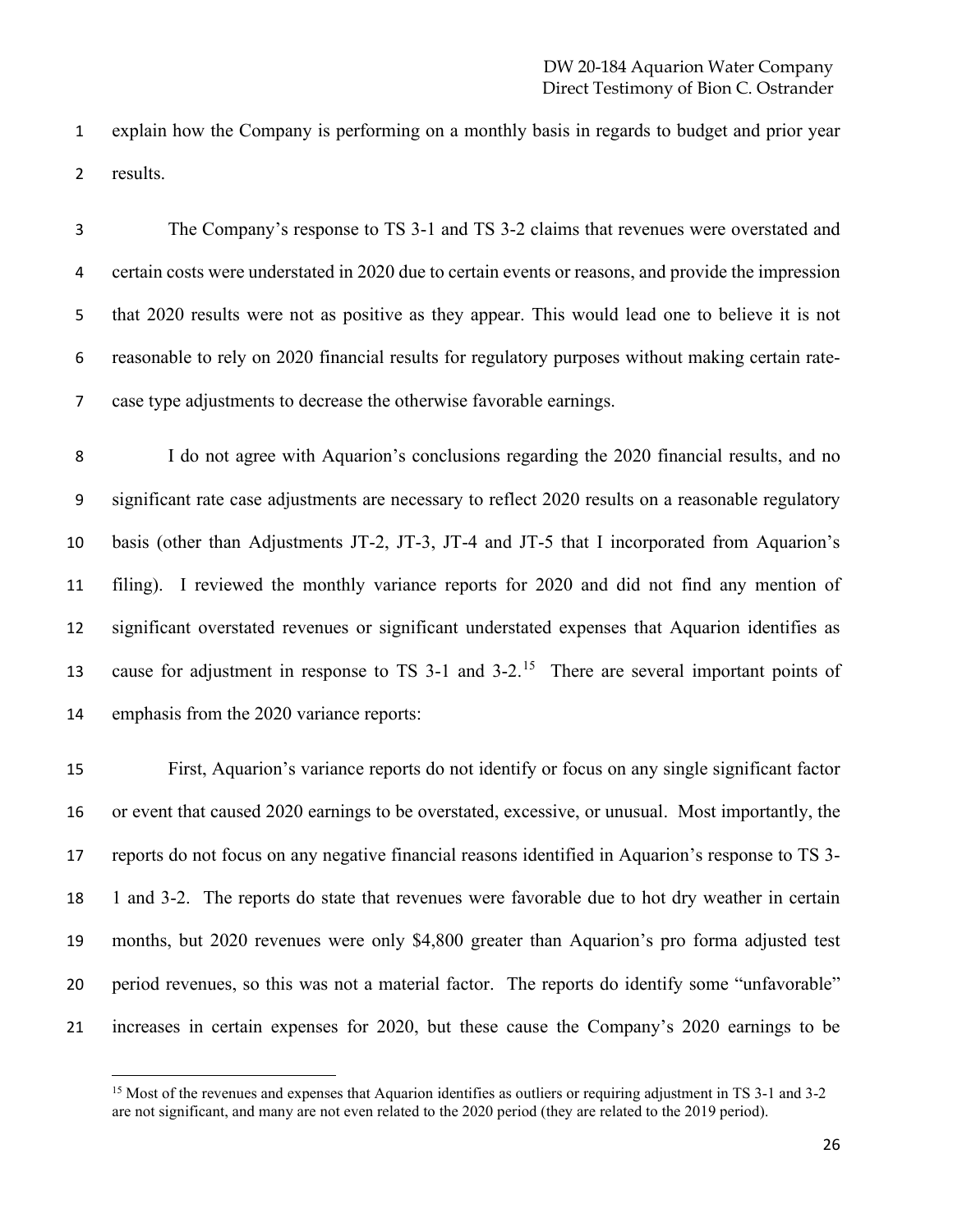understated and not overstated – so these 2020 financial results are not unreasonable to use for regulatory purposes.

 Second, the bottom line is that Aquarion's 2020 variance reports do not support the Company's response to TS 3-1 and TS 3-2 that attempt to paint the 2020 test period as an outlier that requires regulatory adjustments to significantly reduce earnings to a normalized basis for regulatory purposes.

# **Q. Do you agree with Aquarion's response to Joint Towns data request TS 3-1 and TS 3-2 that addresses concerns with certain amounts in the 2020 financial statements?**

 A. No, for the most part I do not agree with Aquarion's responses to TS 3-1 and TS 3-2. Joint Towns issued TS 3-1 and TS 3-2 to perform due diligence on the 2020 revenue, expense and rate base components, to determine if these amounts were reasonable and reliable for use in this rate case, and to determine if there were any significant adjustments that needed to be made to these 2020 amounts. Joint Towns TS 3-1 and TS 3-2 included comprehensive questions to determine if these 2020 revenues, expenses, and rate base components were overstated, understated, included nonrecurring or extraordinary items or events that impacted amounts, and to determine if any other annualization/normalization adjustments were necessary.

 Aquarion provided the same objections to TS 3-1 and TS 3-2 that it did in response to previous Joint Towns data requests 4-5 and 4-6 (which included the same questions), but Aquarion 20 did provide some comments expressing concerns with certain 2020 revenue and expense amounts. I am relying on Aquarion's responses to TS 3-1 and TS 3-2 to have been a fairly thorough evaluation and due diligence review of the 2020 period, to identify any potential concerns with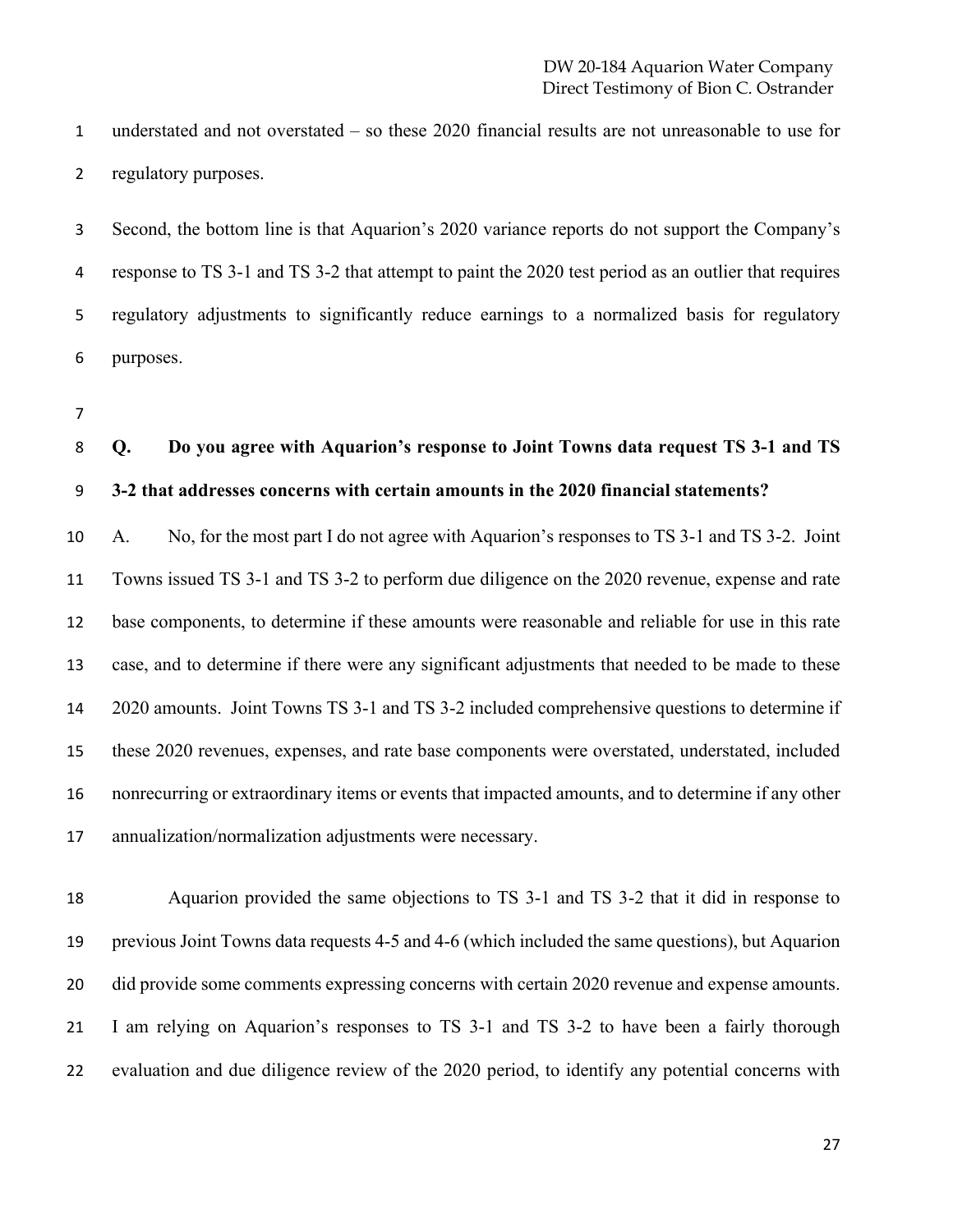revenues and expenses – although I do not agree with Aquarion's conclusions. I will now address the concerns raised by Aquarion regarding 2020 revenues and expenses, and indicate if I agree or disagree for each of the issues that I consider to be significant or necessary to address.

#### 1) **TS 3-1(b) – Impact of COVID on Revenues**:

 Aquarion states that due to COVID, residential consumers are spending more time at home and this caused residential consumption to increase and commercial/public authority consumption to decrease. Although Aquarion provided this change in terms of consumption volumes (thousand gallons), the Company did not provide this impact on actual revenues. First, the total increase from Aquarion's pro forma adjusted revenues to 2020 revenues was only \$4,813 (Exhibit BCO-1, Sch. 4, line 4, column H), so it does not appear that revenues increased significantly due to COVID (or the impact is masked by other factors). Also, my adjustment for 2020 revenues is the same as this \$4,813 revenue increase, and this amount is not material.

 Second, a review of Aquarion's financial variance reports for all of the months in 2020 did not identify any significant impacts on revenues due to the stated reason of "COVID" in these reports. In fact, the December 2020 variance report notes that revenues exceeded budget by \$43,000 due to dry, hot weather, and not due to COVID. Third, Witness Donald J. Morrissey<sup>[16](#page-27-0)</sup> states that in 2020, the Company implemented a Customer Assistance Program to provide a \$50 credit to certain customer's bills that are struggling with making ends meet. This customer credit would cause a reduction in 2020 revenues compared to 2019 revenues, so 2020 revenues are actually understated in regards to this issue.

<span id="page-27-0"></span>Direct testimony, Morrissey, page 12, lines 10-13.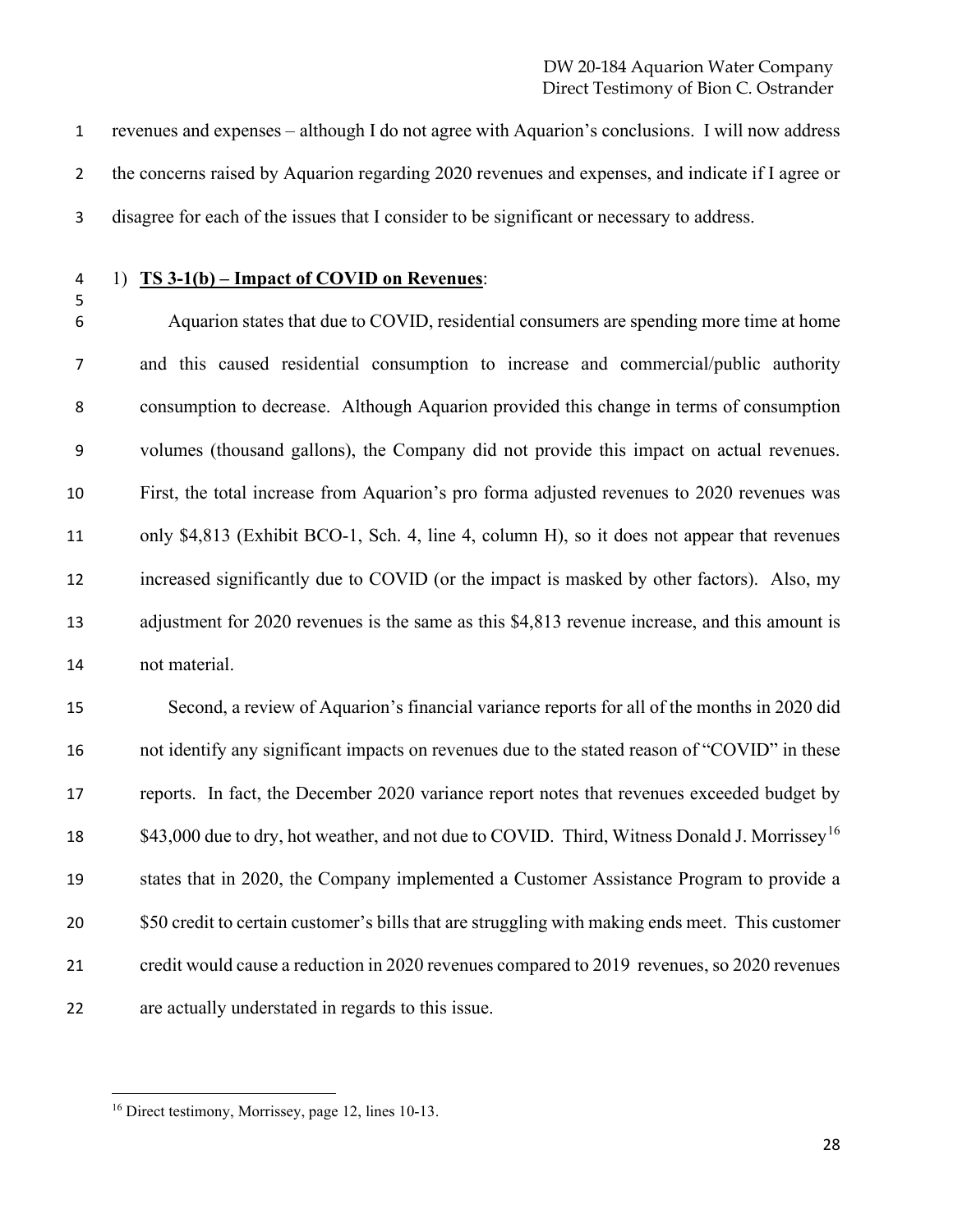In conclusion, Aquarion has not provided adequate documentation to show that 2020 revenues have increased significantly from 2019 to 2020 due to COVID or any other unusual reasons that require any adjustment. Aquarion has not provided any meaningful justification or documentation to explain why 2020 revenues are not reasonable to use in my revenue requirement calculation.

#### **2) TS 3-1(c) – Impact on Customer Accounting Expenses:**

 Aquarion states that 2020 O&M expenses are \$352,034 less than the 2019 O&M expenses, and the 2020 expenses are not reasonable because they do not include: a) 2019 related customer goodwill credits of \$179,160 (issued in response to a boil water alert in 2019 per Staff data request 2-58); b) and do not include 2019 customer program expenses of \$23,886. First, the 2019 customer goodwill credits of \$179,160 are a nonrecurring event and expense in 2019 that caused the 2019 O&M expenses to be greater than normal, and these nonrecurring expense amounts should be removed from the 2019 period as a rate case adjustment. However, these goodwill credit expenses related to the boil water alert of \$179,160 should not be included as an adjustment to increase 2020 expenses as proposed by Aquarion. Besides, if the goodwill credit expenses were recurring, they would have already been reflected in the 2020 expenses, and they were not. Aquarion's argument is not justified, and it further supports an adjustment to reduce 2019 test period expenses and does not support an increase to 2020 expenses.

 Similar to the same argument I propose for the customer goodwill credits, the customer program expenses of \$23,886 incurred in 2019 appear to be a nonrecurring expense that should 24 be removed from the 2019 test period, and this does not impact the 2020 expenses. Also, if these expenses were recurring, they would have been included in the 2020 expenses, and they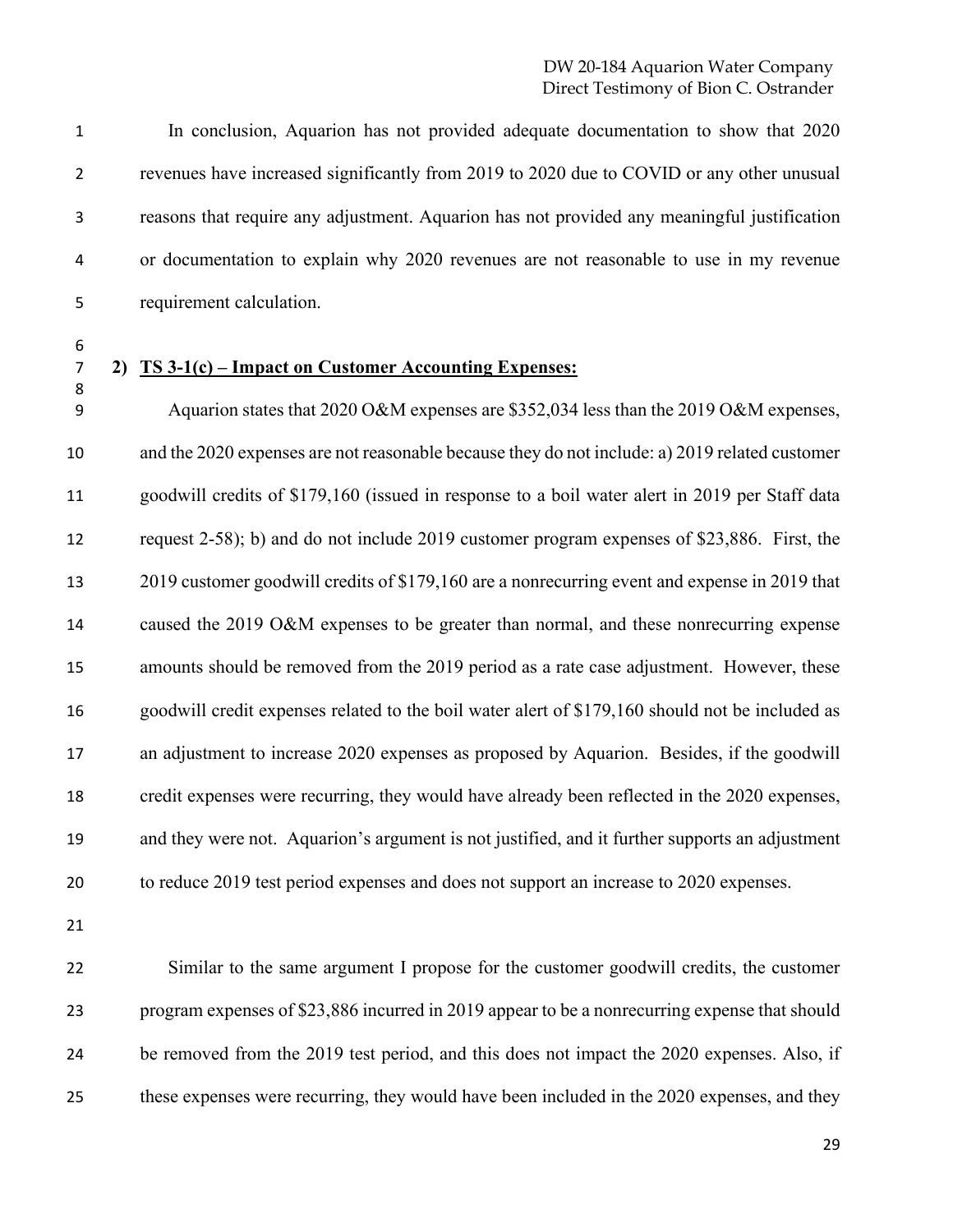were not. Aquarion's argument is not justified, and it supports an adjustment to reduce 2019 test period expenses by \$23,886 and not an increase to 2020 expenses. Aquarion has not provided any meaningful justification or documentation to explain why 2020 Customer Accounting expenses are not reasonable to use in my revenue requirement calculation.

#### **3) TS 3-1(c) – Impact on Other Operating Expenses:**

 Aquarion's explanation is disjointed and difficult to understand. It appears Aquarion is arguing that its 2019 labor costs were \$65,000 greater than 2020 labor costs, but Aquarion does not explain why it believes the 2020 labor costs are unusually or unreasonably understated on its books, if that is the argument. Also, Aquarion appears to state that its payroll adjustment in the rate case includes increased expenses reflecting the impact of 3 percent pay raises that occur in both April 2020 and April 2021, and the 2020 period only reflects nine months of the 2020 pay raise.

 First, the 2021 pay raise expenses do not belong in Aquarion's 2019 test period adjusted payroll costs (and should not be included in 2020 book costs), because these expenses are a violation of Commission Order No. 20,766 that disallows expenses more than twelve months beyond the test period. Second, although the 2020 test period may not include three months of 2020 pay raises, these expenses are relatively immaterial and do not significantly impact a revenue requirement relying upon 2020 expenses.

 Third, the information in the table below shows that 2020 payroll costs were less than 2019 payroll costs, and Aquarion has not explained why 2019 payroll expenses were overstated or why 2020 payroll expenses were understated (Aquarion provides no explanation for adjusting these payroll costs related to unusual or nonrecurring events), thus the 2020 payroll costs appear reasonable for use in my revenue requirement. Finally, Aquarion states that the 2020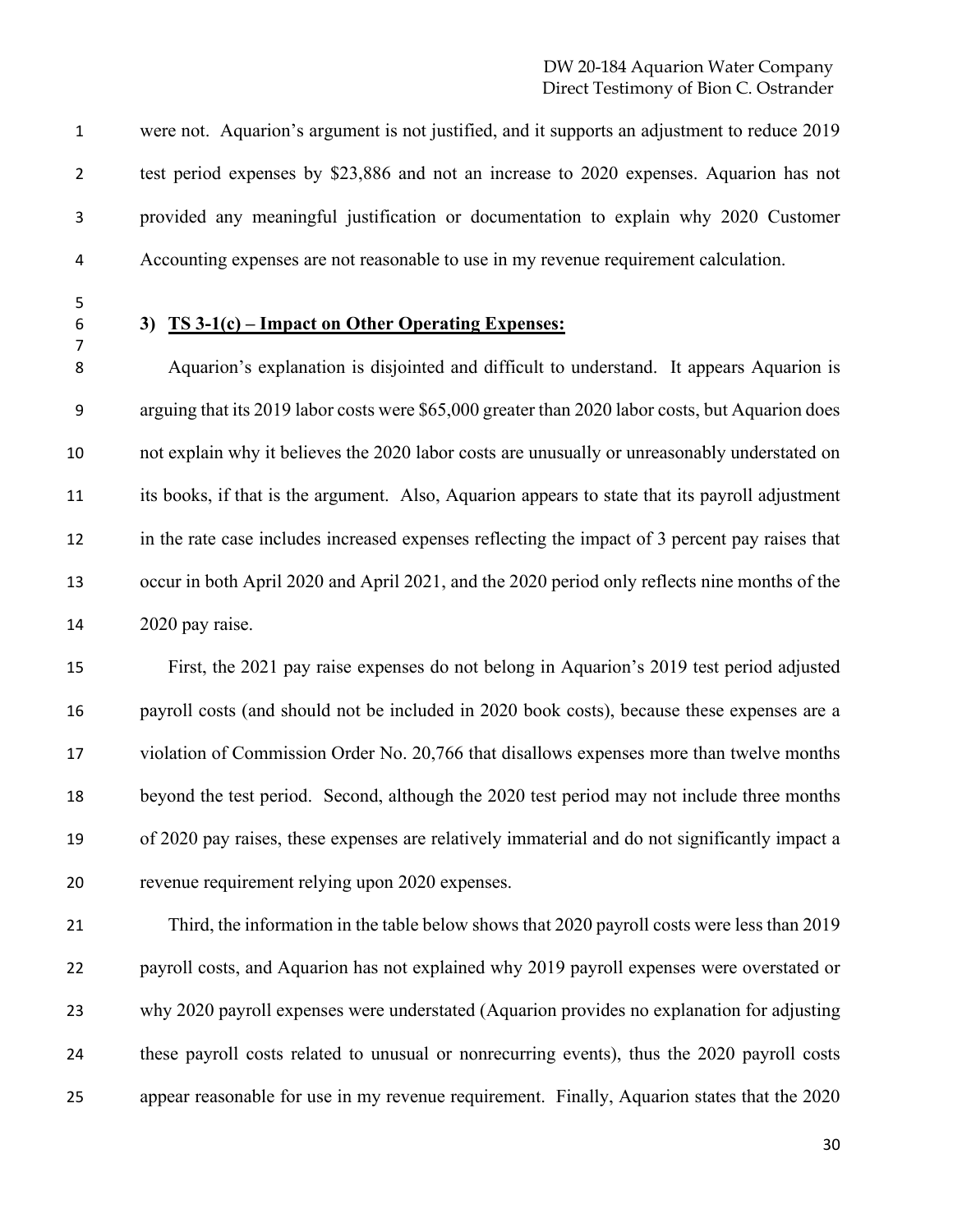expense to capital ratio is 89.1 percent, and I'm not sure if Aquarion is claiming that this causes 2 2020 payroll expenses to be understated, but that argument is incorrect. Per the payroll information in the table below (from the Annual Reports), both 2019 and 2020 have a similar expense to capital ratio of 90.85 percent and 90.45 percent, so this issue of the capital to expense ratio is not impacting payroll amounts between the two periods.

|   | A                           | В       | $\subset$ |         |
|---|-----------------------------|---------|-----------|---------|
|   |                             |         |           | Amount  |
|   | Source: F-58 Annual Reports | 2019    | 2020      | Change  |
|   | Payroll expensed            | 858,695 | 850,443   | (8,252) |
|   | Payroll capitalized         | 86,511  | 89,786    | 3,275   |
|   | <b>Total Payroll Costs</b>  | 945,206 | 940,229   | '4,9',  |
|   |                             |         |           |         |
|   | Percent expensed            | 90.85%  | 90.45%    |         |
|   | Percent capitalized         | 9.15%   | 9.55%     |         |
| 6 | Total                       | 100.00% | 100.00%   |         |

 Aquarion states that 2020 outside expenses were curtailed by the pandemic, but does not support this statement with any specific dollar impact or calculations. Aquarion has not provided any meaningful justification or documentation to explain why 2020 payroll expenses and other expenses are not reasonable to use in my revenue requirement calculation.

11

#### 12 **4) TS 3-1(c) – Impact on Administrative and General ("A&G") Expenses:**

 Aquarion provides a list of expenses (and reduction in expenses) that are included in 2019 and not 2020, to explain why 2020 expenses are understated, and I will address the larger amounts. First, Aquarion states that 2020 does not include a reduction in income tax expense related to the amortization of the Tax Cuts and Job Act ("TCJA"), although the Company included this adjustment in its rate case for its 2019 pro forma expenses. I am not sure why 18 the Company is not recording the proper impact of the TCJA on its financial books for each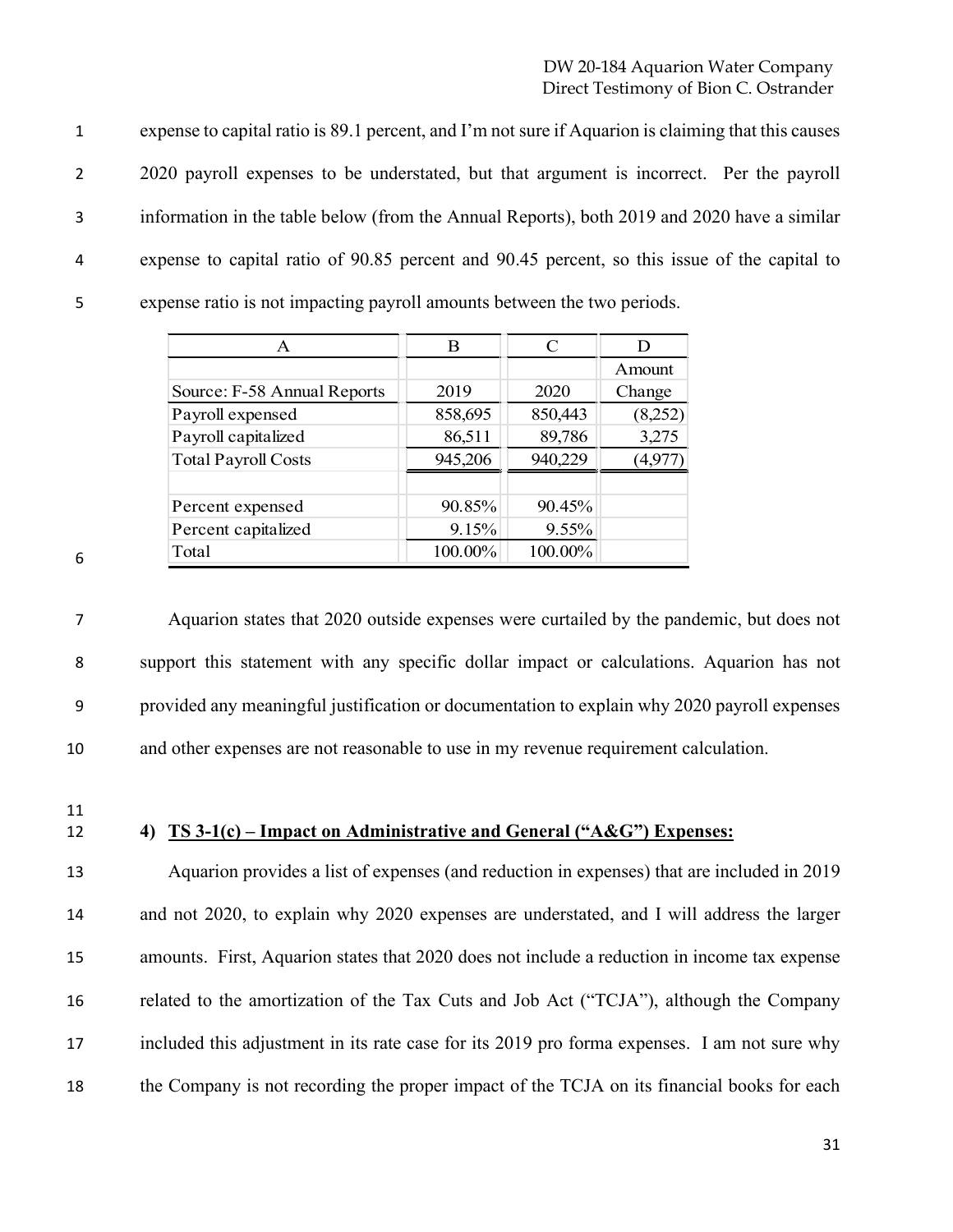year, but that is a separate issue. However, I have included the Aquarion's TCJA income tax expense amortization adjustment (reduction of income taxes) of \$143,534 as one of the five adjustments that I propose in this rate case.

 Second, the remaining list of expenses that Aquarion claims should be included in 2020 financial results are either relatively immaterial (change to self insured liability, change to internal legal, Next Gen champion award), they are nonrecurring costs that do not belong in any test period, they have not been approved by the Commission (amortization of merger expenses), I have previously addressed (greater wages/benefits), or I have already adjusted for in the revenue requirement (rate case expense, amortization of TCJA).

- 
- 

#### **5) TS 3-1(d) – Impact on Property Tax Expense:**

 Although Aquarion's information showsthat 2020 property taxes are \$130,961 greater than 2019 property taxes, the Company states it still needs to recover additional property taxes of \$52,562 per its property tax annualization adjustment. I do not entirely oppose reflecting the additional \$52,562 in my revenue requirement calculation. However, if this adjustment were to be made, there are other corresponding adjustments that should be implemented to reduce 2020 costs using traditional ratemaking principles, such as the following:

| 19 |           | • Remove lobbying costs.                                                               |
|----|-----------|----------------------------------------------------------------------------------------|
| 20 | $\bullet$ | Remove a percent of long and short-term incentive driven by financial performance      |
| 21 |           | related goals (which are not beneficial to customers).                                 |
| 22 | $\bullet$ | Remove Supplemental Executive Retirement Plan ("SERP") expenses.                       |
| 23 | $\bullet$ | Remove a portion of D&O liability insurance, to share these costs between shareholders |
| 24 |           | and ratepayers.                                                                        |
| 25 | $\bullet$ | Remove amortization costs of the Eversource Aquarion merger impact (that has not       |
| 26 |           | been ruled upon by the Commission).                                                    |
| 27 |           | Remove excessive affiliate allocations (Exhibit BCO-10).                               |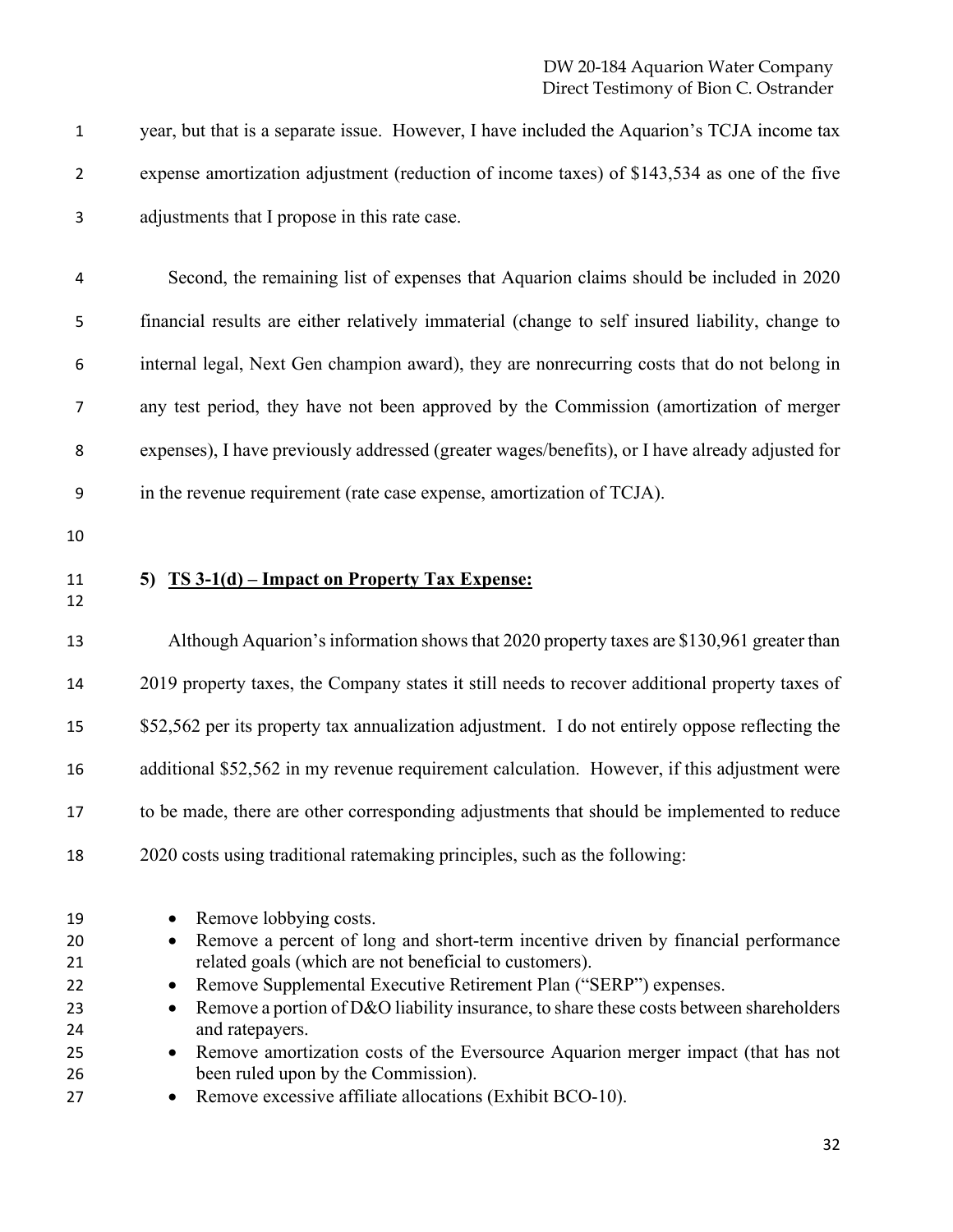• Remove excessive or nonrecurring legal expenses. 2 • Remove excessive or nonrecurring levels of customer assistance program costs. Bottom line, I am not convinced by Aquarion's response to TS 3-1 and TS 3-2 that any other significant adjustments are necessary to reflect 2020 financial results on a reasonable basis for regulatory ratemaking purposes.

### **III. Other Revenue Requirement Adjustments**

### **ADJUSTMENT JT-2 – DEPRECIATION EXPENSE**

 **Q. Please explain Aquarion's depreciation expense adjustment at Schedule 1R of its filing to annualize depreciation expense at the Company's proposed new depreciation rates?**  A. Aquarion proposed an adjustment to annualize depreciation expense at its proposed new depreciation rates. Aquarion begins with its adjusted pro forma gross plant in service of  $$56,033,346^{17}$  $$56,033,346^{17}$  $$56,033,346^{17}$  and applies its proposed new depreciation rates to each of the respective accounts, to arrive at annualized depreciation expense (at proposed new depreciation rates) of  $$1,310,407<sup>18</sup>$  $$1,310,407<sup>18</sup>$  $$1,310,407<sup>18</sup>$  Aquarion then adjusted the 2019 depreciation expense per books to its annualized depreciation expense of \$1,310,407, resulting in an adjustment (and increase) to depreciation expense of \$286,177. Aquarion provides calculations at its Schedule 1R, to break out the \$286,177 depreciation expense adjustment between depreciation expense annualized at existing depreciation rates of \$157,798, and incremental depreciation expense annualized at proposed new depreciation rates of \$128,379 (\$157,798 + \$128,379 = \$286,177). The adjustment is shown in Table 3 below:

<span id="page-32-0"></span><sup>&</sup>lt;sup>17</sup> Aquarion's adjusted plant in service is calculated as the 2019 gross plant in service per books, and adds \$6,695,500 of post test period 2021 plant additions, equaling an adjusted pro form balance of \$5,033,346.

<span id="page-32-1"></span><sup>&</sup>lt;sup>18</sup> The depreciation expense of \$1,310,407 is net of \$24,975 of reserve deficiency amortization.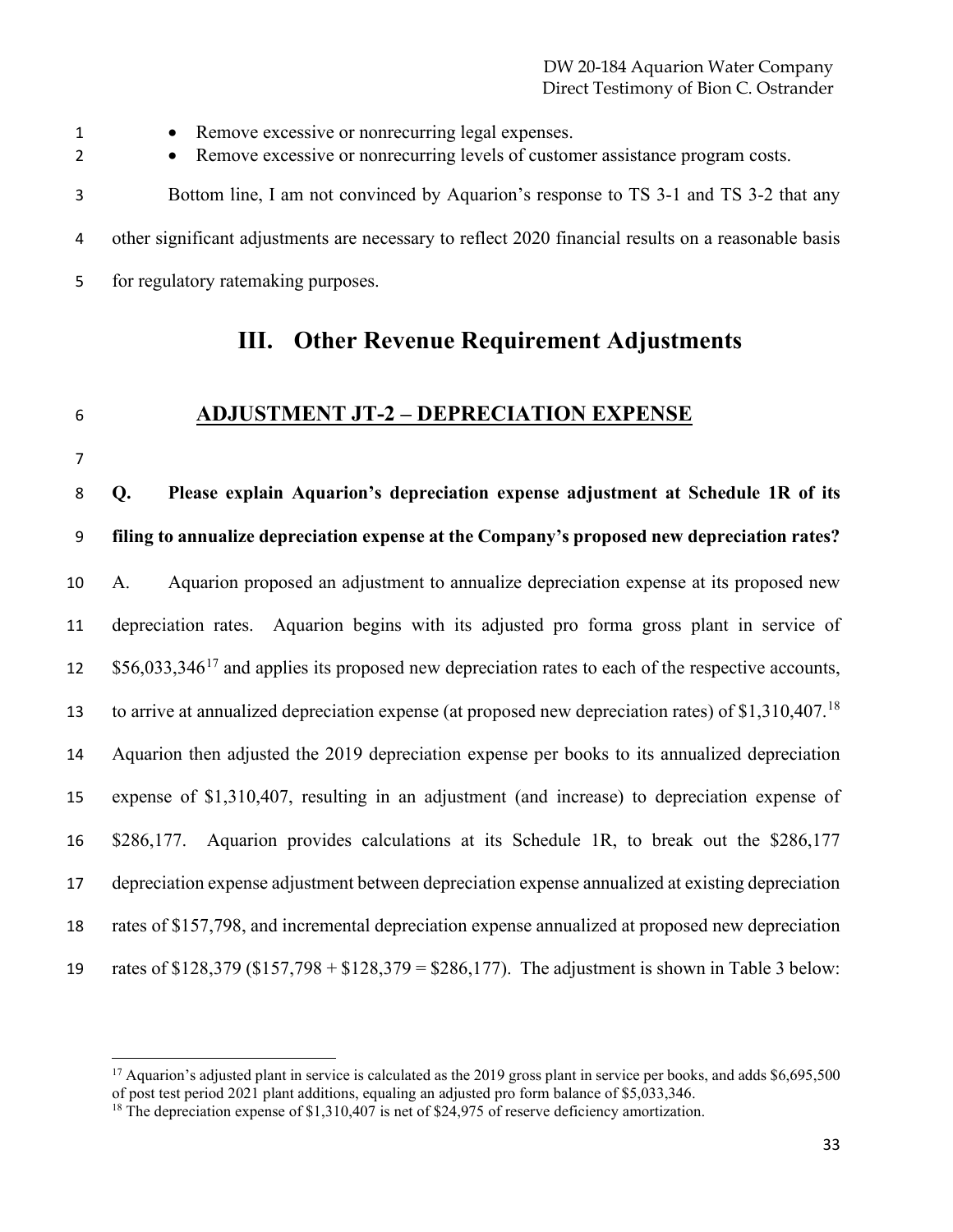| A    | B                                                                  |            |
|------|--------------------------------------------------------------------|------------|
|      |                                                                    |            |
|      |                                                                    | Aquarion   |
| Line | Description                                                        | Adjustment |
| 1    | 2019 depreciation expense per books                                | 1,024,230  |
| 2    | Increase in deprec. expense - annualized at existing deprec. rates | 157,798    |
| 3    | Increase in deprec. expense - annualized at proposed deprec. rates | 128,379    |
| 4    | Proposed adjustment                                                | 286,177    |
| 5    | Adjusted depreciation expense rate case                            | 1,310,407  |

### **Table 3– Summary of Aquarion Depreciation Expense Adjustment**

#### **Q. Will you explain your revision to Aquarion's depreciation expense adjustment, which**

### **also reflects depreciation expense at Aquarion's proposed new depreciation rates?**

- A. This is explained after Table 4 below.
- 
- 
- 
- 
- 
- 
- 
- 
- 
- 
- 
-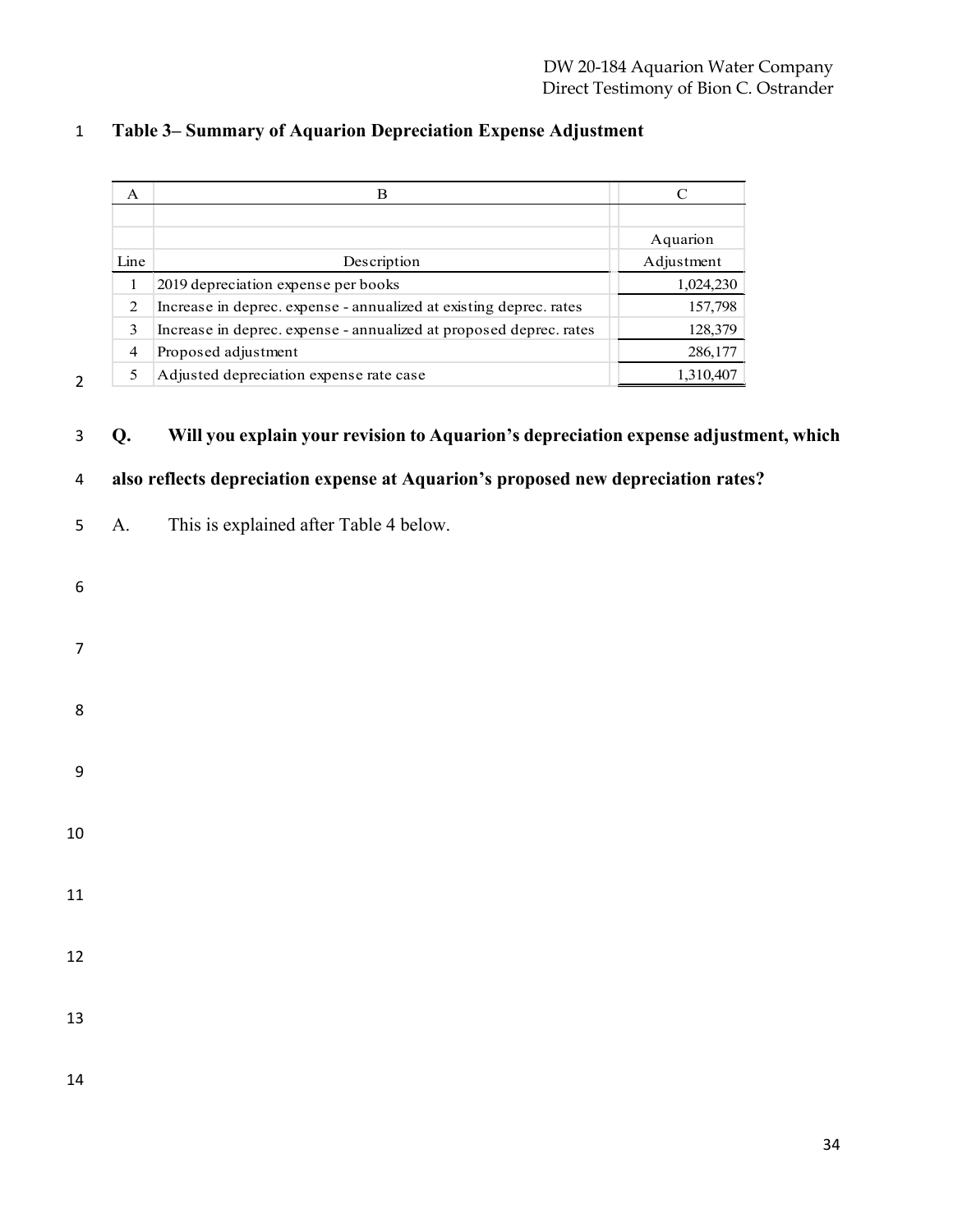|  | Table 4 – Summary of Ostrander/Joint Towns Depreciation Expense Adjustment |  |
|--|----------------------------------------------------------------------------|--|
|  |                                                                            |  |

| A  | $\bf{B}$                                                                 | $\mathbf C$  | D            |        |
|----|--------------------------------------------------------------------------|--------------|--------------|--------|
|    |                                                                          |              |              |        |
|    |                                                                          |              |              |        |
|    |                                                                          | Depreciation | Depreciation |        |
|    | <b>Aquarion Adjustment:</b>                                              | Expense      | Expense      | Source |
| 1  | 2019 depreciation expense per books                                      |              | 1,024,230    | Note 1 |
| 2  | Aquarion adj. - annualize deprec. expense at existing deprec. rates      | 157,798      |              | Note 1 |
| 3  | Aquarion adj. - annualize deprec. expense at proposed new deprec. rates  | 128,379      |              | Note 1 |
| 4  | Proposed adjustment                                                      | 286,177      | 286,177      | Note 1 |
| 5  | Aquarion adjusted depreciation expense in rate case                      |              | 1,310,407    | Note 1 |
| 6  |                                                                          |              |              |        |
| 7  | Ostrander Adjustment - Adjust to December 31, 2021 Balance:              |              |              |        |
| 8  | Adjust Aquarion deprec. expense to Dec. 31, 2021 deprec. expense         |              | (268,001)    |        |
| 9  | Depreciation expense at December 31, 2020                                |              | 1,042,406    | Note 2 |
| 10 | Ostrander Adjustment - Revise Aquarion Deprec. Expense Adjustment:       |              |              |        |
| 11 | Include deprec. expense at Aquarion's proposed new depreciation rates    |              | 113,215      |        |
| 12 | Ostrander adjusted deprec. expense                                       |              | 1,155,621    |        |
| 13 |                                                                          |              |              |        |
| 14 | <b>Reconciliation of Ostrander Depreciation Expense Adjustment:</b>      |              |              |        |
| 15 | 2019 depreciation expense per books                                      | 1,024,230    | 1,024,230    |        |
| 16 | 2020 Annualize depreciation expense at existing deprec. rates            | 18,176       | 18,176       |        |
| 17 | 2020 depreciation expense per books                                      | 1,042,406    |              |        |
| 18 | Ostrander adj. - annualize deprec. expense at proposed new deprec. rates | 113,215      | 113,215      |        |
| 19 | Ostrander adjusted deprec. expense at proposed new deprec. rates         | 1,155,621    | 1,155,621    |        |
| 20 |                                                                          |              |              |        |
| 21 | Sources:                                                                 |              |              |        |
| 22 | Note 1 - Aquarion filing, Schedule (Adjustment) 1R.                      |              |              |        |
| 23 | Note 2 - Depreciation expense per 2020 Annual Report                     |              |              |        |

 Per above Table 4, I started with Aquarion's adjusted pro forma depreciation expense of \$1,310,407 (line 5, column D), and then I reduced depreciation expense by \$268,001 (line 8, column D) to adjust to the December 31, 2020 depreciation expense balance of \$1,042,406 (line 9, column D). By adjusting to the December 31, 2020 balance, this effectively removed Aquarion's pro forma adjustment to depreciation expense. However, I believe that a pro forma depreciation expense adjustment is reasonable within certain boundaries, and so I added my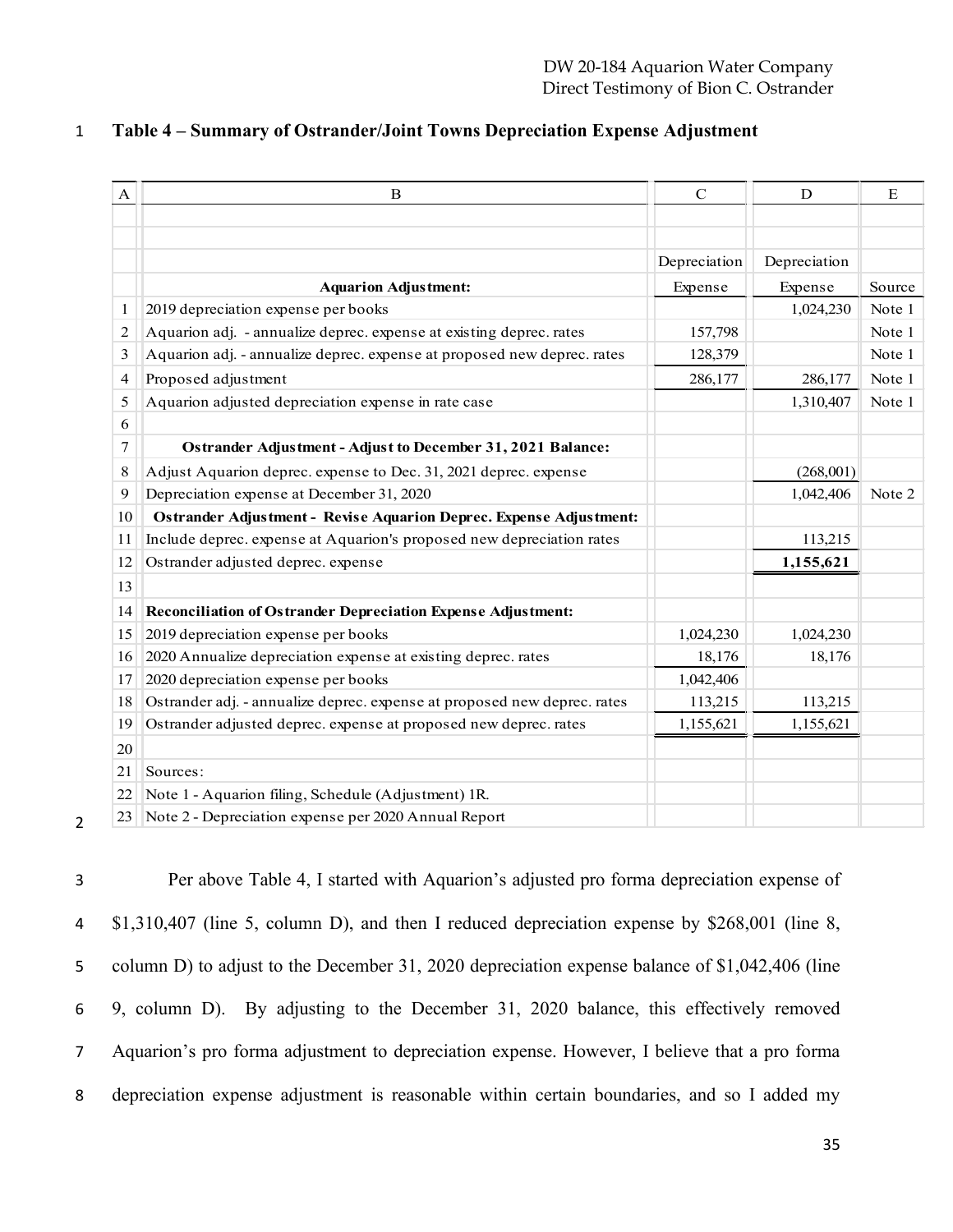revised adjustment to reflect depreciation expense at annualized levels, including Aquarion's proposed new depreciation rates. Although I do not necessarily agree with Aquarion's proposed new depreciation rates, I have included an allowance for this in my calculated revenue deficiency at this time – although I am continuing to evaluate this issue. Therefore, I increased the December 5 31, 2020 depreciation expense by \$113,215 (line11, column D, and line 18, columns C and D) to allow for increased depreciation expense at proposed new depreciation rates. Therefore, my depreciation expense adjustment consists of two components, similar to Aquarion's approach.

 First, I have allowed an annualized increase in depreciation expense at existing depreciation rate levels, and this is an amount of \$18,176 (line 16, columns C and D), which is the difference between the 2019 depreciation expense per books of \$1,024,230 and the 2020 depreciation expense per books of \$1,042,406.

 Second, I have allowed an annualized increase in depreciation expense at proposed new depreciation rate levels, and this is an amount of \$113,215 that I previously addressed. The reconciliation (lines 14 to 19, columns C and D) shows the beginning 2019 depreciation expense of \$1,024,230, adding \$18,176 for depreciation expense annualized at existing depreciation rates, plus adding \$113,215 for depreciation expense annualized at proposed new depreciation rates, equals my adjusted forward-looking depreciation expense of \$1,155,621.

# **Q. Does Aquarion's annualized depreciation expense at existing depreciation rates appear to be unusually high compared to actual 2020 depreciation expense, and how did you address this?**

 A. Yes. This is explained by information in Table 5 below. Aquarion's adjusted depreciation expense at existing depreciation rate levels is \$1,182,028 (line 3, column C), based on adjusted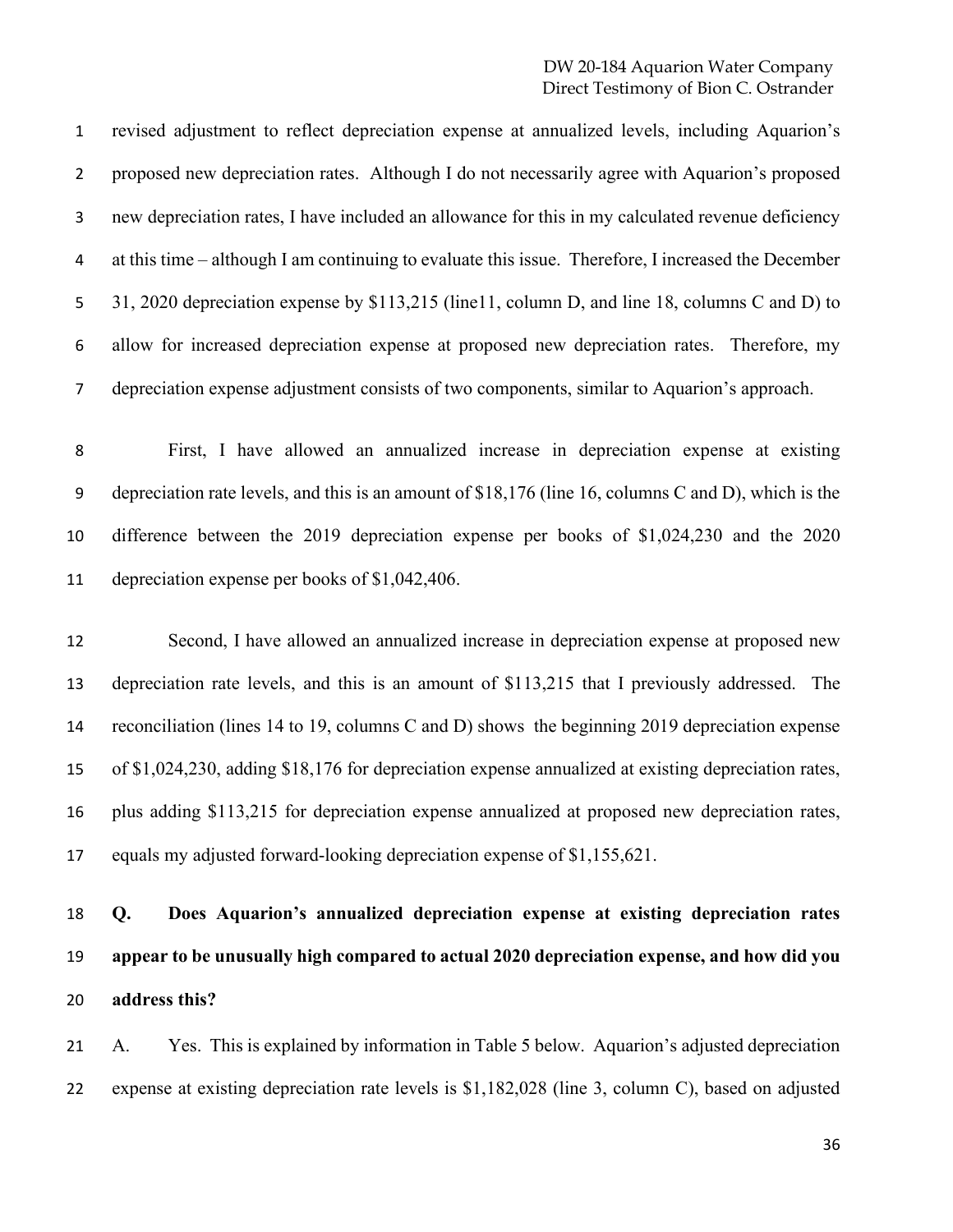pro forma gross plant in service of \$56,033,346 (including \$6.7 m of 2020 plant additions). The actual 2020 depreciation expense is \$1,024,230 based on 2020 gross plant in service of \$57,573,255. It appears unusual that Aquarion's adjusted depreciation expense at existing depreciation rate levels of \$1,182,028 (based on adjusted plant of \$56,033,346) is \$157,798 greater than actual 2020 depreciation expense of \$1,024,230 (based on December 31, 2020, plant of  $\frac{10}{2}$  \$57,573,255).<sup>[19](#page-36-0)</sup> Aquarion's adjusted plant of \$56.0 million and related forward-looking depreciation expense of \$1,182,028, should be reasonable surrogates for actual depreciation expense incurred in 2020, although Aquarion's calculation produces depreciation expense that is \$157,798 greater than the actual 2020 depreciation expense. Therefore, I have used the actual increase from 2019 depreciation expense to 2020 depreciation expense of \$18,176 as the increase annualized increase in depreciation expense at existing depreciation levels(as shown in prior Table 7).

**Table 5 – Aquarion Depreciation Expense at Existing Depreciation Rate Levels**

|    | A | B                                                           |                 |
|----|---|-------------------------------------------------------------|-----------------|
|    |   | Line Aquarion Depreciation Expense Adjustment - Schedule 1R | Deprec. Expense |
|    |   | 2019 depreciation expense per books                         | 1,024,230       |
|    | 2 | Deprec. expense annualized at existing deprec. rates        | 157,798         |
|    |   | Adjusted depreciation expense                               | 1,182,028       |
|    | 4 | Deprec. expense annualized at new proposed deprec. rates    | 128,379         |
| 14 |   | Aquarion adjusted pro forma depreciation expense            | 1,310,407       |

# **Q. How did you adjust Aquarion's depreciation expense to reflect the impact of proposed**

**new depreciation rates?**

 A. First, per Table 6 below, I calculated a ratio of: a) Aquarion's incremental increase in depreciation expense related to the Company's proposed new depreciation rates (\$128,379, see

<span id="page-36-0"></span>Although increase in this plant balance occur throughout the 2020 period.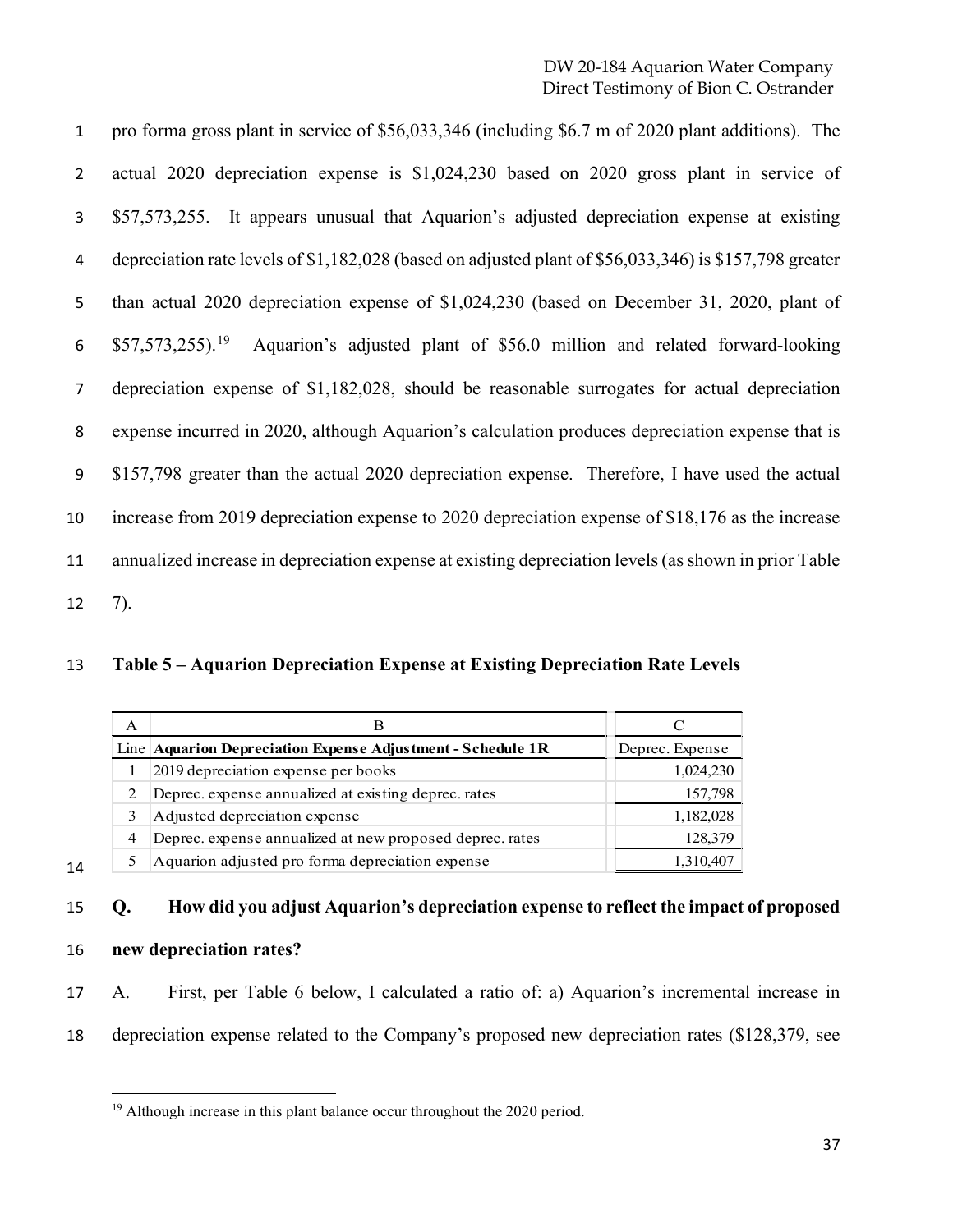prior Table 8); to the b) amount of Aquarion's adjusted depreciation expense at existing depreciation rates (\$1,182,028, see prior Table 8), and this ratio is 10.86 percent. This ratio/percent is intended to show how much Aquarion's depreciation expense at proposed new depreciation rates exceeds its depreciation expense at existing depreciation rate levels.

 Second, per Table 7 below, I increased the actual 2020 depreciation expense of \$1,042,406 (which I previously explained is my surrogate for Aquarion's depreciation expense at existing depreciation rates), by the 10.86 percent (ratio of depreciation expense at proposed new depreciation rate levels), to arrive at my depreciation expense increase (and adjustment) of \$113,215 related to reflect depreciation expense at proposed new depreciation rate levels.

 Third, per Table 8 below, this shows a comparison, and the difference, between Aquarion's proposed depreciation expense adjustment and the depreciation expense adjustment that I propose.

#### **Table 6 – Ratio of Depreciation Expense at Proposed New Rates**

|            | Ratio of Proposed Deprec. Rates to Deprec. Expense at Existing Rates Annualized: |           | Ratio     |  |
|------------|----------------------------------------------------------------------------------|-----------|-----------|--|
|            | Increase in deprec. expense - annualized at proposed new deprec. rates           | 128,379   |           |  |
| $1\Lambda$ | Aquarion adjusted deprec. expense - annualized at existing deprec. rates         | 1,182,028 | $10.86\%$ |  |

#### **Table 7 – Apply Ratio to Ostrander Proposed Depreciation Expense**

| <b>Ostrander Depreciation Adjustment at Aquarion's Proposed Depreciation Rates:</b> |           |
|-------------------------------------------------------------------------------------|-----------|
| Actual 2020 depreciation expense per Annual Report                                  | 1,042,406 |
| Ratio of Aquarion proposed deprec. rates to deprec. rates/expense                   | $10.86\%$ |
| Joint Towns allowed adjustment for new proposed deprec. rates<br>17                 | 113.215   |

- 
- 
- 
- 
-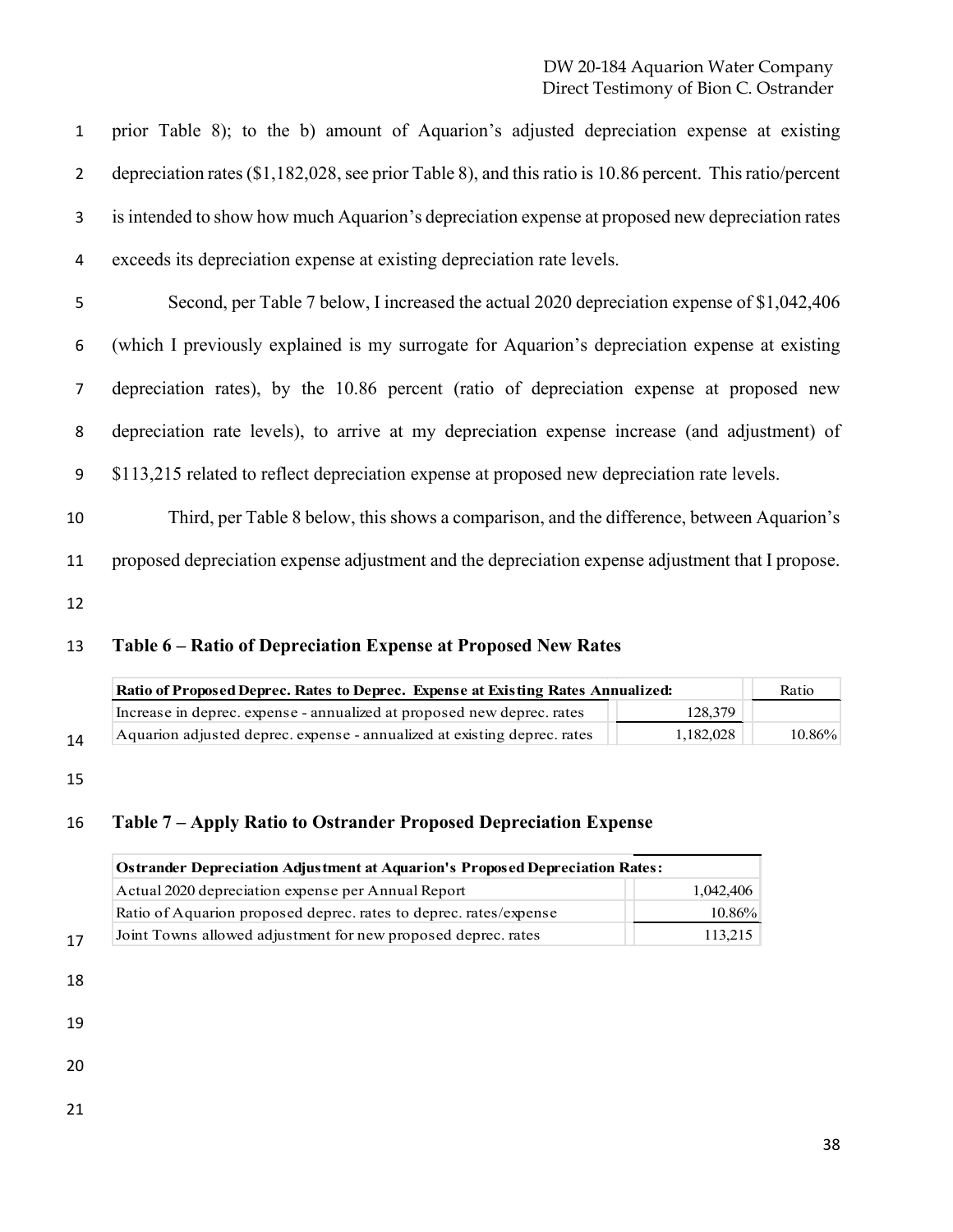| A   |                                                                      |            |            |                            |
|-----|----------------------------------------------------------------------|------------|------------|----------------------------|
|     |                                                                      |            | Joint      | Joint                      |
|     |                                                                      | Aquarion   | Towns      | Towns Adjusted             |
| 1ne | Description                                                          | Adjustment |            | Adjustment Deprec. Expense |
|     | 1 2019 depreciation expense per books                                | 1,024,230  |            | 1,024,230                  |
|     | 2 Increase in deprec. expense - annualized at existing deprec. rates | 157,798    | (139,622)  | 18,176                     |
|     | 3 Increase in deprec. expense - annualized at proposed deprec. rates | 128,379    | (15, 164)  | 113,215                    |
|     | 4 Proposed adjustment                                                | 286,177    |            | 131,391                    |
|     | 5 Adjusted depreciation expense rate case                            | 1,310,407  | (154, 786) | 1,155,621                  |

#### **Table 8 – Summary of Aquarion and Ostrander Depreciation Expense Adjustments**

#### **Q. Did you perform additional analysis to determine if your adjusted depreciation**

#### **expense is within in a range of reasonableness?**

 A. Yes. Per Table 9 below, I compared the ratio of actual depreciation expense to actual gross plant in service for the periods 2018 to 2020 (including average balances for gross plant also), to see if my adjusted depreciation expense falls within a range of reasonableness. The information shows that the ratio of depreciation expense to gross plant in service typically falls in a range of 1.81 percent for 2020 year-end data (line 5, column F) to an upward range of 2.10 percent for 2018 10 year-end data.<sup>[20](#page-38-0)</sup> My proposed depreciation expense (at annualized depreciation proposed new rate levels) of \$1,155,621 (related to corresponding 2020 gross plant of \$57,572,255) is at 2.01 percent, and this falls within the range of 1.81 percent to 2.10 percent that I previously identified, so my adjustment is reasonable.

<span id="page-38-0"></span> $^{20}$  I did not include Aquarion's adjusted depreciation expense in this range, because I was testing my calculation against "actual" amounts per books from prior years, and not against Aquarion's "estimated" depreciation expense adjustment for which I had concerns.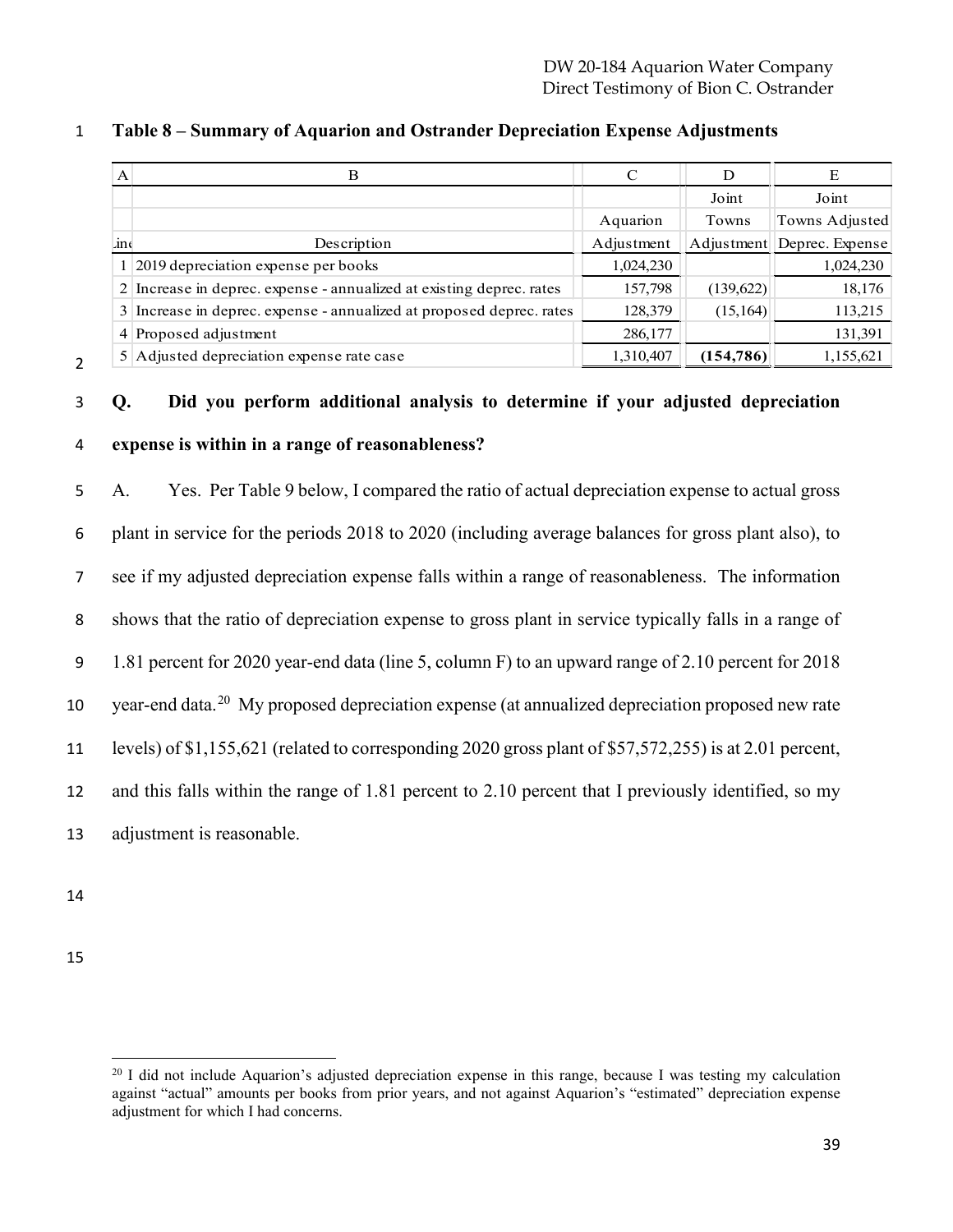| $\mathsf{A}$ | B         | $\mathcal{C}$                                                                     | D            | E            | $\mathbf{F}$  |
|--------------|-----------|-----------------------------------------------------------------------------------|--------------|--------------|---------------|
|              |           |                                                                                   |              | Gross        | Ratio of      |
|              |           |                                                                                   | Depreciation | Plant        | Deprec.       |
| Line         | Party     | Description                                                                       | Expense      | in Service   | Exp. To Plant |
|              | Aquarion  | 2018 Year-End                                                                     | 968,602      | 46, 103, 736 | 2.10%         |
| 2            | Aquarion  | 2019 Year-End                                                                     | 1,024,230    | 49,337,846   | 2.08%         |
| 3            | Aquarion  | 2018/2019 Average                                                                 | 996,416      | 47,720,791   | 2.09%         |
| 4            | Aquarion  | Aquarion 2019 Adjusted Pro Forma Amounts                                          | 1,310,407    | 56,033,346   | $2.34\%$      |
| 5            | Aquarion  | 2020 Year-End                                                                     | 1,042,406    | 57, 573, 255 | 1.81%         |
| 6            | Aquarion  | 2019/2020 Average                                                                 | 1,033,318    | 53,455,551   | 1.93%         |
| 7            | Aquarion  | Depreciation expense - annualized at current rates                                | 1,182,028    | 56,033,346   | $2.11\%$      |
| 8            | Aquarion  | Depreciation expense - annualized at proposed rates                               | 1,310,407    | 56,033,346   | $2.34\%$      |
| 9            | Ostrander | Adjusted depreciation expense - at proposed rates                                 | 1,155,621    | 57, 573, 255 | $2.01\%$      |
| 10           | Ostrander | Adjusted depreciation expense - at proposed rates                                 | 1,155,621    | 56,033,346   | 2.06%         |
| 11           |           |                                                                                   |              |              |               |
| 12           |           | Note 1: Plant balances from Sch. No. 3 or Annual Report for respective year.      |              |              |               |
| 13           |           | Note 2: Depreciation expense from Sch. No. 1 or Annual Report for repective year. |              |              |               |

#### **Table 9 – Reasonableness Test of Depreciation Expense Adjustment**

# 

# **ADJUSTMENT JT-3 – RATE CASE EXPENSE**

### **Q. Please explain your adjustment to include Aquarion's rate case expense adjustment**

**in your revenue requirement calculations?**

 A. When I made adjustments to operating expenses to reflect amounts at December 31, 2020, balances, this effectively removed Aquarion's proposed rate case expense amortization adjustment of \$27,151. I have made a separate adjustment to add this rate case adjustment back into my

proposed revenue requirement because I am not opposed to this adjustment, and it is reasonable

for Aquarion to recover these costs (along with any reasonable trued-up amounts).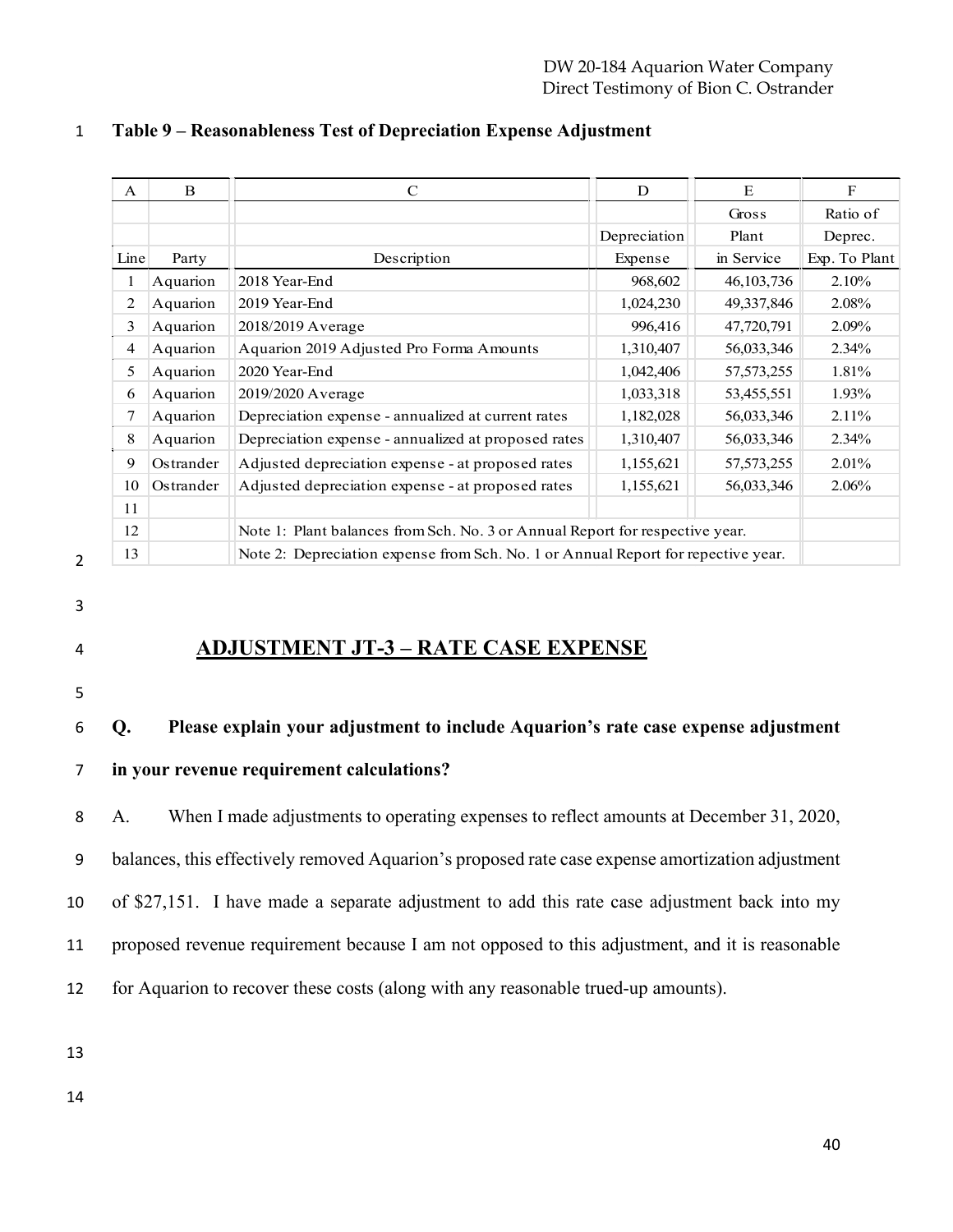#### **ADJUSTMENT JT-4 – TCJA Income Tax Expense**

# **Q. Please explain your adjustment to include Aquarion's TCJA income tax expense adjustment in your revenue requirement calculations?**

 A. Aquarion's response to Joint Towns data request TS 3-1(c) states that the impact of TCJA upon income tax expense has not been reflected in the 2020 period. Therefore, I have made an adjustment to include this impact in my revenue requirement, at the same amount that Aquarion used in its revenue requirement. This results in a decrease to income tax expense of \$143,534 for the effect of the amortization of excess deferred income taxes per the TCJA. I have also made a corresponding adjustment to reduce accumulated deferred income taxes in rate base by the same amount.

# **ADJUSTMENT JT-5 – CAPITAL STRUCTURE ADJUSTMENT**

#### **Q. Please explain your adjustment to Aquarion's capital structure?**

 A. I will explain this adjustment using Tables 10, 11, and 12 below. Table 10 is Aquarion's proposed capital structure with the related 10.25 percent ROE and overall ROR of 8.1507 percent. The focus of my adjustment will be on Table 11, which is the 2020 capital structure per books, and Table 12, which is my proposed capital structure that includes Aquarion's 10.25 percent ROE and a revised ROR of 7.6119 percent based on the adjustment that I propose to the capital structure.

 First, consistent with operating and rate base accounts, I have made an adjustment to reflect the capital structure at December 31, 2020, balances per Aquarion's Annual Report. Table 11 shows that the 2020 capital structure includes "Paid in Capital" in the Total Equity balance of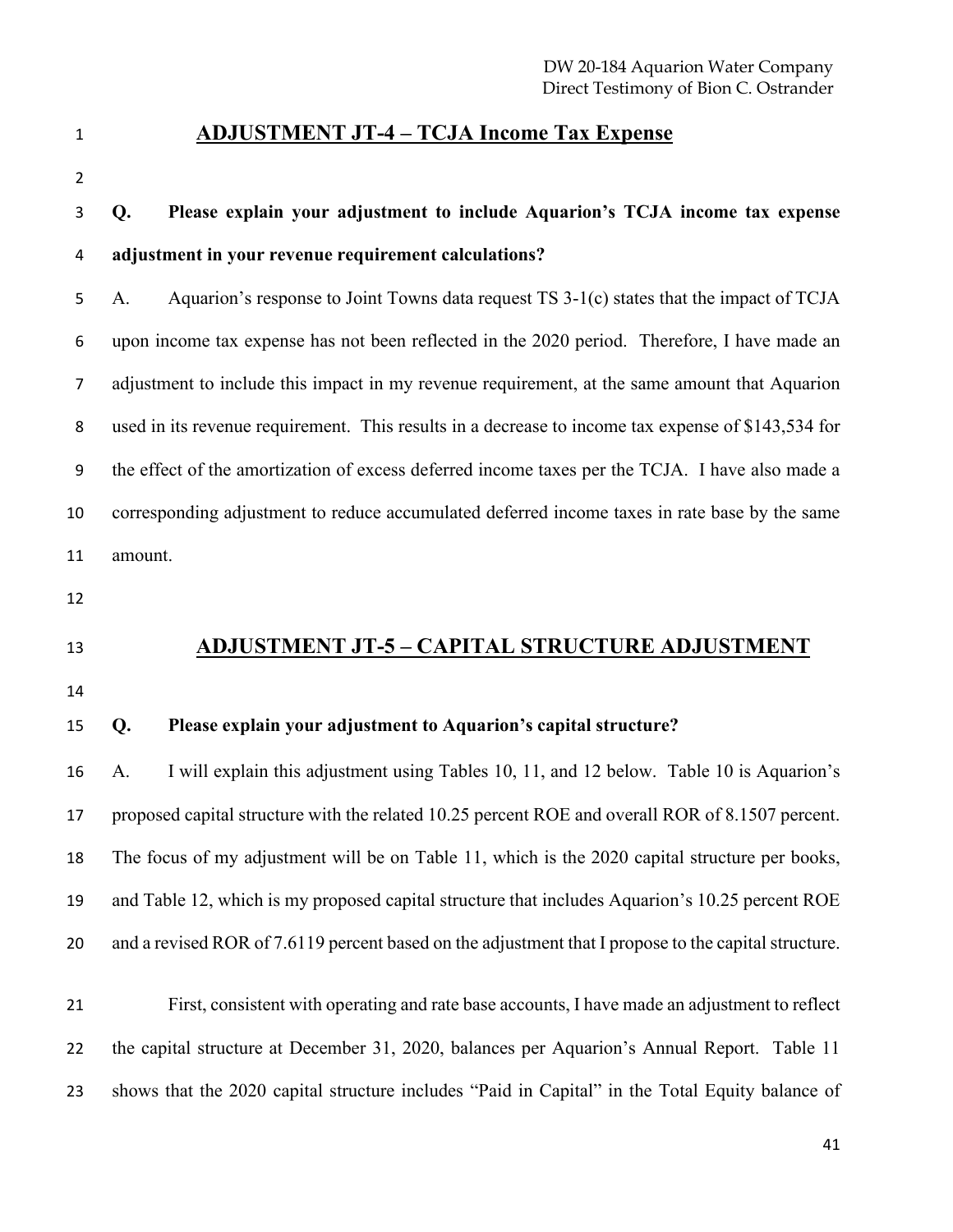\$4,080,250 (line 5, column C) and also includes "Short-Term Debt" of \$2,833,281 (line 11, column C) at a cost of .78 percent (weighted cost of \$.0604 percent).

 Second, Aquarion's response to Joint Towns data request 4-10 (Exhibit BCO-8) on November 2, 2021 states that the Company transferred Short-Term Debt of \$1,600,000 to the Paid in Capital account on December 30, 2020, and this increased the Paid in Capital (equity) account from its 2019 balance of \$2,480,250 (Table 10) at 2019 to its 2020 balance of \$4,080,250 (Table 11), and also decreased the Short-Term Debt balance by the same amount. Aquarion states that it transferred the Short-Term Debt to the Paid in Capital account so the Company's capital structure 9 remained at a reasonable level within the industry range, and this caused the Equity/Debt ratio to change from 52/48 percent in 2019 to 54/46 percent in 2020, increasing the equity ratio by about 2 percent. I would also note that the timing of this transaction appears somewhat odd or unusual, to transfer \$1.6 million of Short-Term Debt to Paid in Capital on December 30, 2020, right before the beginning of the 2021 calendar year. This transaction had the impact of increasing equity 14 balances by \$1.6 million and reducing the Company's reported ROE in its December 31, 2020, Annual Report, to an ROE of 7.98 percent – the ROE would have been 8.47 percent without this \$1.6 million increase in equity.

 Third, as Table 12 shows that I reversed the Aquarion transaction and removed the \$1,600,000 from Paid in Capital account (line 5, column C) and placed it back in the Short-Term Debt balance (line 10, column C) at the prior 2019 cost of 2.42 percent, and this results in an Equity/Debt ratio of 50/50 percent for the adjusted 2020 period.

<span id="page-41-0"></span><sup>&</sup>lt;sup>21</sup> Per Aquarion's response to Joint Towns data request 4-10.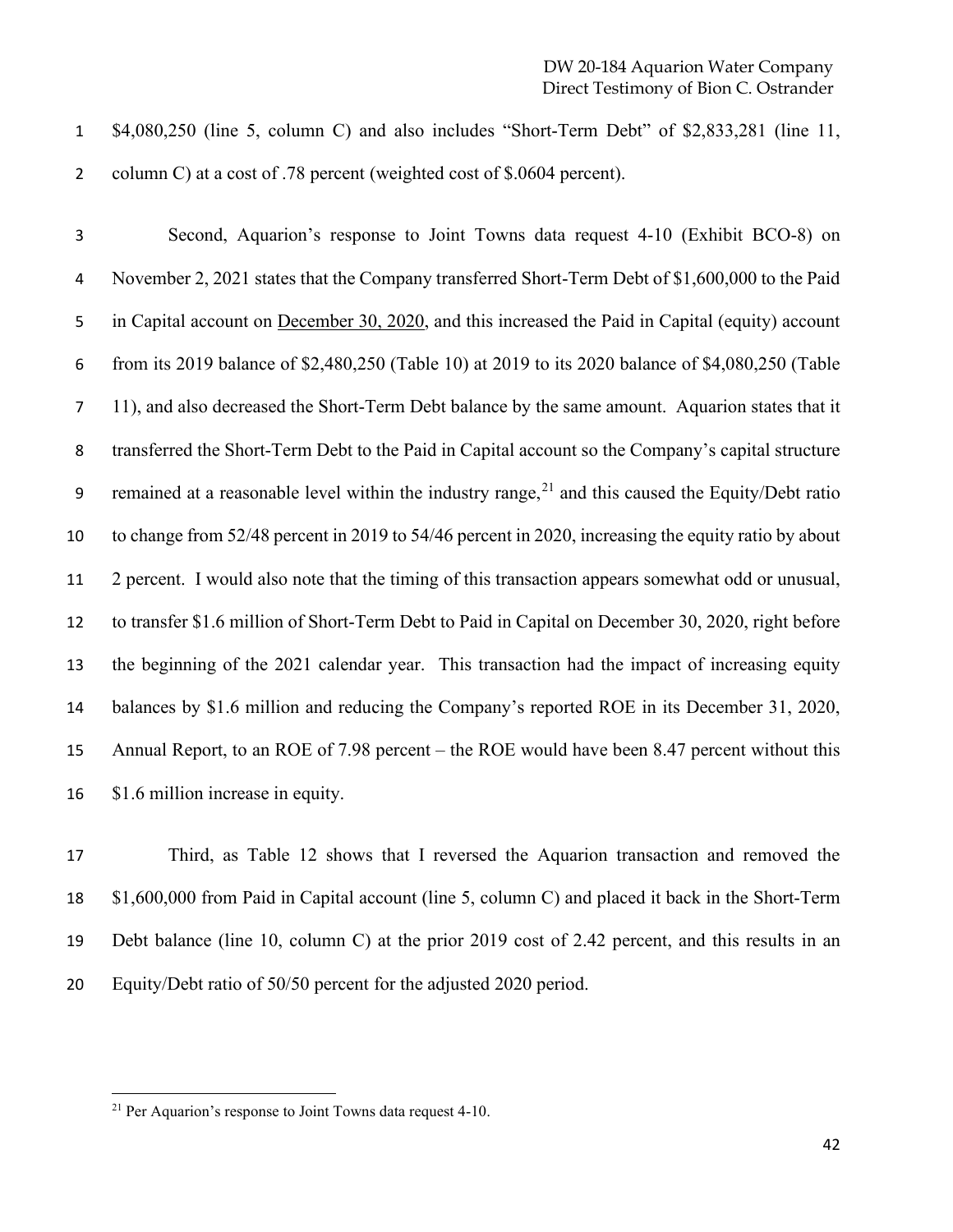I do not believe it was reasonable for Aquarion to transfer Short-Term Debt amounts to Paid in Capital amounts, because these are two different types of original capital sources. Also, Aquarion states the purpose of this transfer was to keep the capital structure remained in line with the industry range, but Aquarion did not provide any supporting documentation for the "industry range", of which they supported an Equity/Debt ratio of 54/46 percent. In prior years, Aquarion's Equity/Debt ratio was about 40/60 percent, and now the Company's capital structure has almost reversed to the proposed 54/46 percent. I do not believe that a further increase in the Equity balance is warranted via the Company's paper accounting entry to achieve this result. Also, by reversing this transaction, I have maintained the Paid in Capital balance at \$2,480,250, which is the same amount proposed by Aquarion in the capital structure of this rate case (Table X8, line 5, column C).

#### **Table 10 – Aquarion's Capital Structure**

| A              | B                                                      | $\mathcal{C}$                       | D                           | E      | $\mathbf F$ |  |
|----------------|--------------------------------------------------------|-------------------------------------|-----------------------------|--------|-------------|--|
|                |                                                        |                                     | Schedule 4 and 4A of Filing |        |             |  |
|                |                                                        | Aquarion Proposed Capital Structure |                             |        |             |  |
|                |                                                        |                                     |                             |        |             |  |
|                |                                                        |                                     |                             |        | Weighted    |  |
| Line           | Description                                            | Amount                              | $\frac{0}{0}$               | Cost   | Cost        |  |
| 1              | Preferred Stock                                        | 2,300                               | 0.01%                       | 6%     | $0.0\%$     |  |
| $\overline{2}$ |                                                        |                                     |                             |        |             |  |
| $\mathbf{3}$   | Common Stock                                           | 2,187,075                           |                             |        |             |  |
| 4              | Premium on capital stock                               | 3,557,940                           |                             |        |             |  |
| 5              | Other paid in capital                                  | 2,480,250                           |                             |        |             |  |
| 6              | Retained earnings                                      | 8,373,058                           |                             |        |             |  |
|                | Total Equity                                           | 16,598,323                          | 52.36%                      | 10.25% | 5.3669%     |  |
| 8              |                                                        |                                     |                             |        |             |  |
| 9              | Long-Term Debt - Bonds                                 | 13,900,000                          | 43.85%                      | 6.14%  | 2.6922%     |  |
| 10             | Short-Term Debt Transferred to Paid in Capital in 2020 |                                     |                             |        |             |  |
| 11             | Short-Term Debt/Note Payable                           | 1,200,000                           | 3.79%                       | 2.42%  | 0.0916%     |  |
| 12             | Total Debt                                             | 15,100,000                          | 47.63%                      |        |             |  |
| 13             |                                                        |                                     |                             |        |             |  |
|                | 14 Rate of Return                                      | 31,700,623                          | 100.00%                     |        | 8.1507%     |  |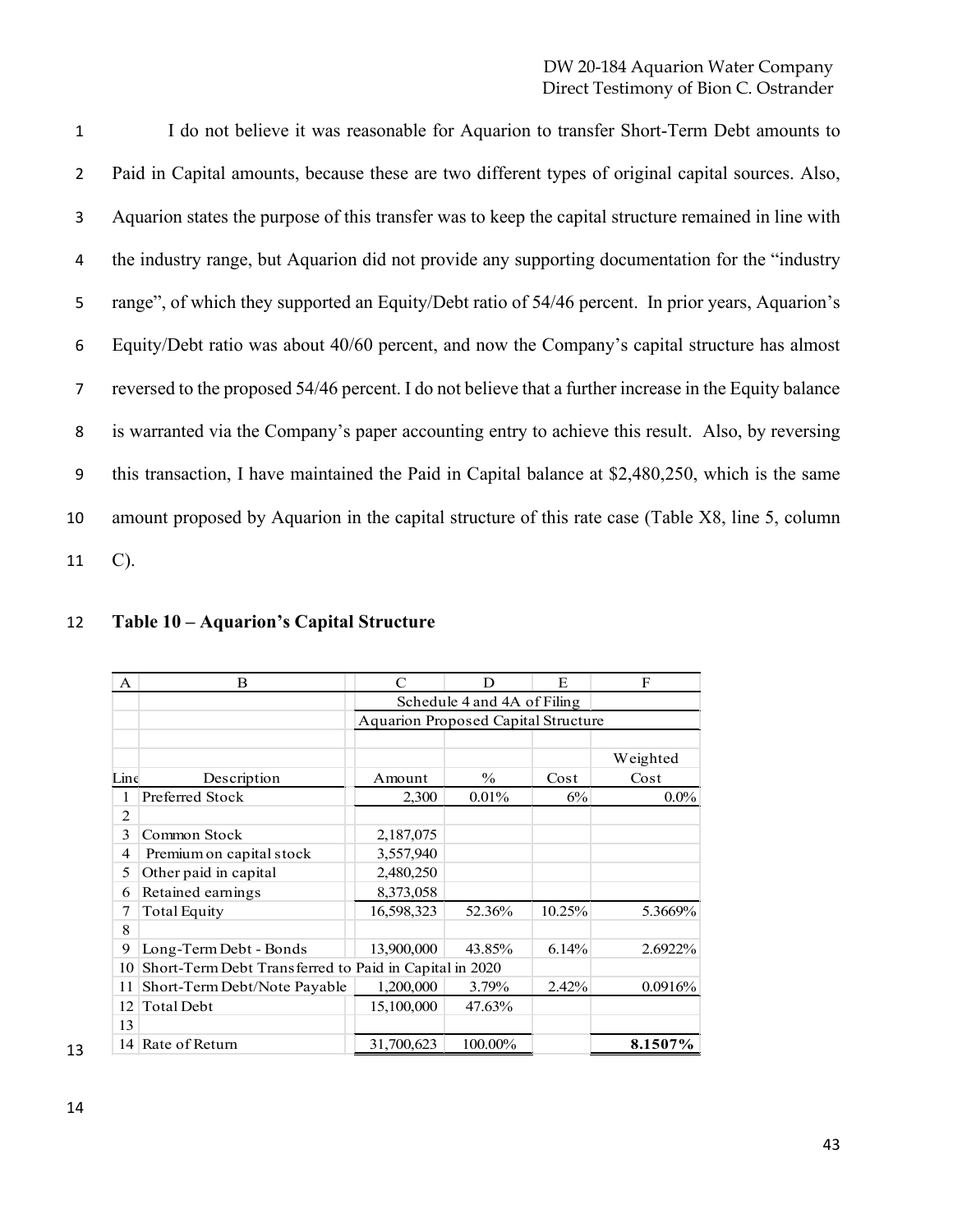| A              | B                                                      | C                                                 | D             | E      | F          |
|----------------|--------------------------------------------------------|---------------------------------------------------|---------------|--------|------------|
|                |                                                        |                                                   |               |        |            |
|                |                                                        | Joint Towns - December 31, 2020 Capital Structure |               |        |            |
|                |                                                        |                                                   |               |        |            |
|                |                                                        |                                                   |               |        | Weighted   |
| Line           | Description                                            | Amount                                            | $\frac{0}{0}$ | Cost   | Cost       |
| 1              | Preferred Stock                                        | 2,300                                             | 0.01%         |        | $0.0\%$    |
| $\overline{2}$ |                                                        |                                                   |               |        |            |
| 3              | Common Stock                                           | 2,187,075                                         |               |        |            |
| $\overline{4}$ | Premium on capital stock                               | 3,557,940                                         |               |        |            |
| 5              | Other paid in capital                                  | 4,080,250                                         |               |        |            |
| 6              | Retained earnings                                      | 10,023,211                                        |               |        |            |
| 7              | <b>Total Equity</b>                                    | 19,848,476                                        | 54.25%        | 10.25% | 5.5611%    |
| 8              |                                                        |                                                   |               |        |            |
| 9              | Long-Term Debt - Bonds                                 | 13,900,000                                        | 37.99%        | 6.14%  | 2.3329%    |
| 10             | Short-Term Debt Transferred to Paid in Capital in 2020 |                                                   |               |        |            |
| 11             | Short-Term Debt/Note Payable                           | 2,833,281                                         | $7.74\%$      | 0.78%  | $0.0604\%$ |
| 12             | <b>Total Debt</b>                                      | 16,733,281                                        | 45.74%        |        |            |
| 13             |                                                        |                                                   |               |        |            |
| 14             | Rate of Return                                         | 36,584,057                                        | 100.00%       |        | 7.9544%    |

#### **Table 11 – Ostrander's December 31, 2020 Capital Structure per Books**

### **Table 12 – Ostrander's Adjusted December 31, 2020 Capital Structure**

| $\mathsf{A}$ | B                                                      | $\mathcal{C}$                            | D             | E      | $\mathbf{F}$ |
|--------------|--------------------------------------------------------|------------------------------------------|---------------|--------|--------------|
|              |                                                        | Note 2 (with Joint Towns adjustment)     |               |        |              |
|              |                                                        | Joint Towns - December 30, 2020 Adjusted |               |        |              |
|              |                                                        |                                          |               |        |              |
|              |                                                        |                                          |               |        | Weighted     |
| Line         | Description                                            | Amount                                   | $\frac{0}{0}$ | Cost   | Cost         |
|              | Preferred Stock                                        | 2,300                                    | 0.01%         |        | $0.0\%$      |
| 2            |                                                        |                                          |               |        |              |
| 3            | Common Stock                                           | 2,187,075                                |               |        |              |
| 4            | Premium on capital stock                               | 3,557,940                                |               |        |              |
| 5            | Other paid in capital                                  | 2,480,250                                |               |        |              |
| 6            | Retained earnings                                      | 10,023,211                               |               |        |              |
| 7            | Total Equity                                           | 18,248,476                               | 49.88%        | 10.25% | 5.1128%      |
| 8            |                                                        |                                          |               |        |              |
| 9            | Long-Term Debt - Bonds                                 | 13,900,000                               | 37.99%        | 6.14%  | 2.3329%      |
| 10           | Short-Term Debt Transferred to Paid in Capital in 2020 | 1,600,000                                | 4.37%         | 2.42%  | 0.1058%      |
| 11           | Short-Term Debt/Note Payable                           | 2,833,281                                | 7.74%         | 0.78%  | 0.0604%      |
| 12           | <b>Total Debt</b>                                      | 18,333,281                               | 50.11%        |        | 2.4991%      |
| 13           |                                                        |                                          |               |        |              |
| 14           | Rate of Return                                         | 36,584,057                               | 100.00%       |        | 7.6119%      |